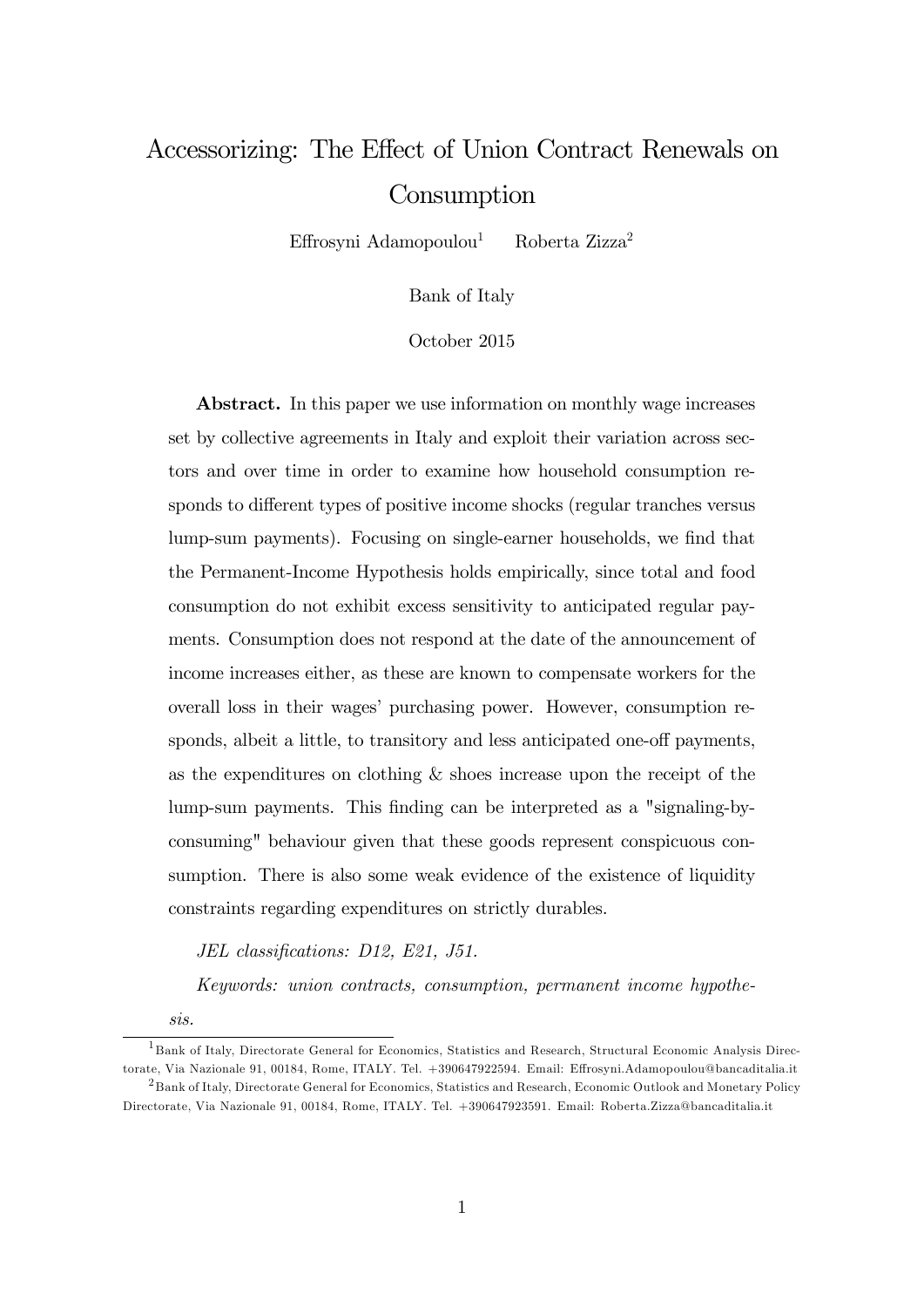## 1 Introduction<sup>3</sup>

Around sixty years after the influential papers of Modigliani and Brumberg (1954) and Friedman (1957) on the Life-Cycle Model and the Permanent-Income Hypothesis, the debate on whether their theoretical predictions hold empirically is still on (see for example the recent papers of Parker et al., 2013; Agarwal and Qian, 2014; and Misra and Surico,  $2014$ .<sup>4</sup> These studies add to an already large body of the literature which analyzes either theoretically or empirically how consumers respond to income shocks (see Jappelli and Pistaferri, 2010 for an excellent review). This is not surprising, as evaluating the impact of tax and income-support policies is of utmost importance for policy makers.

In this paper, we use information on monthly pay increases set by collective agreements in Italy and exploit variation across sectors and over time in order to examine whether total household consumption or expenditures on specific subcategories exhibit excess sensitivity to different types of positive income shocks. The reason we focus on Italy is twofold. First, the Italian government has recently implemented a number of policies that have stirred discussions on the sensitivity of consumption to income dynamics. These policies include a tax rebate for low-income workers (80 euros per month) and the possibility for workers to advance part of their severance pay. While evaluating these policies is out of the scope of this paper, due to unavailability of suitable data, our analysis could provide useful insights for policy design. Second,

<sup>&</sup>lt;sup>3</sup>First version: April 2015. Many thanks to Lorenzo Burlon, Francesco Manaresi, Valentina Michelangeli, Alfonso Rosolia, Paolo Sestito, Stefano Siviero, Francesco Zollino, and seminar participants at the 2015 AIEL conference in Cagliari and at the Bank of Italy for useful discussions. The views expressed in this paper are the ones of the authors and do not necessarily reflect those of the Bank of Italy. All the remaining errors are ours.

<sup>4</sup>According to the theory, consumption should respond little to transitory income changes.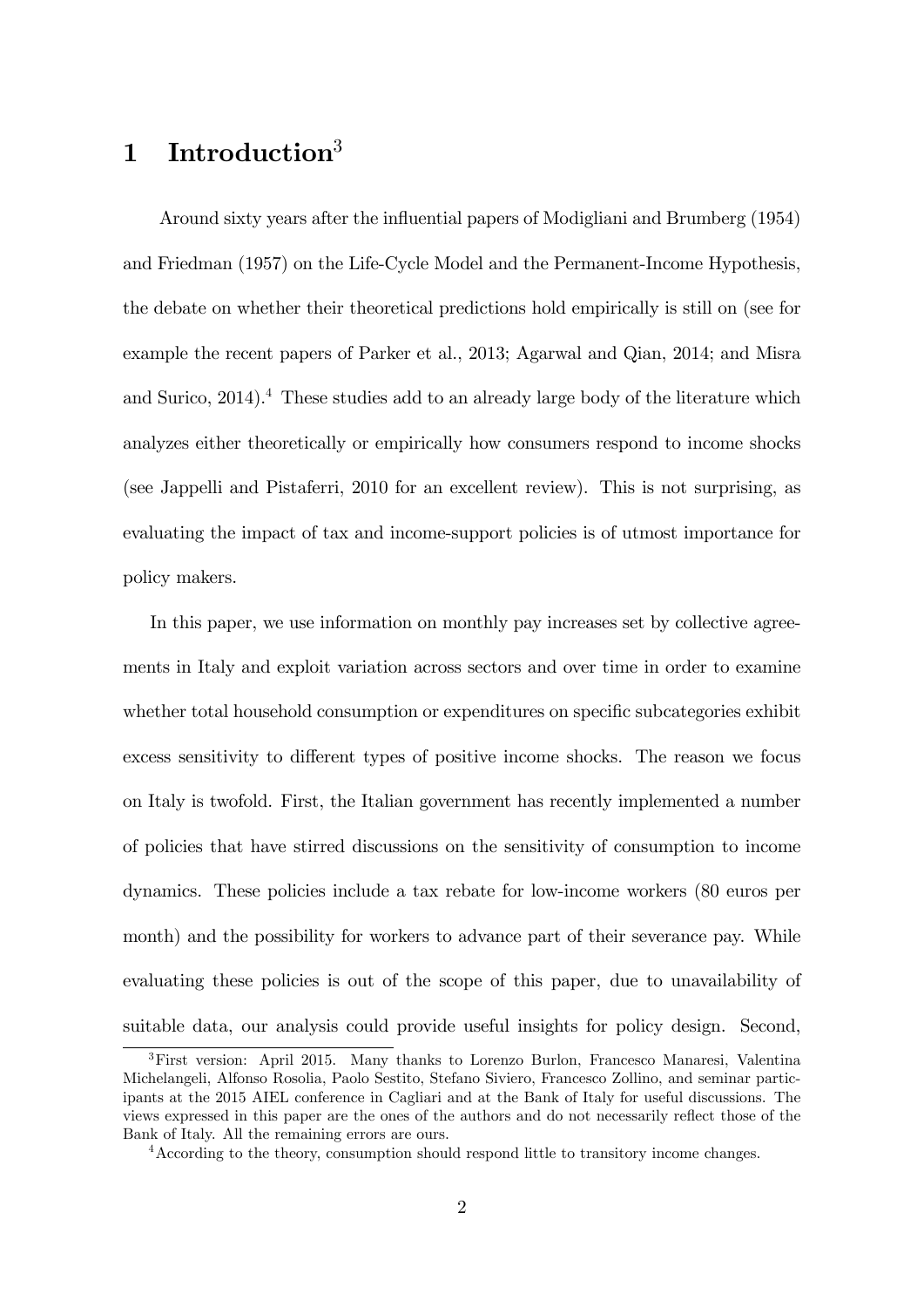the specific features of the wage determination process in Italy coupled with a unique dataset on wage increases in the private sector collected by the Bank of Italy can be exploited to disentagle the impact of different income shocks.<sup>5</sup> These shocks may be considered exogenous to workers as the actions of a single worker are unlikely to determine the outcome of the collective bargaining.

We find that the Permanent-Income Hypothesis holds empirically, since total and food consumption do not exhibit excess sensitivity to anticipated income shocks. Consumption does not respond at the date of the announcement of income increases either, as these are known to compensate workers for the overall loss in their wages' purchasing power. In other words, workers are not subject to money illusion. We also find, in line with the Permanent-Income Hypothesis, that consumption responds, but only a little, to transitory and less anticipated shocks, as the expenditures on clothing  $\&$  shoes increase upon the receipt of the lump-sum payments. This Önding can be interpreted as a "signaling-by-consuming" behaviour given that these goods represent conspicuous consumption and can be attributed to bounded rationality in the case that workers do not regard the lump-sum as part of the overall wage inflation adjustment. There is also some evidence of the existence of liquidity constraints regarding expenditures on strictly durables. These results are robust to the use of alternative data sources on consumption and to different econometric specifications.

The literature so far has analyzed excess sensitivity of consumption exploiting the effect of either policies or individual-specific shocks in transitory income (see, for a review, Fuchs-Schuendeln and Hassan, 2015). In the first strand of the literature one

<sup>&</sup>lt;sup>5</sup>See Section 2 for details on the institutional setting.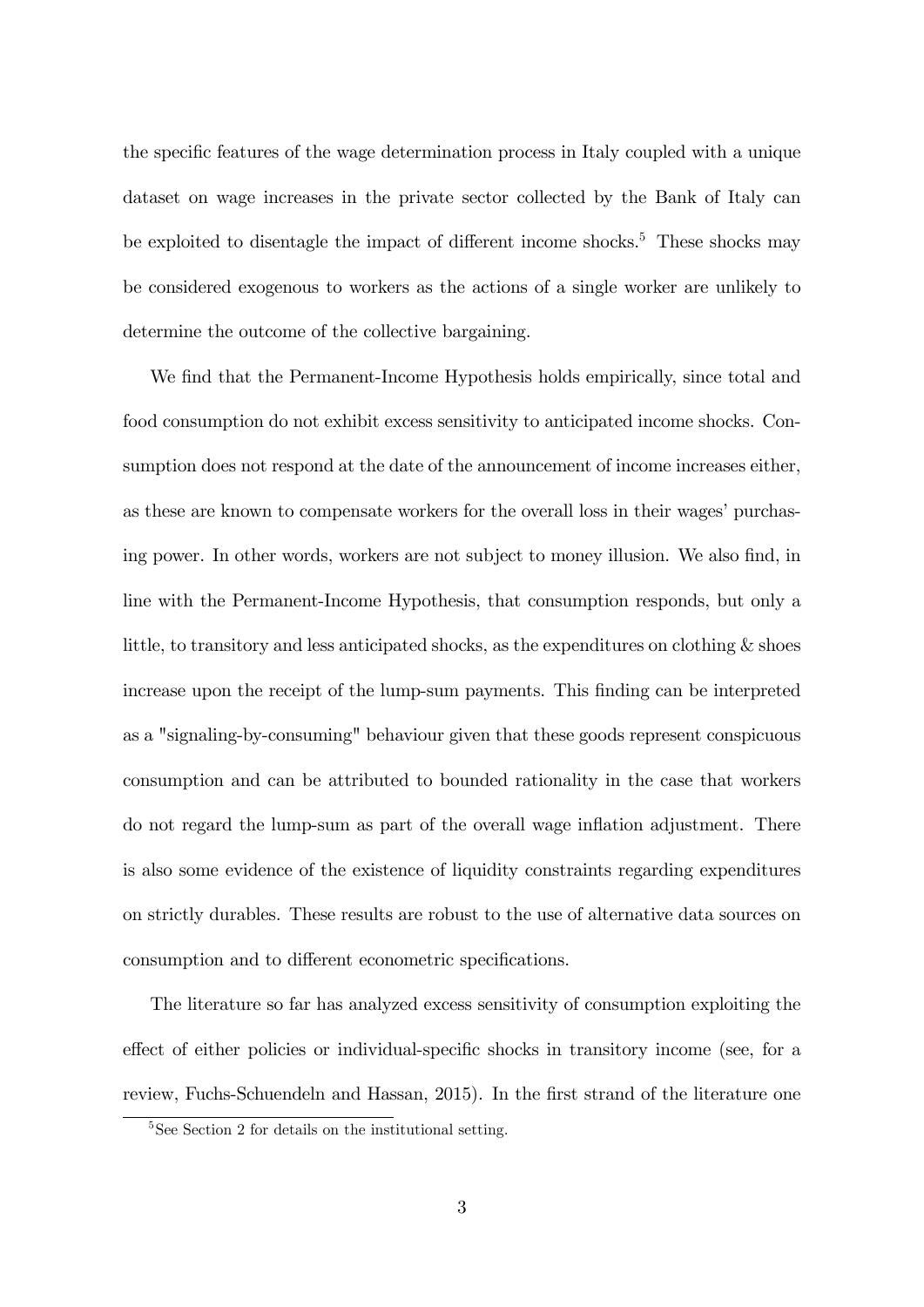finds papers that analyze the effect of anticipated tax changes/rebates in the U.S. either through reduced-form regressions (Parker, 1999; Souleles, 1999; Johnson et al., 2006; Parker et al., 2013; and Misra and Surico, 2014) or through structural models (Huntley and Michelangeli, 2014; and Kaplan and Violante, 2014). All papers Önd evidence of excess sensitivity of consumption. A common explanation of these findings is the presence of liquidity constraints (Zeldes, 1989). By contrast, Hsieh (2003) uses anticipated payments from Alaskaís Permanent Fund as a natural experiment and finds that, consistently with the Life-Cycle/Permanent-Income Hypothesis, households smooth consumption. In the second strand of the literature there are papers that exploit differences in the timing of social security payments in the U.S. (Stephens, 2003), Önding evidence of excess sensitivity, and the two extra payments received in summer and winter in Spain (Browning and Collado, 2001) Önding, conversely, evidence in support of the Permanent-Income Hypothesis.<sup>6</sup> Other papers focus on specific subcategories of consumption or on specific groups of households. Browning and Crossley (2009) using cuts in unemployment insurance benefits in Canada find a stronger impact on clothing than on food expenditures. More recently, Ni and Seol (2014) using a unique monthly panel of Korean households and the variation in allowances of government employees show that overall excess sensitivity of consumption can be attributed to a small fraction of households with committed (unavoidable) expenses. Our paper is similar in spirit to Shea (1995) in exploiting union contract renewals. Due to the structure of the data that he uses (the Panel Study of Income Dynamics for the U.S.), his results are limited to food consumption at the annual level.

 ${}^{6}$ See also Manaresi (2012) for the case of Italy.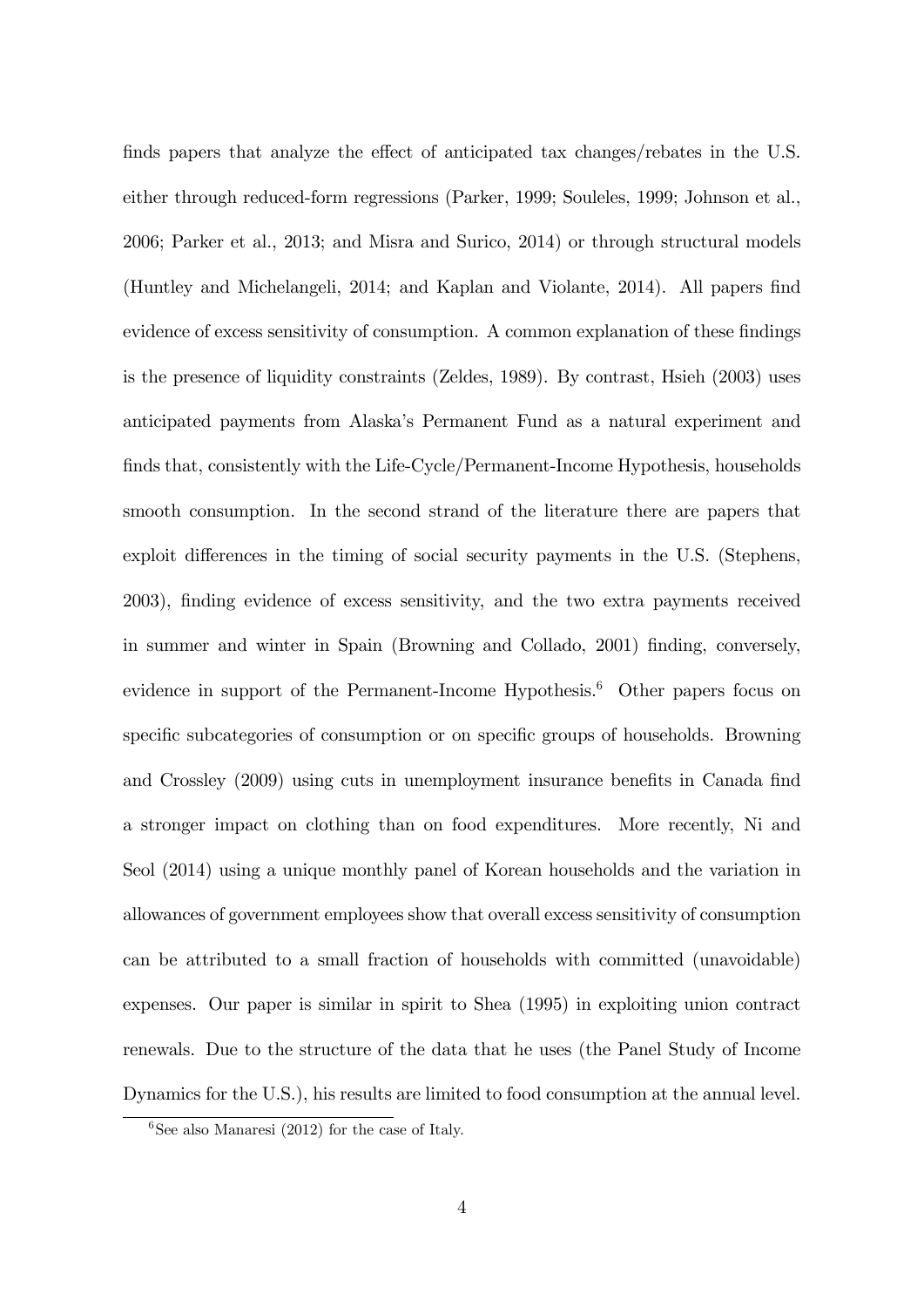We exploit instead monthly data for various subcategories of consumption using two different types of pay increase set by collective bargaining in Italy.

The rest of the paper is organized as follows. Section 2 explains briefly the wagebargaining process in Italy. Section 3 describes the data and introduces the empirical strategy. Section 4 presents the main Öndings. Section 5 discusses the underlying mechanisms and presents some robustness checks. Section 6 concludes.

## 2 Institutional setting

Collective wage-bargaining in Italy involves trade unions and employers' associ-ations (social partners). Since the early 90s it takes place at two levels: a sectoral (national) level and a firm or sometimes local (district/regional) level.

First-tier bargaining is devoted to maintaining wages' purchasing power and deals also with a range of non-pay (normative) issues such as hours, work organization, welfare, safety, etc.. Until 1993 wage inflation adjustment was practically automatic through an indexation mechanism. Since then, this task has been assigned to the social partners through the first-tier bargaining.<sup>7</sup> Wage determination is staggered throughout the year, an important feature that we exploit in our empirical analysis. These sectoral-level contracts cover all the employees of a specific sector in the whole Italian territory and are generally valid for a period of 2 years (4 years for normative provisions). Validity has been extended to 3 years for both economic and normative provisions since 2009. During wage-bargaining, involved parties take into consideration

<sup>&</sup>lt;sup>7</sup>For details see Protocollo del 3 luglio 1993 sulla politica dei redditi e dell'occupazione, sugli assetti contrattuali, sulle politiche del lavoro e sul convegno al sistema produttivo (in Italian) and Brandolini et al. (2007).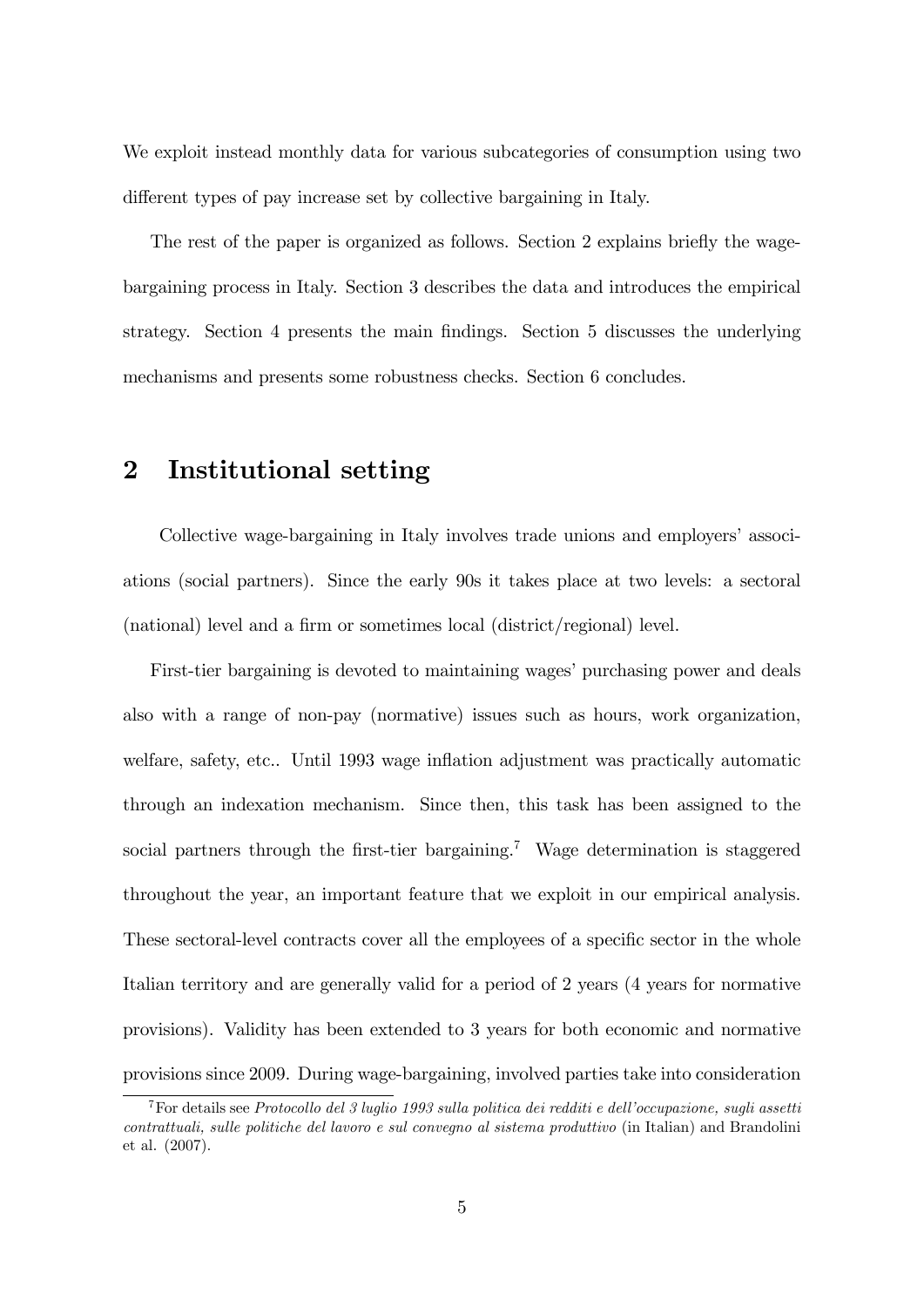expected inflation and the general economic outlook. There is downward nominal wage rigidity, in the sense that renewals can determine only non-negative changes in the nominal negotiated wages. The contract agreed upon by the social partners sets the validity period and the pay increase, which is usually implemented in the form of several tranches, whose number, timing, and amount are envisaged in the contract as well. In case of long delays between the end of the period covered by the previous agreement and the signing of the new one, the contract may also specify a lump-sum (una tantum) payment, in addition to the tranches. However, not all delayed contract renewals imply one-off wage increases. Workers may actually be compensated for the delay through higher tranches.

Second-tier bargaining aims at redistributing productivity gains. Pay negotiations at the firm-level are intended to account for firm-specific developments and local conditions, such as improved productivity or the risk of job loss. In recent years, a series of agreements among the social partners as well as the national regulation have progressively widened the scope for opting-out clauses, which nowadays can derogate not only to conditions envisaged by the first-level agreements but also to national laws (D'Amuri and Giorgiantonio, 2015). However, despite the introduction of fiscal incentives, Örm- and local-level bargaining are not currently widespread and have been limited to bigger firms and to specific sectors, respectively. In the rest of the paper we only consider wage increases that are set at the sectoral level and apply to all employees. The wage set at the sectoral level represents on average more than 80 per cent of total wage.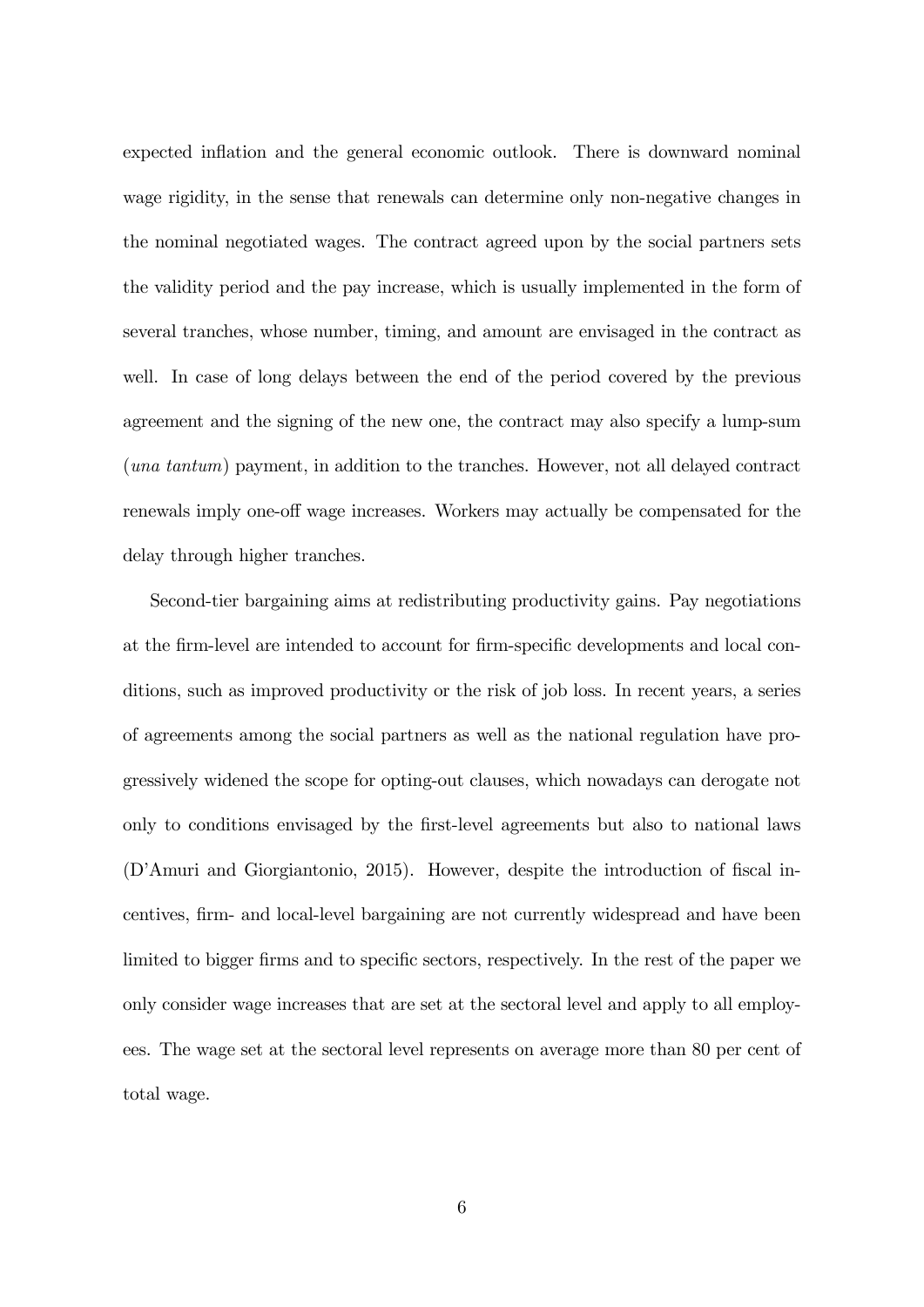#### 3 Empirical Strategy

We use a unique database collected by the Bank of Italy that includes all the details of contract renewals in the private sector during the period  $1997-2013$ .<sup>8</sup> Both transitory (lump-sum or una tantum) and more permanent nominal wage increases (tranches) can be observed in our setting. While tranches are paid regularly every month, lump-sum payments (if any) take place only in a certain month, and in most cases they consist of one or two installments. In other words, tranches lead to a stepwise pattern of nominal wage over time (Figure 1) while lump-sum payments take the form of one-off income shocks (Figure 2). In the period of the analysis we observe  $143$ contract renewals in 22 sectors that we aggregate into 6 in order to match them with the consumption data. Two thirds of the renewals involve also a lump-sum payment (Table 1). On average, each tranche amounts to 35 euros per month while a lumpsum wage increase amounts to 310 euros, both deflated using the monthly CPI (base year=2010). These figures compare to an average monthly negotiated gross wage of 2,120 euros in real terms. Given that collective bargaining takes place at the national level between the social partners, pay increases can be considered as exogenous shocks to the workers. Moreover, the workers know that in the medium-run the sum of the tranches and of the lump-sum payments is supposed to compensate for the overall loss in their wages' purchasing power.

Another important distinction is between anticipated and non-anticipated income increases.<sup>9</sup> Tranches can in general be considered as anticipated income shocks. It

<sup>8</sup>The details of each contract renewal are publicly available (in Italian) at www.cnel.it and in the journal Diritto & Pratica del Lavoro. We observe around 70 per cent of the employees in the non-agricultural private sector and we exclude from our analysis the public sector.

<sup>&</sup>lt;sup>9</sup>A common practice in the literature is to rely on subjective expectations of the households in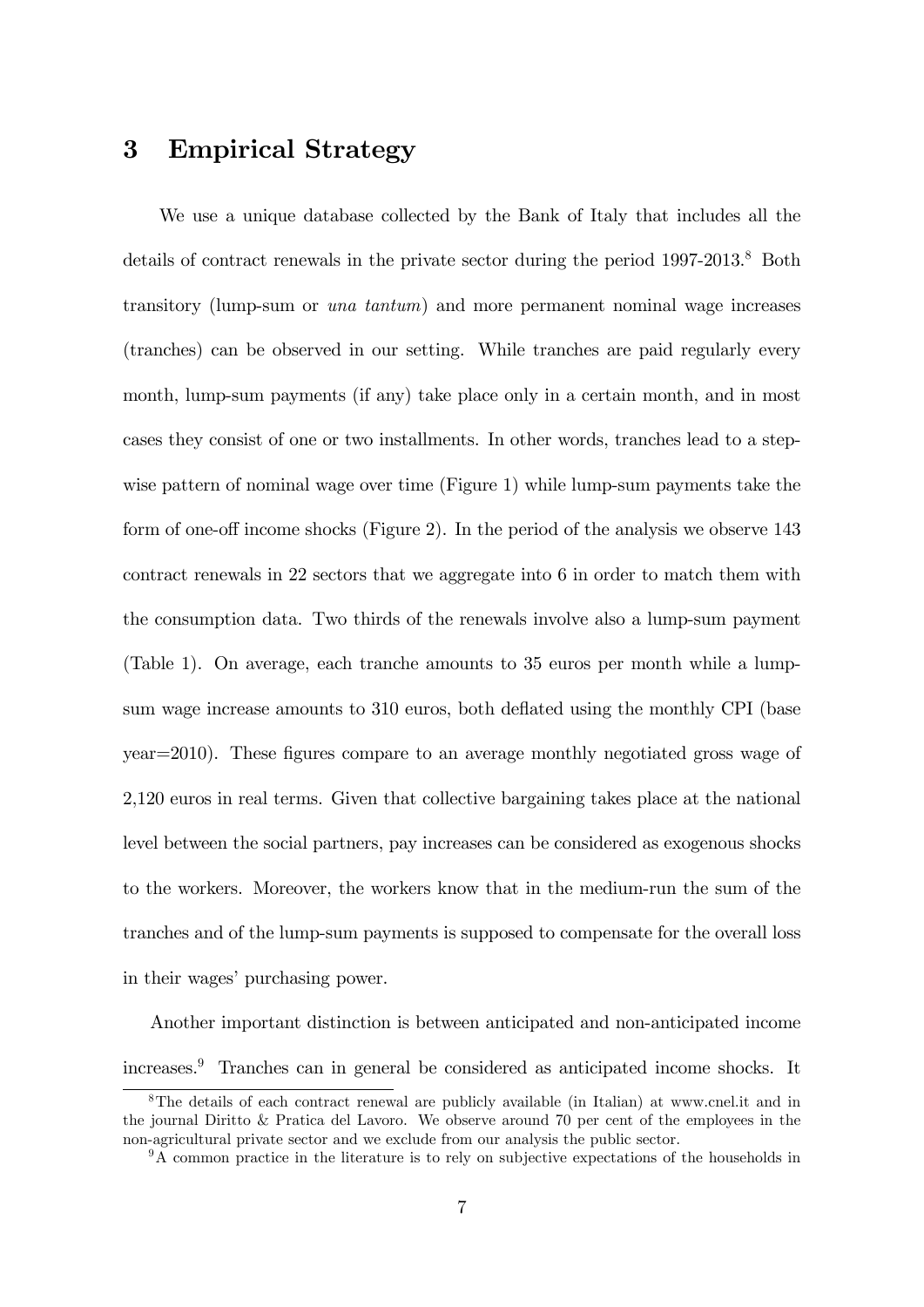is less clear, though, whether this is true also in the case of one-off payments. First, a contract hiatus does not always imply a lump-sum payment. As Table 1 shows, lump-sum payments are more common in some sectors than in others and, although they tend to be associated with delays in contract renewals, their occurrence is not certain a priori. During the bargaining period unions negotiate with the employers' associations over the amount and the form of wage increases. Workers may have access to partial information regarding bargaining developments through direct contacts with the unions or through the media. However, nothing can be taken for granted before the social partners actually sign the contract renewal. Second, lump-sum payments usually take place immediately after the renewal. As Figure 3 shows, around 70 per cent of the lump-sum payments were paid within 3 months after the renewal. As in the case of dividend payments to veterans (Bodkin et al., 1959) or unemployment benefit reforms (Browning and Crossley, 2001), which have been considered as unanticipated in the literature, there is a short time span between the announcement and the implementation of the payment. Therefore, lump-sum payments may be considered as less anticipated shocks. Anyway, whether or not lump-sum payments are anticipated, they certainly are transitory and we expect to find no or small effects on consumption if the Permanent Income Hypothesis holds. Lastly, in the case of tranches the change in income is permanent but consumption may react at the date of their announcement (when the workers receive the "news", whose timing is a priori uncertain) rather than upon their implementation (when the workers receive the payment, that is fully anticipated by then).

order to distinguish between transitory and permanent income shocks (see for example Pistaferri, 2001; and Christelis, Georgarakos and Jappelli, 2015).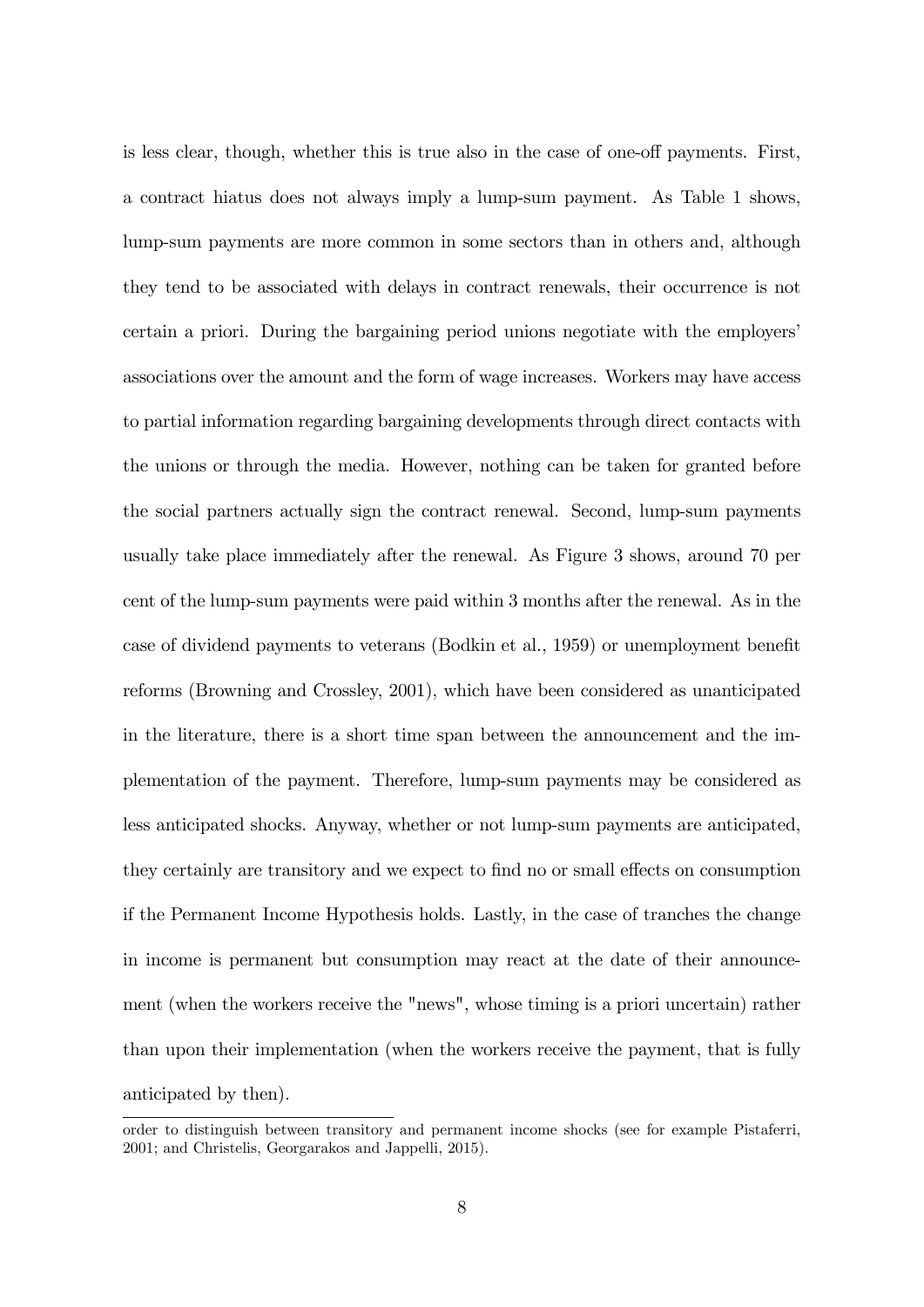We merge this dataset with the Italian Household Budget Survey (HBS) for the years 1997-2013 in order to examine whether total consumption as well as different expenditure categories respond to the receipt of lump-sum payments or tranches. The HBS is conducted annually by the Italian National Institute of Statistics (ISTAT) and covers a sample of around 25,000 households per year. Each month around 2,100 households from every municipality of the whole Italian territory are interviewed. Each household participates in the survey only once and its members, apart from answering questions regarding demographics and their socioeconomic status, are also asked to fill in a detailed diary of all their consumption expenditures in the last month.<sup>10</sup>

We restrict our sample to single-earner households in order to obtain a comparable sample of households, for which the single earner's wage plays a substantial role.<sup>11</sup> Mainly due to the low female labour force participation in Italy, single-earner households represent more than half of all surveyed households with at least one working member. Therefore, we focus on a group that is not an exception in the Italian society.<sup>12</sup> Information on the sector of activity of the single earner is crucial in order to assign to each household the wage increase set by each contract renewal. However, the sector of activity in the HBS is in some cases more aggregate than the sector in which collective bargaining takes place. For example, in the HBS we only know whether the single earner is working in the manufacturing sector but there actually are  $11$  different contracts for 11 different subsectors of manufacturing (Table 2). The degree of

<sup>&</sup>lt;sup>10</sup>The survey design ensures that, overall, household expenditures in every single day of the year are observed.

<sup>&</sup>lt;sup>11</sup>On average, 70 per cent of single-earner households report that the labour income is their only source of income.

 $12$ In the literature there are many examples of excess sensitivity tests based on selected subgroups  $(e.g., public employees, unembovment benefit recipients, etc.).$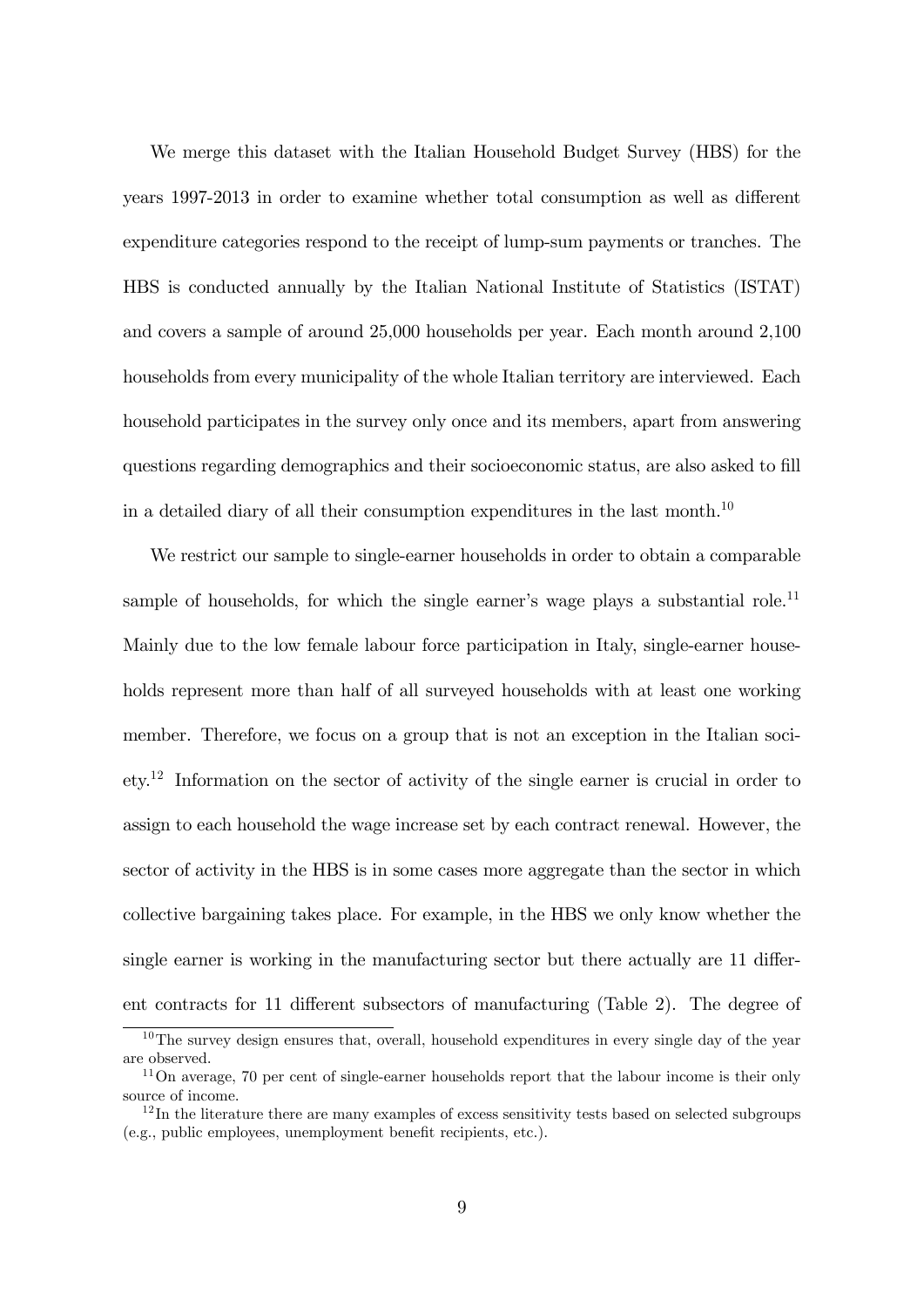aggregation is less pronounced in other sectors. Hence, for our benchmark empirical exercise we aggregate households by sector in order to obtain a monthly panel. In this way we observe the monthly consumption of the representative household of each sector over time.<sup>13</sup> We then use as weights the share of employees of each subsector in order to aggregate the various contracts.<sup>14</sup>

Table 3 presents descriptive statistics for different consumption categories. We exclude from total expenditures mortgages, debt repayments, and vehicles. On average, total monthly consumption expenditures amount to 1,459 euros in real terms. Food and housing account for more than half of it. In the following sections we perform an empirical analysis of the effect of pay increases on total consumption and on its various subcategories. To do this, we exploit different databases, both panel and crosssections, and different time frequencies (monthly/annual). Furthermore, we test the robustness of our results and discuss different mechanisms that may lie behind them.

## 4 Regression analysis

In this section we examine the effect of tranches and lump-sum payments on consumption. To clarify things, let us consider a hypothetical contract renewal for illustration purposes (Figure 4). At time  $T$  the contract is renewed. This is when the workers receive the "news" regarding the date, the amount, and the number of tranches and lump-sum payments (if any). They also know that, in general, wage

<sup>&</sup>lt;sup>13</sup>See Deaton and Muellbauer (1980) for a discussion on aggregation over households.

 $14$ For example, metalworkers represent almost 57 per cent of all manufacturing workers. If the metalworkersí contract is renewed specifying a nominal monthly wage increase of 50 euros, the monthly wage of the representative household in the manufacturing sector will increase on average by 50\*0.57=28.5 euros.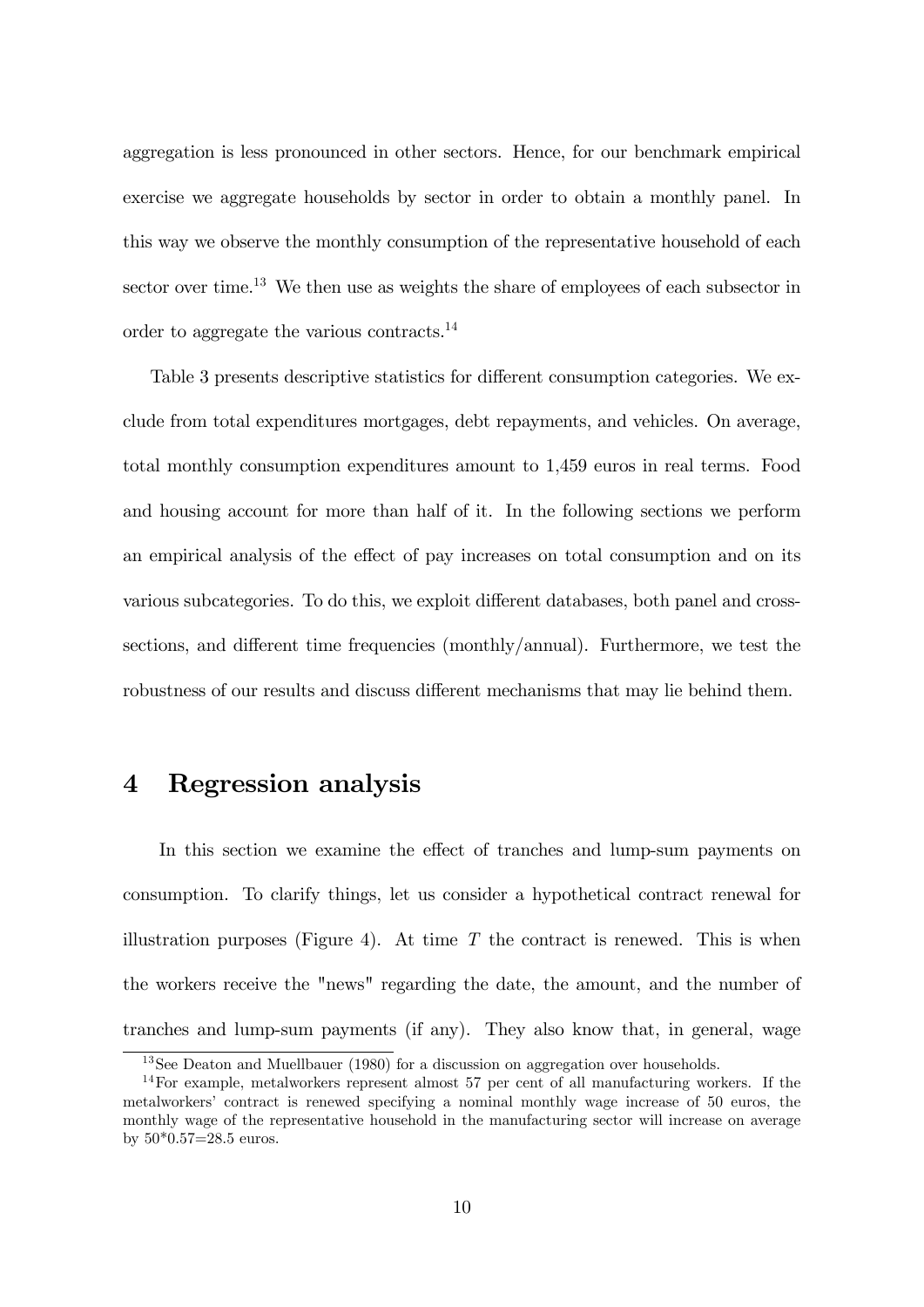increases are set on the basis of expected inflation dynamics. The lump-sum payment is transitory and takes place usually immediately after the renewal (in our example at time  $T+1$ , amounting to 100 euros), so it may be considered as unanticipated. The contract envisages tranches that are fully anticipated, cumulate over time, and are thus permanent (in our example 10 of 10 euros each, 13 of 20 euros each, and 12 of 20 euros each).

According to the theoretical predictions of the Permanent Income Hypothesis, the lump-sum payment is expected to have a small or no effect on total consumption as it is transitory. Tranches, which are permanent, may affect consumption as long as they imply an increase of income in real terms, i.e., as long as consumers are not subject to money illusion. Given that tranches are anticipated, the theory posits that any effect on consumption should be observed upon their announcement rather than upon their receipt (cash-in-hand). Thus, we start the empirical analysis by examining the effect of the implementation of wage increases and later extend it in order to consider the effect of the "news".

Our benchmark regression that looks only at cash-in-hand, is specified in  $(1)$ :

$$
(C)_{s,t} = \beta_1(lump-sum)_{s,t} + \beta_2(first\ tranche)_{s,t} + \beta_3(rest\ of\ tranches)_{s,t}
$$

$$
+ \beta_4(X)_{s,t} + \beta_5(year)_{y} + \beta_6(month)_{m} + \alpha_s + u_{s,t},
$$
 $(1)$ 

where t refers to a specific date (i.e., a specific month and year between  $1997m1$  and 2013m12), and s refers to the sector of activity of the single-earner households (i.e., manufacturing, construction, wholesale and retail trade, accommodation and food ser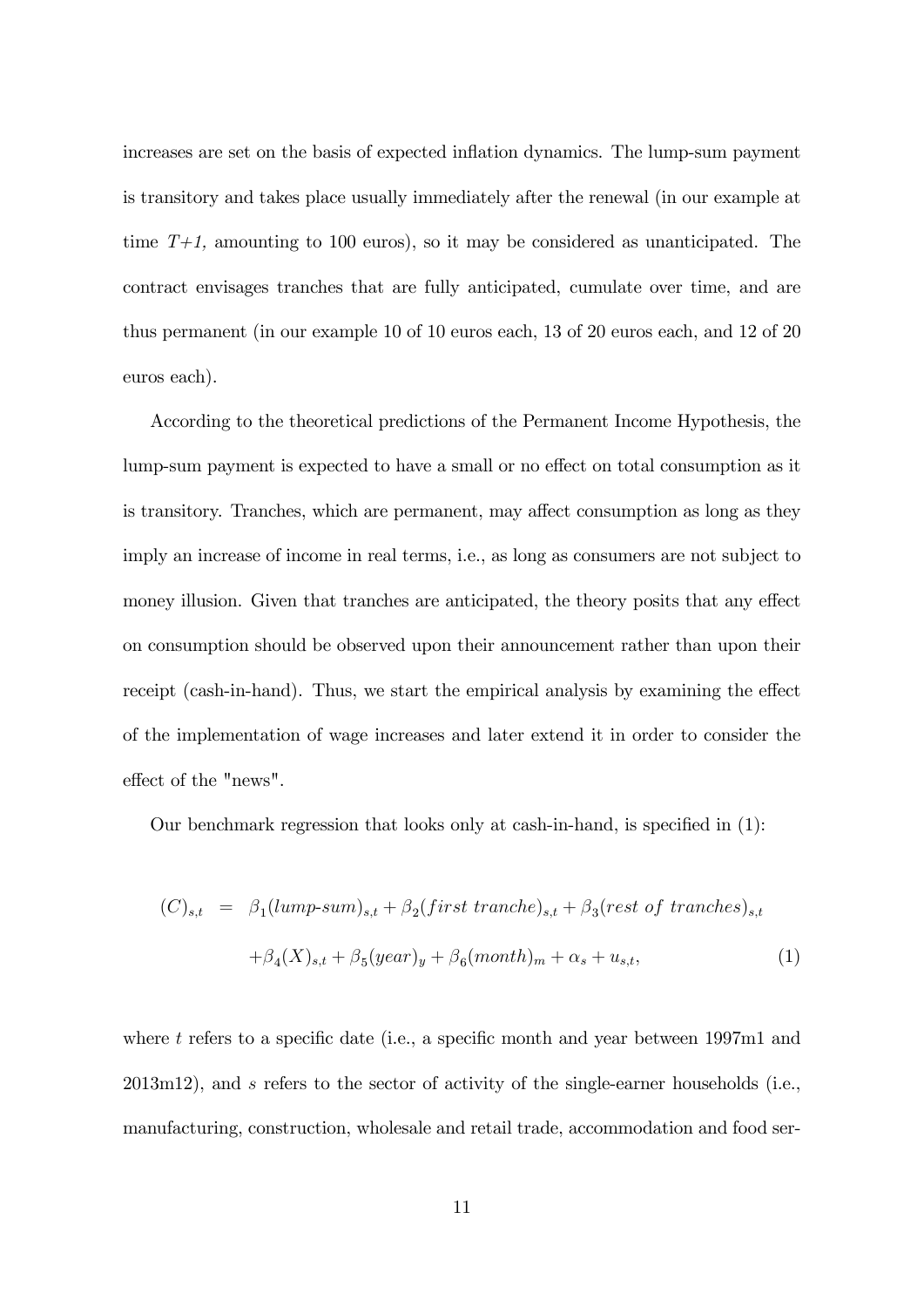vices, transport, information and communication, and Önancial and insurance activities). Year dummies control for aggregate shocks and the interest rate, while monthly dummies control for seasonality in consumption expenditures (e.g., Christmas presents in December or sales in February) as well as in the timing of the contract renewal (Figure 5). The vector  $X_{s,t}$  includes socioeconomic controls of the representative household in each sector, i.e., the average age of the household members, the fraction of males in the household, and the fraction of university graduates, as well as the geographical composition, i.e., the percentage of households in each sector that live in the south of Italy. All consumption and wage values are deáated with the monthly CPI (base  $year=2010$ ). Moreover, by considering households' structure, consumption values are adjusted for an equivalence scale.<sup>15</sup>

Applying the same reasoning as in the case of lump-sum payments we consider separately the Örst tranche received because it may be unanticipated. However, our results remain practically unchanged if we do not distinguish between the first and the rest of the tranches. We exploit within-sector variation over time and perform a fixed-effect regression in order to estimate the effect of the evolution of wages on the corresponding change in consumption. In this way  $(1)$  is estimated in mean deviations rather than in levels and we are able to control for sector-specific shocks. Table 4 reports the results for total and food consumption expenditures. Differently from Shea (1995) we do not find any statistically significant effect of wage increases on food consumption. All coefficients are small and noisy. Regarding total consumption, the coefficient of lump-sum payments is positive although not statistically significant.

<sup>&</sup>lt;sup>15</sup>The equivalence scale chosen is the one used for ISEE (*Indicatore della situazione economica* equivalente), the most important tool for means-testing in the Italian welfare state.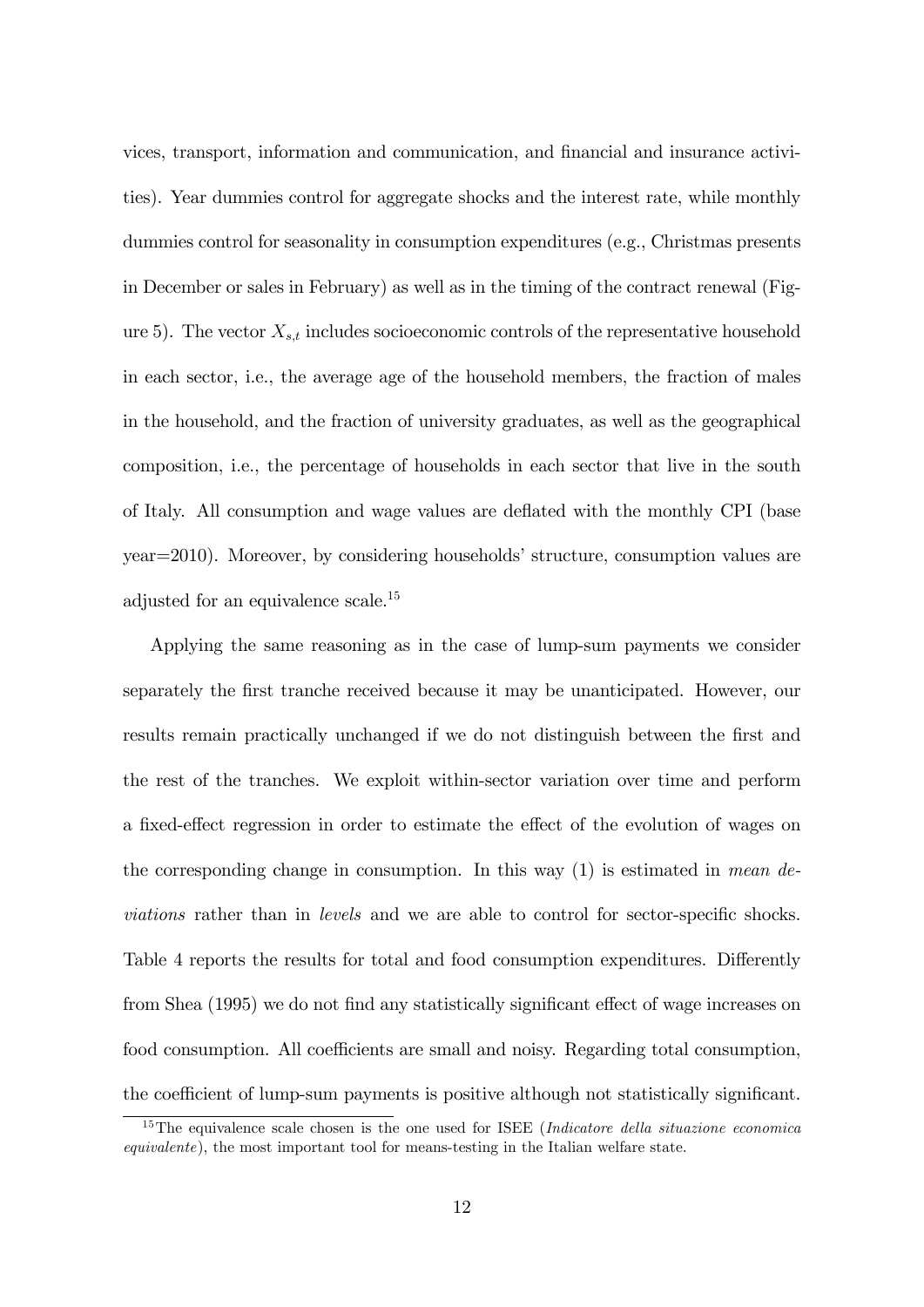Moreover, the coefficient of tranches is similar in magnitude but not statistically significant either. These results are supportive of the Permanent-Income Hypothesis and are in line with Browning and Collado (2001) and Hsieh (2003) that do not find evidence of excess sensitivity of consumption to anticipated income changes in Spain and in Alaska, respectively.

We then examine the effect of wage increases on strictly durables (home appliances and furniture) and on clothing  $&$  shoes expenditures (Table 5). We find a positive significant effect of lump-sum wage increases on the consumption of clothing  $\&$  shoes while the coefficients of tranches (that are more permanent but fully anticipated) are not statistically significant. According to our estimates, a 100-euros lump-sum payment will lead to a 14-euro increase in clothing & shoes expenditures. By contrast, we do not find any statistically significant effect on strictly durables. Our results are in line with Browning and Crossley (2009) that find that cuts in unemployment insurance benefits in Canada have a strong negative impact on clothing expenditures.

While the data of Browning and Crossley (2009) do not allow them to examine Öner sub-categories of the clothing category, our database provides us with this kind of information. In Table 6 we examine the effects of wage increases on clothes, shoes, complementary items (underwear, scarves, hats, ties, gloves, belts, furs, tailoring fabrics, and tailoring costs), and accessories (bags, suitcases and other luggage, jewelry, watches, personal items in silver/gold, costume jewelry, and sunglasses). We find that consumers spend the lump-sum payments in order to buy all the above items but clothes. Differently from Browning and Crossley (2009) this increase in clothing  $\&$ shoes expenditures does not translate into an increase in overall consumption. This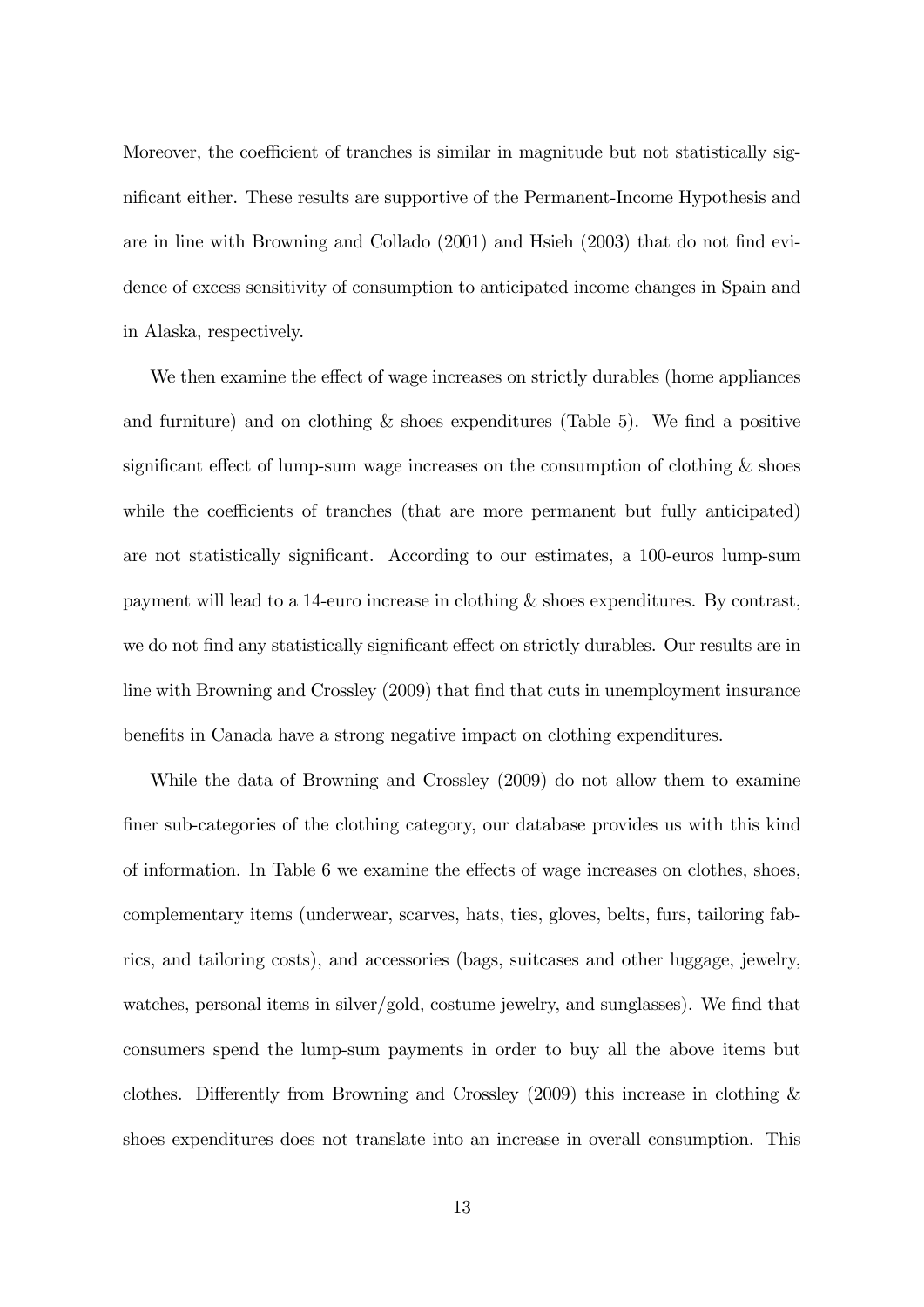may be due to the fact that shoes, complementary items, and accessories account for less than 3 per cent of total household expenditures (Table 3).

A possible mechanism behind our results lies on the nature of these consumption categories, which include mainly indivisible goods that are usually not bought in installments. This might explain why the lump-sum payment rather than the tranches has a significant effect on consumption of these goods. Moreover, these goods are of high sociocultural visibility, i.e., in full view to others. A status-seeking motive could lie behind this behaviour (see O'Cass and McEwen, 2004). Heffetz  $(2011)$  shows that in a signaling-by-consuming framework high visibility goods are characterized by high income elasticity. Our results suggest that indivisibility of goods, coupled with high visibility may also lead to an increase in the expenditure of certain conspicuous consumption items as a result of a transitory lump-sum payment. The visibility of goods has so far been found only in cross-sectional settings (see also Chao and Schor, 1998, and Charles et al.,  $2009$ ).<sup>16</sup>

According to the literature, consumers tend to smooth consumption and act according to the Permanent Income Hypothesis when the anticipated income change is large but are less likely to do so when the anticipated change is small and the cost of adjusting consumption is not trivial (Hsieh, 2003). If one considers the total wage increases determined by the contract renewal (sum of all tranches over the two- or three-year-horizon) the anticipated change is large. In our setting it is not possible to distinguish between large and small anticipated income changes as tranches are small

<sup>&</sup>lt;sup>16</sup>Clothing & shoes rank high in the list of visible goods (see Heffetz, 2011; and Charles et al., 2009). These classiÖcations are based on data that lack information on the brand of the various items. This type of information that would have been useful so as to refine the definition of "conspicuous" consumption goods" is not available in our data either.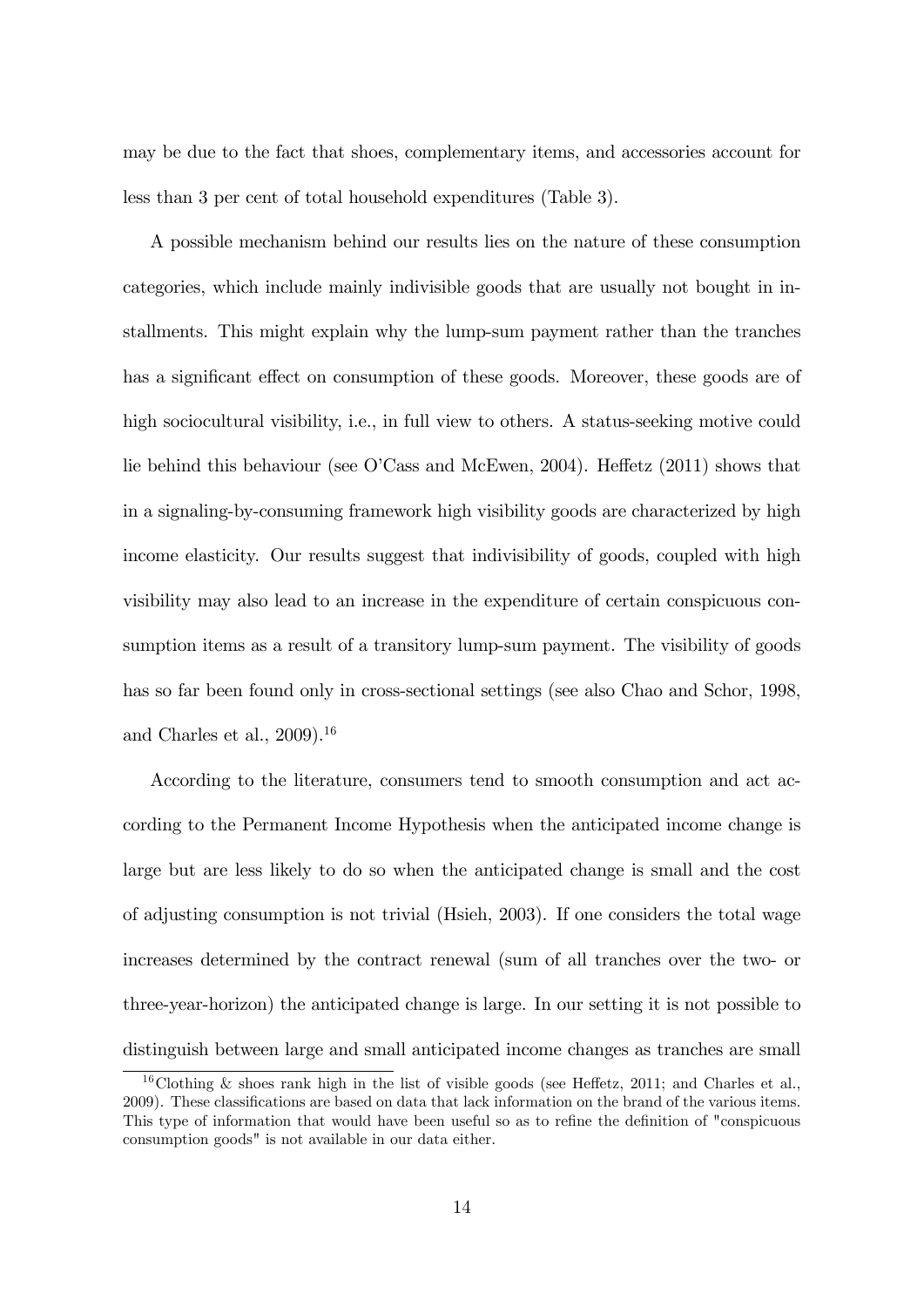and anticipated, while lump-sum payments are large but less anticipated.

As already mentioned, according to the Life-Cycle Theory, consumption should react on the date of the announcement of permanent income increases rather than on the date of their implementation. The specification is thus augmented with the date of the contract renewal,

$$
(C)_{s,t} = \beta_1(lump-sum)_{s,t} + \beta_2(first\ tranche)_{s,t} + \beta_3(rest\ of\ tranches)_{s,t}
$$

$$
+ \beta_4(news)_{s,t} + \beta_5(X)_{s,t} + \beta_6(year)_{y} + \beta_7(month)_{m} + \alpha_s + u_{s,t}. \tag{2}
$$

Tables 7 and 8 report the results. The coefficient of the dummy "news" that takes the value 1 in the month of the renewal and 0 otherwise is never statistically significant.<sup>17</sup> Moreover, if we focus on clothing  $\&$  shoes expenditures we confirm the effect of the lump-sum payment while the dummy "news" does not play any role. This result is in line with Poterba (1988), Wilcox (1989) and Agarwal and Qian (2014) that find that actual income growth rather than its announcement affects consumption.

In our case, tranches are permanent nominal increases of income but employees may consider them as zero expected real increases. Indeed, collective bargaining is devoted to maintaining wages' purchasing power and in general nominal wage increases are in line with expected ináation in the medium-run, implying close to zero expected real increases. It seems that households upon the receipt of the "news" treat income increases as a compensation for the future loss of their wages' purchasing power and do not change their consumption plans. Therefore, in our setting households are not

<sup>&</sup>lt;sup>17</sup>This is true also if we replace the dummy "news" with its lagged value or if we use the total expected wage increase. Regressing past consumption on future "news" also produced not statistically significant estimates.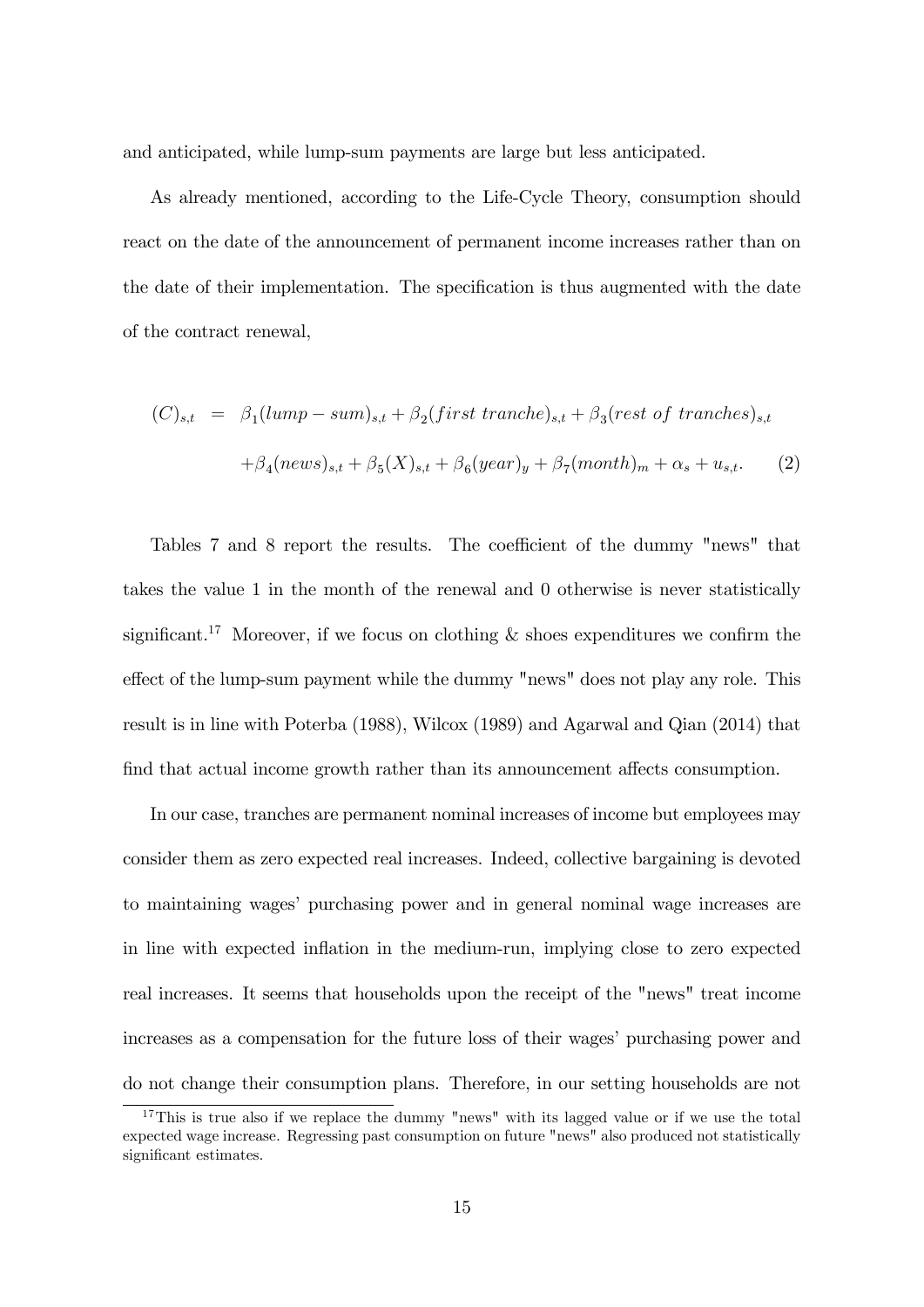subject to money illusion. Even in the case of deviations between expected and actual inflation, any real income increase will take place ex post, i.e., after the date of the announcement. Moreover, it is rather unlikely that households are actually able to perform such calculations. The fact that households react upon the receipt of a lumpsum payment cannot be interpreted as money illusion, as the lump-sum represents a real income increase in that specific month. This behaviour could be attributed to bounded rationality given that households do not probably consider the lump-sum as part of the overall wage inflation adjustment procedure.

Tax rebates in the U.S. that have been studied extensively in the literature and have been found to affect total consumption are actually lump-sum (Souleles, 1999; Johnson et al., 2006; Parker et al., 2013). Sahm et al.  $(2012)$  compare the effect of fiscal stimulus in the U.S. delivered as one-time payments in 2008 to the one delivered as a flow from reduced withholdings in 2009 and find that the former boosted consumption more than the latter. In the next section we check the robustness of our estimates and examine further the "conspicuous consumption" mechanism as well as alternative interpretations, such as the presence of liquidity constraints.

#### 5 Robustness and mechanisms

In this section we test the robustness of our results in various ways. First, we omit manufacturing, which is the most aggregate sector. Then, we expand the set of potential outcome variables to other expenditure categories and we also perform a placebo exercise using self-employed workers, who are excluded from collective bar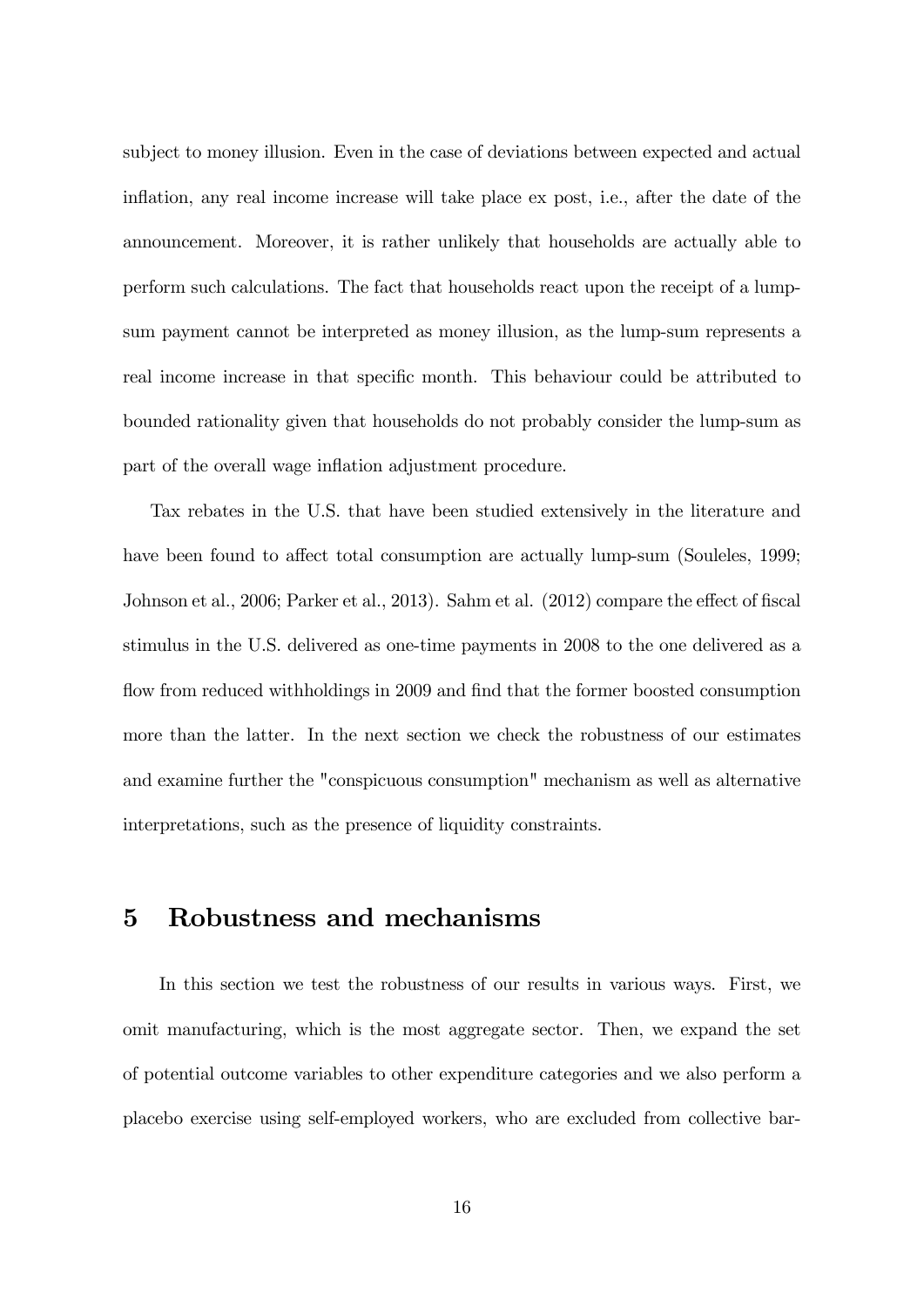gaining. Moreover, we use budget shares, we exclude the tranches or the crisis period from the analysis, and we consider only substantial lump-sum payments in order to test the robustness of our estimates. We also employ disaggregated data at the household level (repeated cross-section) to test whether "conspicuous consumption" or liquidity constraints is the mechanism behind our findings. Lastly, we use an alternative database that allows us to observe the same household over time but only every two years and only with an annual frequency.

We start by omitting the manufacturing sector from our analysis. It may be the case that the aggregation of the 11 different contracts into one sector creates excessive variation in wage pay. The results (available upon request) are unaffected by this exclusion.

We then examine the effect of wage increases on other consumption categories. These include housing, health expenses, transportation & communication, leisure, and a residual category ("other"). In this way we examine whether households increase the consumption of other goods as a result of a lump-sum payment or they shift consumption from some goods towards clothing  $\&$  shoes. We find that no other category is affected but health expenses (Table 9). Upon the receipt of a lump-sum payment households tend to decrease health expenses. This decrease is likely to get counterbalanced upon the receipt of the various tranches. Evans and Moore (2011 and 2012) find evidence of a within-month mortality cycle related to economic activity. Our findings suggest a different channel: people upon the receipt of the lump-sum payment may actually postpone going to the doctor or skip a regular check-up, which in turn may lead to an increase in mortality.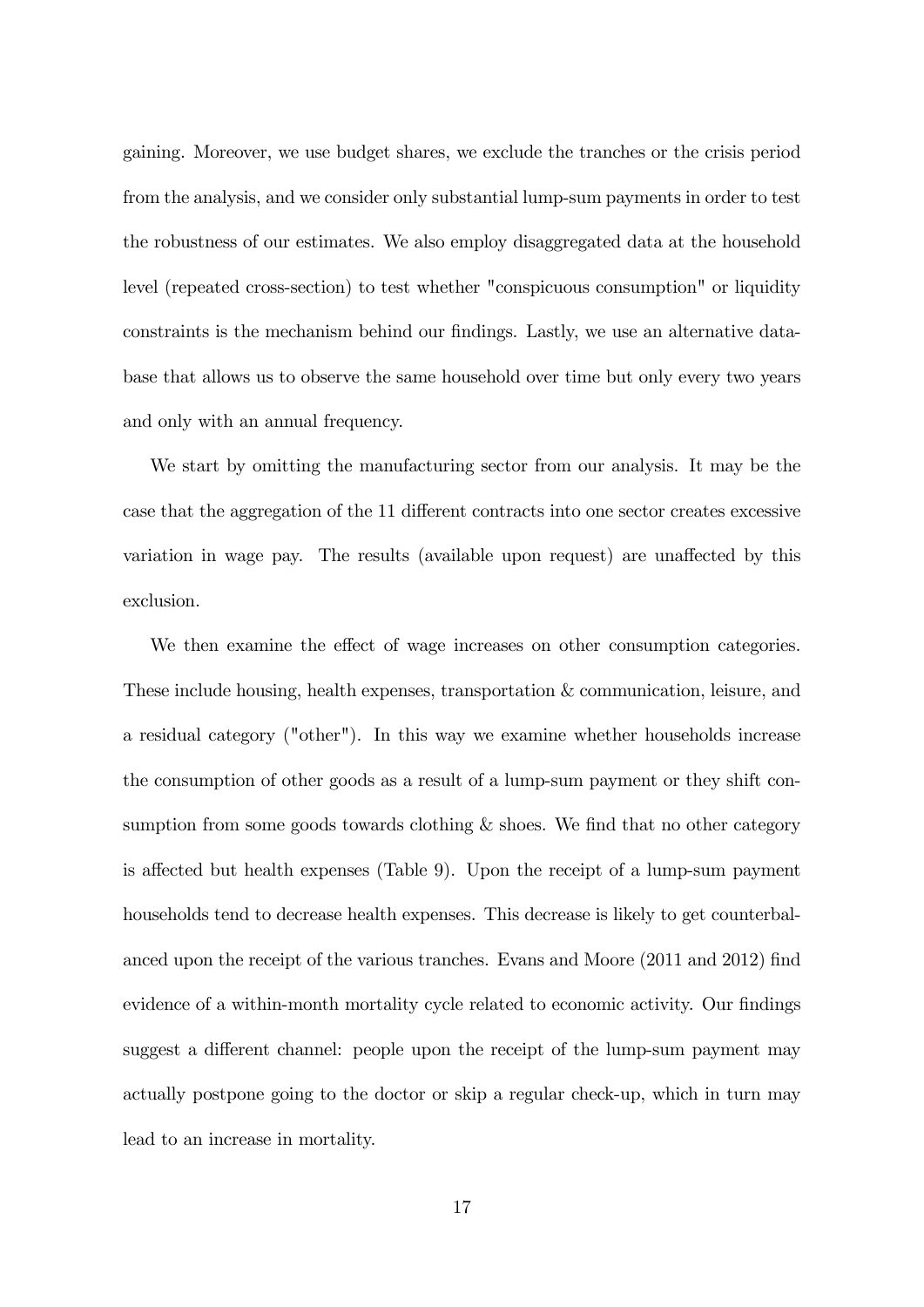In the analysis so far we have excluded self-employed workers given that they are not covered by the collective bargaining agreements. Indeed, self-employed workers represent an ideal group for a placebo exercise as they work in the same sector of activity as the employees but are not receiving the wage increases that are determined by the collective contracts. As Table 10 shows, in the placebo exercise the effect of lump-sum payments on clothing  $\&$  shoes is not statistically significant and is half the size of the corresponding coefficient in the benchmark specification. This reassures us that the effects that we found in the benchmark specification are actually causal and are not due to an unobserved aggregate shock.<sup>18</sup> We obtain similar results to the benchmark when we use the share of each expenditure category in total consumption, when we restrict the analysis to the pre-crisis period (1997-2008), when we consider only lump-sum payments that represent a substantial share of total expected income, and when we examine the effect of lump-sum payments alone without controlling for the tranches (results available upon request). In order to control for the dynamics of the permanent income in an even more áexible and articulated way we also add a set of 143 contract dummies that take the value 1 for every new contract during its validity period and the results remain fairly stable (Tables 11 and 12, columns 1 and 3). The results do not change even when we subtitute the year and monthly dummies with year<sup>\*</sup>month dummies (Tables 11 and 12, columns 2 and 4).

Next, we turn to the original disaggregated data at the household level and perform a repeated cross-section estimation. Given that the HBS does not follow the same

<sup>&</sup>lt;sup>18</sup>Repeating the placebo exercise for finer subcategories of clothing  $\&$  shoes produces estimates (available upon request) that are not statistically significant either. However, there is a considerable reduction in the sample size when we use self-employed workers and these subcategories are likely to contain many zeros.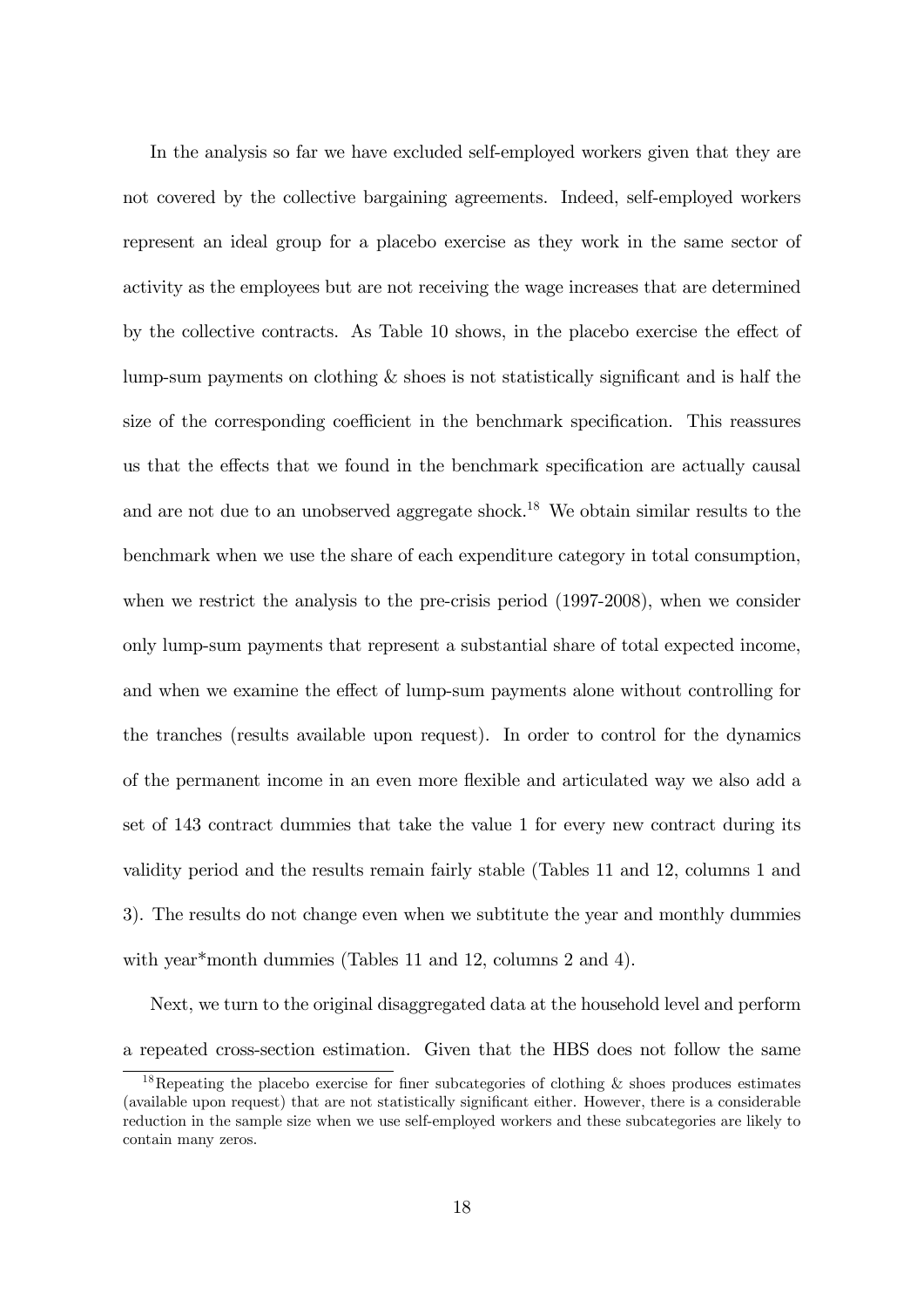household over time we cannot employ a fixed-effect estimator. Instead, we control for more individual variables, namely, homeownership and the skill-level of the single earner that we treat as the household head. We also include sectoral and regional dummies. Although unobserved heterogeneity may be an issue, it is important to check whether the results still hold at a disaggregated level. Besides, Ni and Seol (2014) using a Korean monthly household panel show that the results of the pooled estimation are similar to the ones of the fixed-effect estimation. Tables 13 and 14 report the results of the repeated cross section exercise. Again, clothing & shoes is the unique consumption category responding to transitory income shocks. The Permanent-Income Hypothesis is not violated as total consumption is not affected.

Turning back to the discussion of the possible underlying mechanisms, we are now able to examine whether liquidity constraints are present. Following Parker (1999) and Ni and Seol (2014), we use the age of the household head as a proxy for the presence of liquidity constraints. Typically, young-headed households (defined as those whose head is 40 years old or younger) are more likely to be liquidity constrained than old-headed households.<sup>19</sup> We find some weak evidence of liquidity constraints only in the case of strictly durables (Table  $15$ ).<sup>20</sup> Total consumption is still not affected (results not shown). By contrast, old-headed households, who are less likely to be liquidity constrained, respond to positive transitory income shocks by increasing clothing & shoes expenditures. This result holds also if we proxy the presence of liquidity constraints with the skill-level of the household head, which is in turn a

<sup>19</sup>This is true also for Italy (Rodano and Rondinelli, 2014).

 $^{20}$ We also restricted the sample to young- and old-headed households respectively, aggregated them by sector, and estimated the fixed-effect specification  $(1)$  separately for each group. The effect of lump-sum payments on durables continues to be large in the case of young-headed households but loses statistical significance. This may be partly due to the reduced sample size.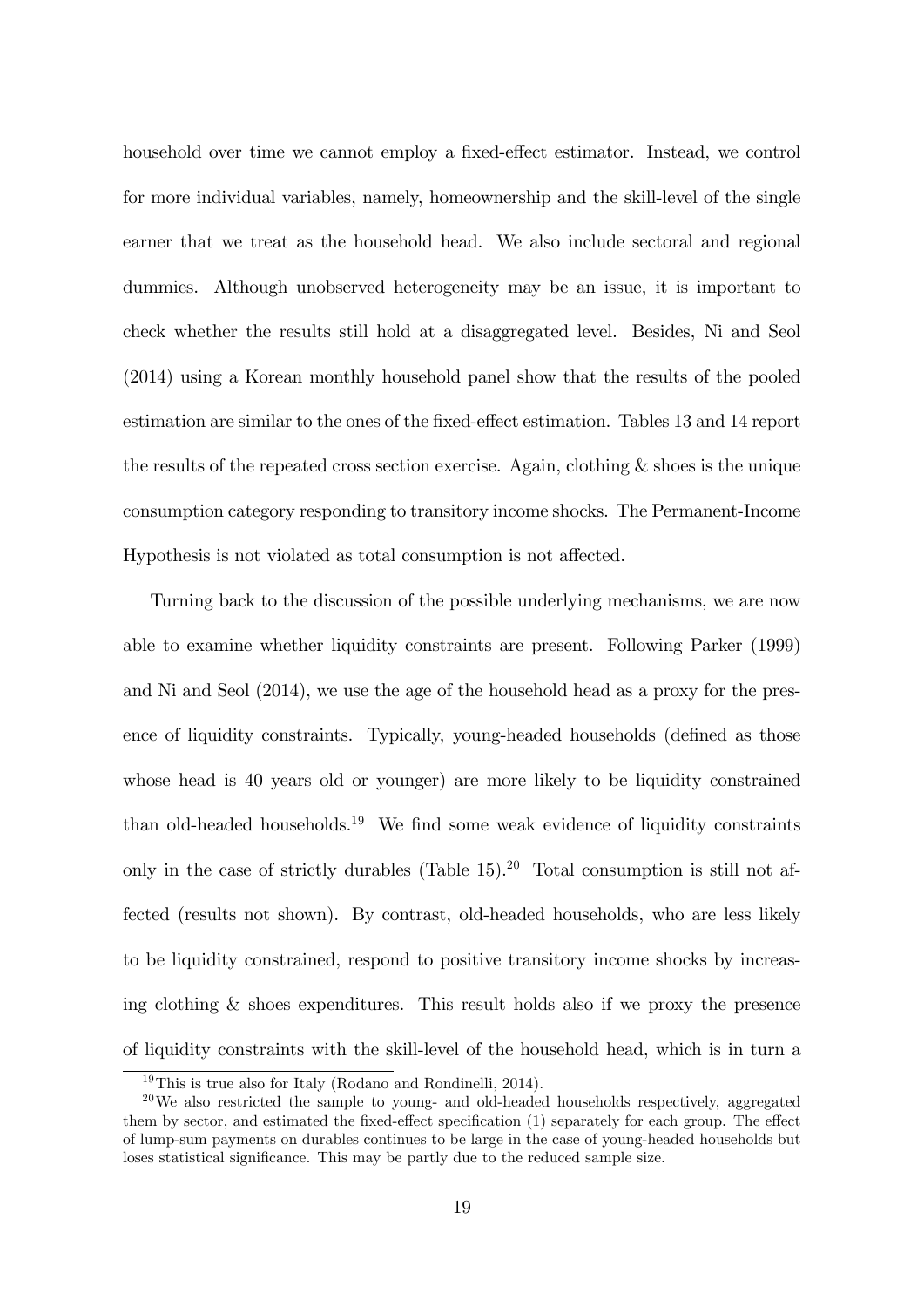proxy for household income. High-skilled-headed households tend to increase clothing  $&$  shoes expenditures upon the receipt of a lump-sum payment. These findings point towards the "signaling-by-consuming" interpretation. As in Chao and Schor (1998) and in Heffetz  $(2011)$ , richer households exhibit a higher elasticity of conspicuous consumption to income. What is novel in our findings is that visibility of goods may also lie behind the excess sensitivity of certain consumption goods to transitory income.

To gain further evidence on the relationship between consumption and wage increases we exploit the Bank of Italy's Survey of Households' Income and Wealth (SHIW), which collects data on household consumption as well as information on income, wealth (real and Önancial liabilities), and socio-demographic characteristics (Brandolini, 1999). This database has been previously used to examine whether consumption exhibits excess sensitivity to severance pay (Borella et al., 2009; and Jappelli and Padula, 2015) and capital gains (Guiso et al., 2006). For consistency with the analysis based on the HBS, our sample ranges from 1998 to 2012 (the latest available year, as SHIW is biennial). The sample includes about 8,000 households and 20,000 individuals every wave. About half of them are followed over time. Consumption is available in more aggregate categories compared to the HBS. Households are asked to report their expenditure on food, means of transport, valuables, durables (e.g. furniture, home appliances, and equipment), and all items (net of rents, mortgage payments, house maintenance, insurance premia). As in the previous exercise, we select the sub-sample of households with only one member receiving income from dependent work and match it with the dataset of pay increases set by collective contracts. Due to the need to aggregate pay increases at the annual level to ensure consistency with the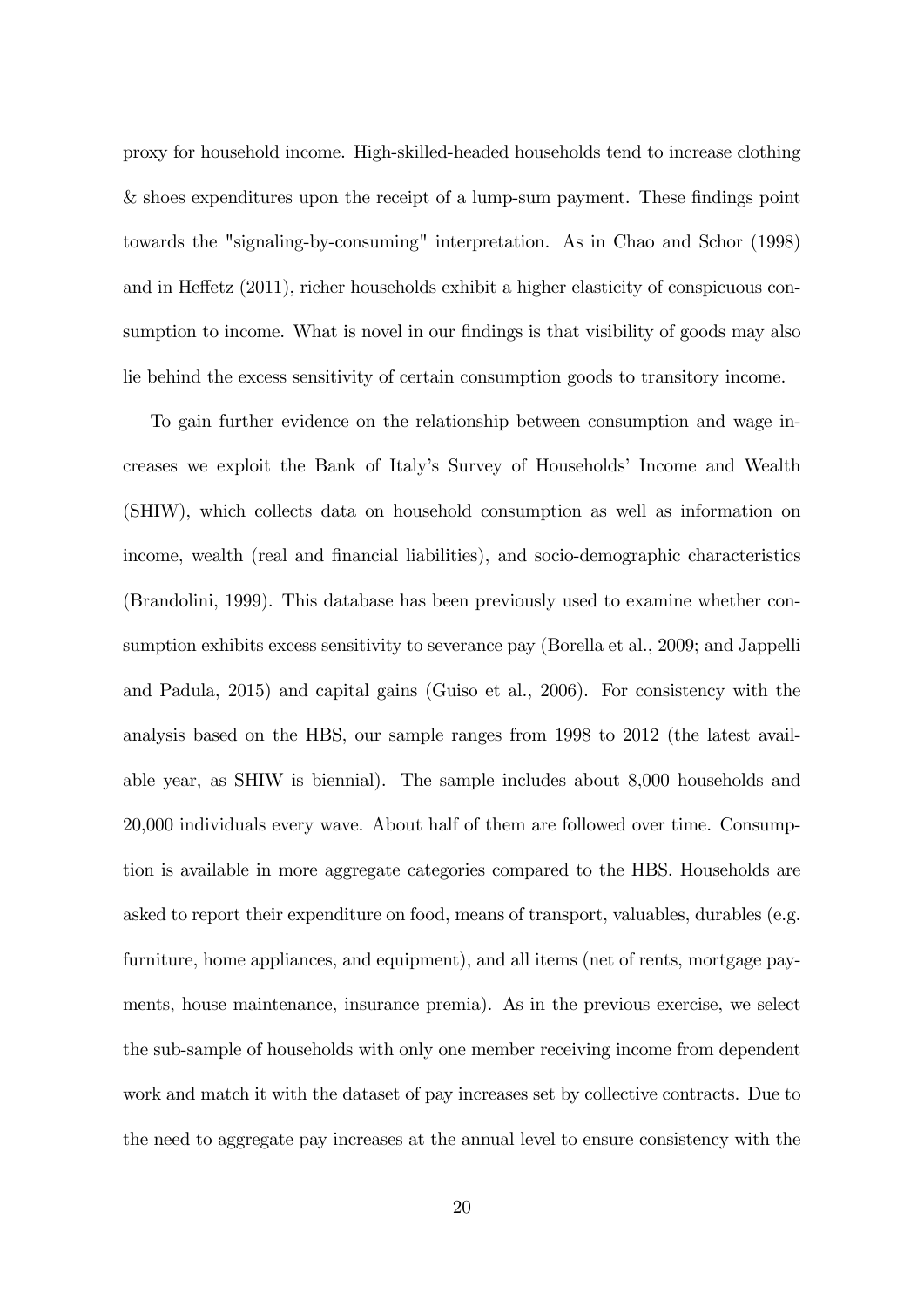SHIW, it is not possible to assess separately the effect of tranches and lump-sum wage increases, which will be henceforth considered jointly. The specification we estimate is

$$
(C)_{i,t} = \beta_1(lump-sum+tranches)_{i,t} + \beta_2(inflation)_{t} + \beta_3(sector)_{i,t} + \alpha_i + u_{i,t},
$$
 (3)

where t stands for different years (i.e., 1998, 2000, ..., 2012), and i stands for different households.

In this exercise, based on the SHIW, we trade off a higher level of aggregation on consumption expenditure items and a lower time frequency (which implies giving up the distinction between tranches and lump-sum payments) for the availability of a panel structure at the household level and for information on household wealth. Repeated observations of the same household allow us to perform a fixed-effect estimation, thus accounting for unobserved (time-invariant) heterogeneity. Data on assets held by the households are instead exploited to check if (any) excess sensitivity of consumption to income could be, as frequently concluded in the literature, traced back to the presence of liquidity constraints. The literature often deals with forms of liquidity constraints involving asset holding. Households with liquid wealth can in fact reduce savings to smooth consumption even if borrowing against future income is difficult. Thus, following Zeldes (1989) and Shea (1995) we split our sample into high- and lownet Önancial wealth households, excluding more illiquid assets such as houses. Again following Parker (1999) and Ni and Seol (2014) we also proxy the presence of liquidity constraints with the age of the household head, and we repeat the exercise separately for young- and old-headed households.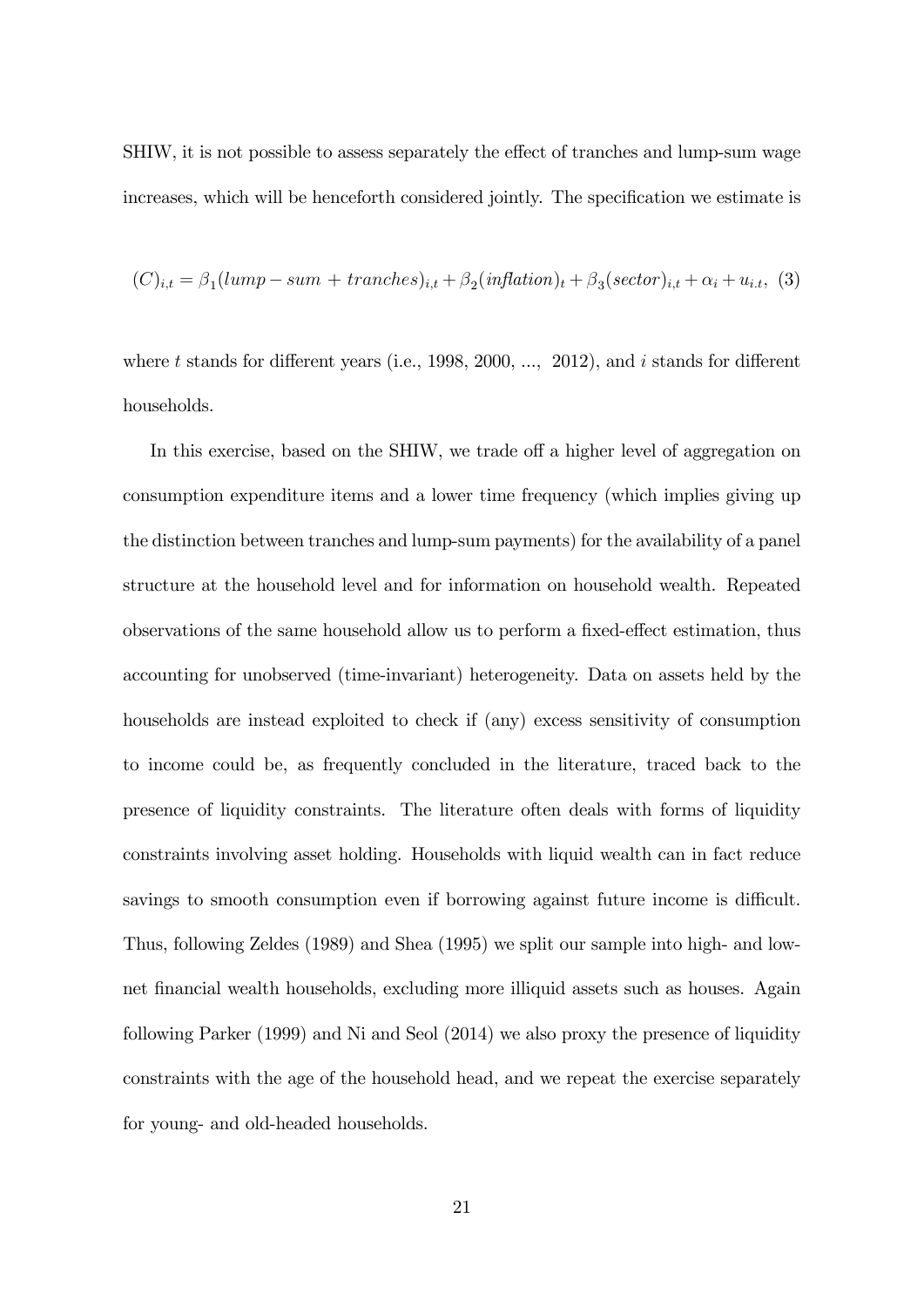Tables 16a and 16b report the results of this set of estimates. Consumption of durable goods responds significantly to wage increases only for young-headed households, with a coefficient that is more than one order of magnitude larger than the one of old-headed households. When the sample is split according to net financial wealth we are never able to detect a significant reaction of consumption to income, but the sensitivity is higher for low-wealth households. While the definition of durables in the SHIW does not strictly correspond to that of strictly durables in the HBS, some common conclusions can be drawn from both exercises. Differently from Shea (1995), we find that food consumption follows the standard Life-Cycle/Permanent-Income hypothesis. This is true also for total consumption. Expenditure in durables is instead affected by transitory income dynamics in the case of liquidity-constrained house $holds.<sup>21</sup>$ 

#### 6 Conclusions

This paper adds to the literature that studies whether the Permanent-Income Hypothesis holds empirically. Using information on a unique dataset of monthly wage increases set by collective agreements in Italy and exploiting their variation across sectors and over time we are able to examine the effect of different types of income shocks (lump-sum versus regular tranches) on consumption. We find evidence in support of the Permanent-Income Hypothesis regarding total and food consumption as consumers do not react to any kind of wage increases and are not subject to money illusion.

 $21$ There is not enough information in the SHIW in order to study conspicuous consumption. The category "valuables" has many missing values and there is no question about clothing & shoes.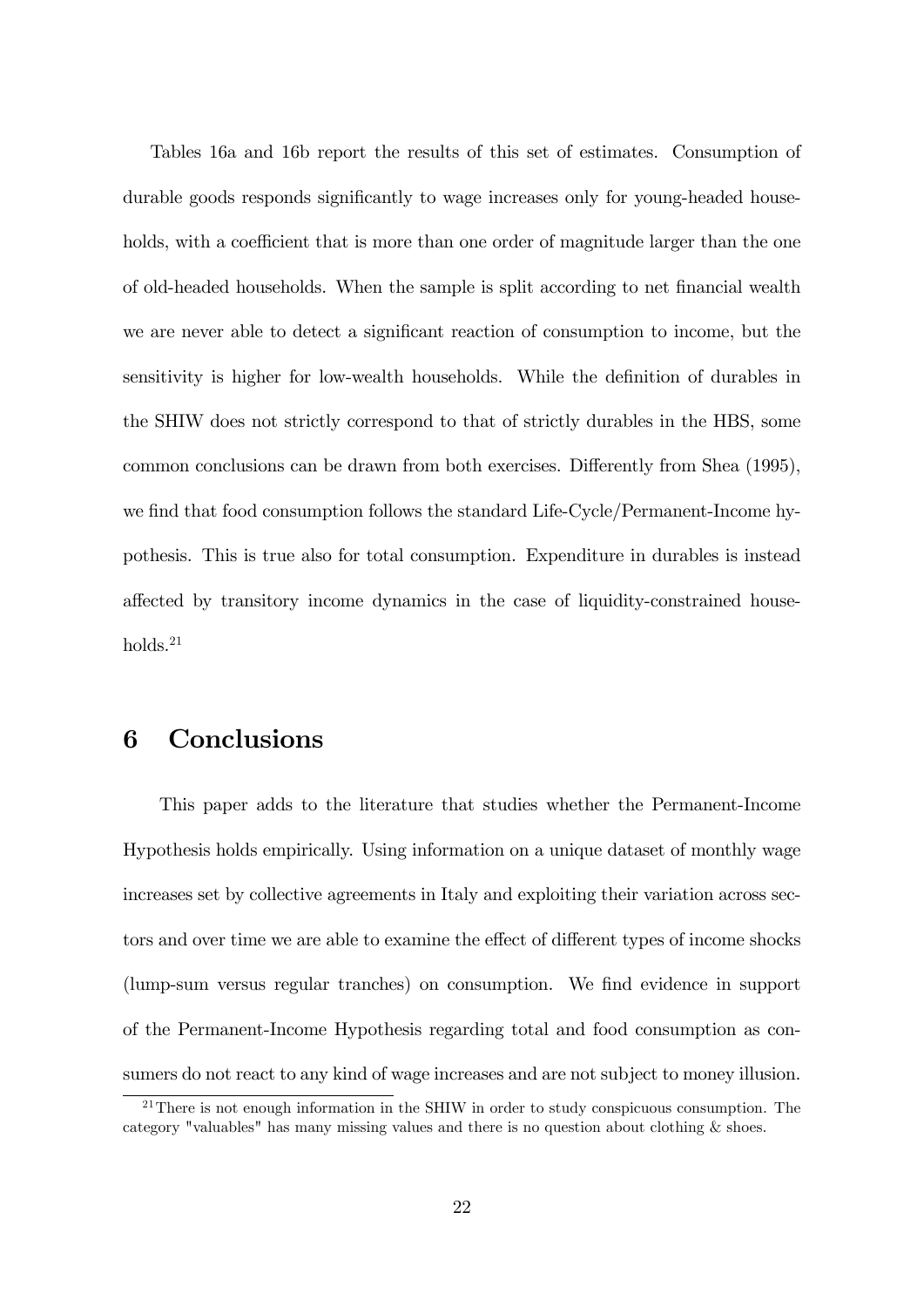However, expenditures on clothing & shoes, that account for a small fraction of total expenditures, do respond to income shocks but only as a result of transitory, lump-sum payments. Moreover, this takes place upon the receipt of the payment rather than upon its announcement. This behaviour can be due to bounded rationality as consumers do not regard the lump-sum as part of the overall wage inflation adjustment. In particular, households that are not likely to be liquidity constrained, increase the expenditures on shoes, accessories, and other complementary items upon the receipt of the lump-sum payment. A possible underlying mechanism is a "signaling-by-consuming" motive as these goods represent conspicuous consumption. The indivisibility of goods and the relative size of the different types of income shocks may also play a role. There is also some weak evidence of the existence of liquidity constraints regarding expenditures on strictly durables. Our results are robust to the use of alternative data sources on consumption and to the use of different econometric specifications. Our findings suggest, in line with Sahm et al. (2012), that policies that take the form of a lump-sum payment may have different effects than policies of equal overall size that are implemented through regular smaller payments.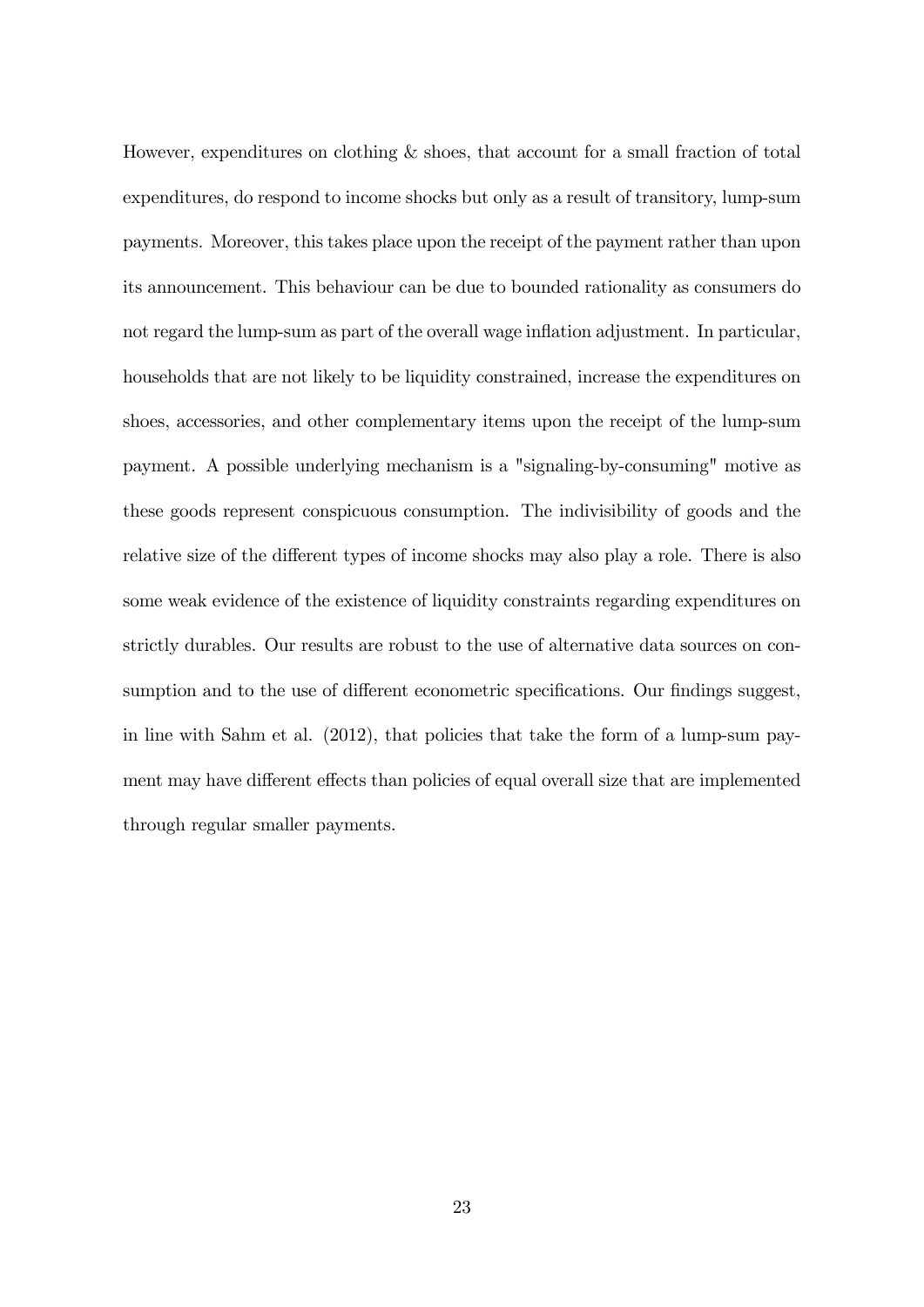### References

- [1] Agarwal, S., and W. Qian (2014). "Consumption and Debt Response to Unanticipated Income Shocks: Evidence from a Natural Experiment in Singapore", American Economic Review, Vol. 104, 4205-4230.
- [2] Bodkin, R. (1959). "Windfall Income and Consumption", American Economic Review, Vol. 49, 602-614.
- [3] Borella, M., E. Fornero, and M. Rossi (2009). "Does Consumption Respond to Predicted Increases in Cash-Hand Availability? Evidence from the Italian "Severance Pay", Economics Letters, Vol. 105, 127-129.
- [4] Brandolini, A. (1999). "The Distribution of Personal Income in Post-War Italy: Source Description, Data Quality, and the Time Pattern of Income Inequality", Giornale degli Economisti e Annali di Economia, Vol. 58, 183-239.
- [5] Brandolini, A., P. Casadio, P. Cipollone, M. Magnani, A. Rosolia, and R. Torrini (2007). "Employment Growth in Italy in the 1990s: Institutional Arrangements and Market Forces", in N. Acocella  $\mathcal{B}$  R. Leoni (eds.), Social Pacts, Employment and Growth. A Reappraisal of Ezio Tarantelli's Thought, 31-68.
- [6] Browning, M., and M. Collado (2001). "The Response of Expenditures to Anticipated Income Changes: Panel Data Estimates", American Economic Review, Vol. 91, 681-692.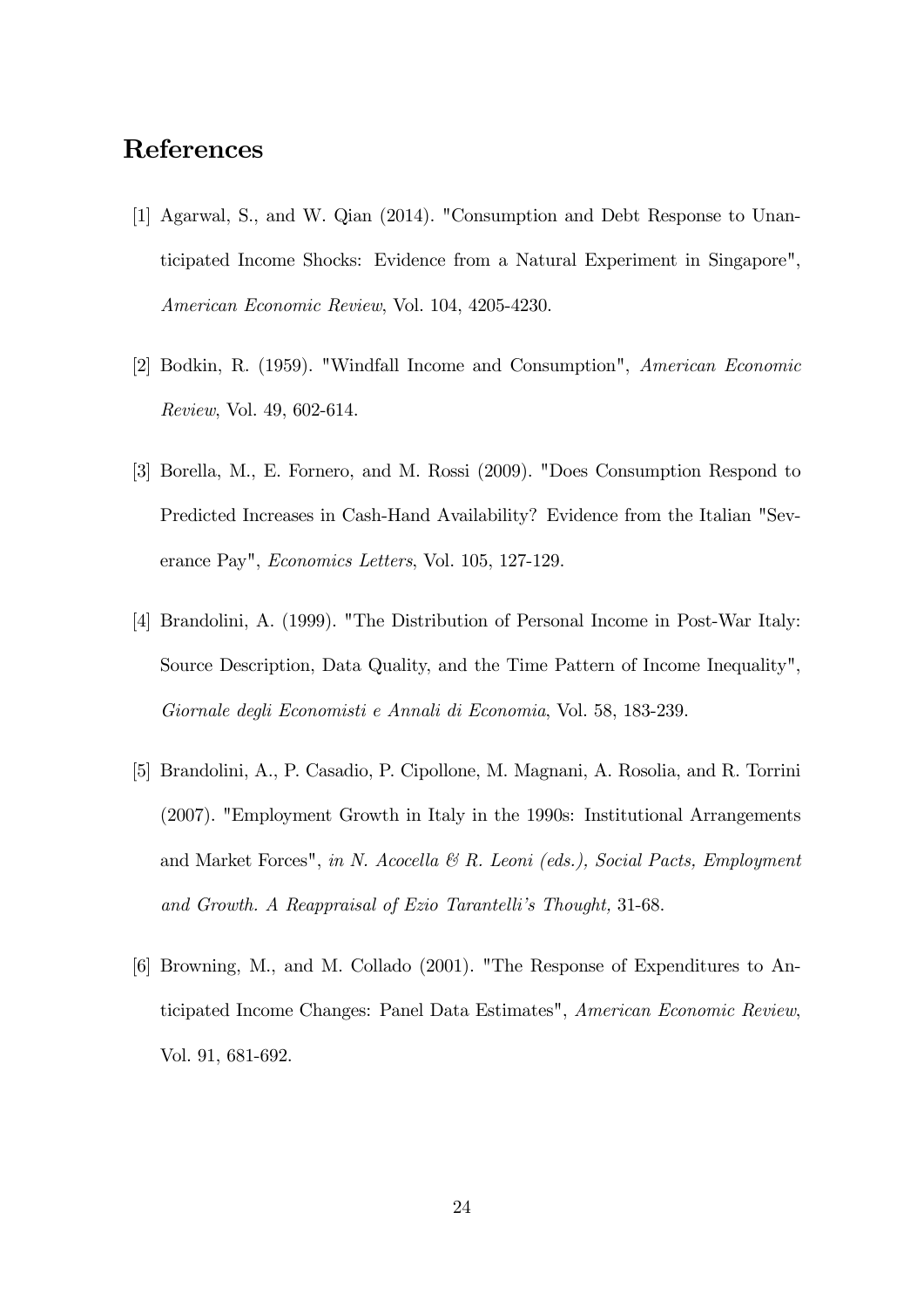- [7] Browning, M., and T. Crossley (2009). "Shocks, Stocks, and Socks: Smoothing Consumption over a Temporary Income Loss", Journal of the European Economic Association, Vol. 7, 1169-1192.
- [8] Chao, A., and J. Schor (1998). "Empirical Tests of Status Consumption: Evidence from Women's Cosmetics", *Journal of Economic Psychology*, Vol. 19, 107–131.
- [9] Charles, K., E. Hurst, and N. Roussanov (2009). "Conspicuous Consumption and Race", Quarterly Journal of Economics, Vol. 124, 42-67.
- [10] Christelis, D., D. Georgarakos, and T. Jappelli (2015). "Wealth Shocks, Unemployment Shocks, and Consumption in the Wake of the Great Recession", Journal of Monetary Economics, Vol. 72, 21-41.
- [11] D'Amuri, F., and C. Giorgiantonio (2015). "The Institutional and Economic Limits to Bargaining Decentralization in Italy", IZA Policy Papers No. 98.
- [12] Deaton A., and J. Muellbauer (1980). "An Almost Ideal Demand System", American Economic Review, Vol. 70, 312-326.
- [13] Evans, W., and T. Moore (2011). "The Short-Term Mortality Consequences of Income Receipt", Journal of Public Economics, Vol. 95, 1410-1424.
- [14] Evans, W., and T. Moore (2012). "Liquidity, Economic Activity, and Mortality", Review of Economics and Statistics, Vol. 94, 400-418.
- [15] Friedman, M. (1957). A Theory of the Consumption Friction, Princeton, New Jersey: Princeton University Press.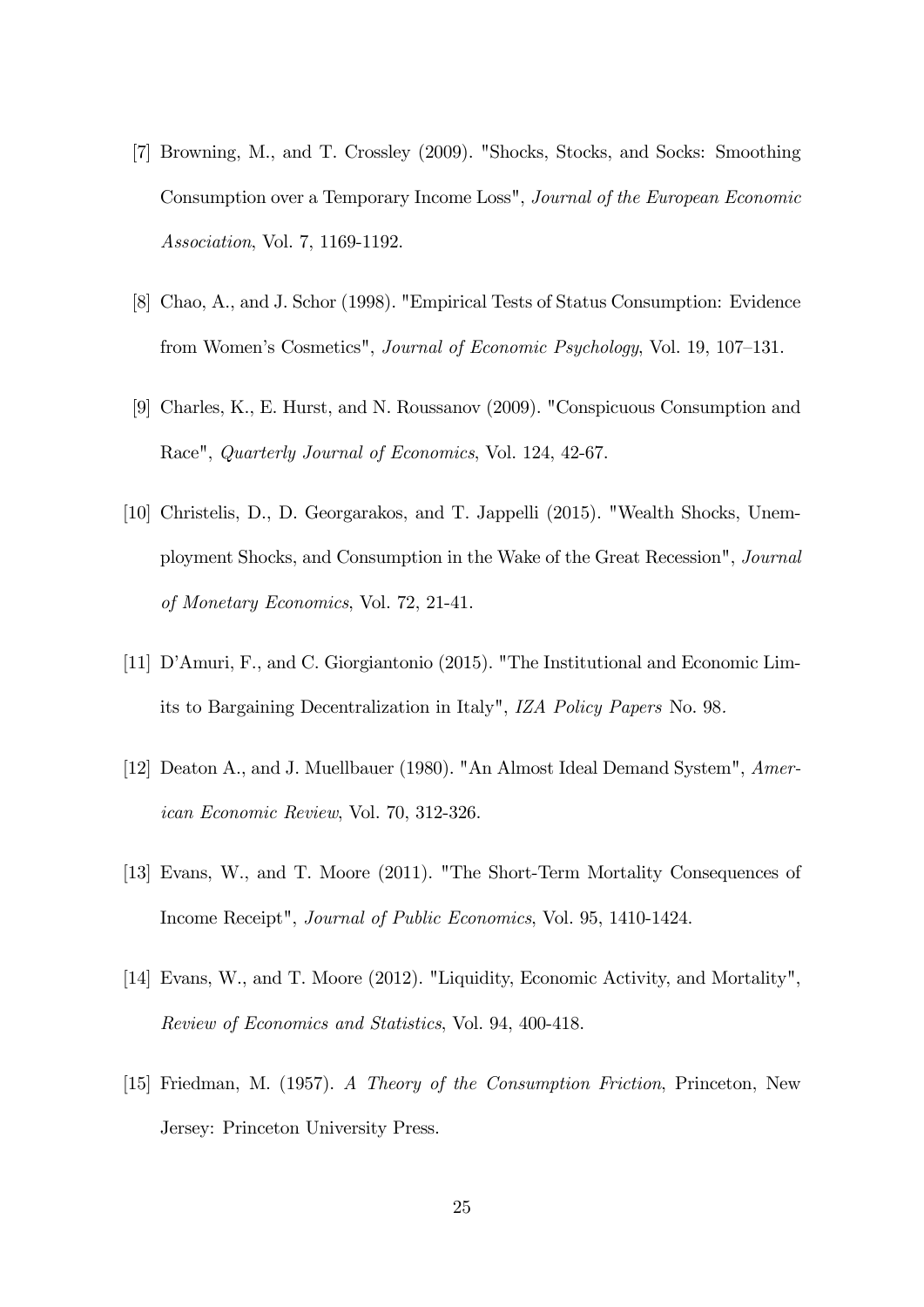- [16] Fuchs-Schuelden N., and T. Hassan (2015). "Natural Experiments in Macroeconomics", NBER working paper No. 22128.
- [17] Guiso L., M. Paiella, and I. Visco (2006). "Do Capital Gains Affect Consumption? Estimates of Wealth Effects from Italian Household's Behavior", in: L. Klein (ed.), Long Run Growth and Short Run Stabilization: Essays in Memory of Albert Ando (1929-2002), Elgar publisher.
- [18] Heffetz, O. (2011). "A Test of Conspicuous Consumption: Visibility and Income Elasticities", Review of Economics and Statistics, Vol. 93, 1101-1117.
- [19] Hsieh, T. (2003). "Do Consumers React to Anticipated Income Changes? Evidence from the Alaska Permanent Fund", American Economic Review, Vol. 93, 397-405.
- [20] Huntley, J., and V. Michelangeli (2014). "Can Tax Rebates Stimulate Consumption Spending in a Life-Cycle Model?", American Economic Journal: Macroeconomics, Vol. 6, 162-189.
- [21] Jappelli, T., and M. Padula (2015). "The Consumption and Wealth Effects of an Unanticipated Change in Lifetime Resources", Management Science, forthcoming.
- [22] Jappelli, T., and L. Pistaferri (2010). "The Consumption Response to Income Changes", Annual Review of Economics, Vol. 2, 479-506.
- [23] Johnson, D., J. Parker, and N. Souleles (2006). "Household Expenditure and the Income Tax Rebates of 2001", American Economic Review, Vol. 96, 1589-1610.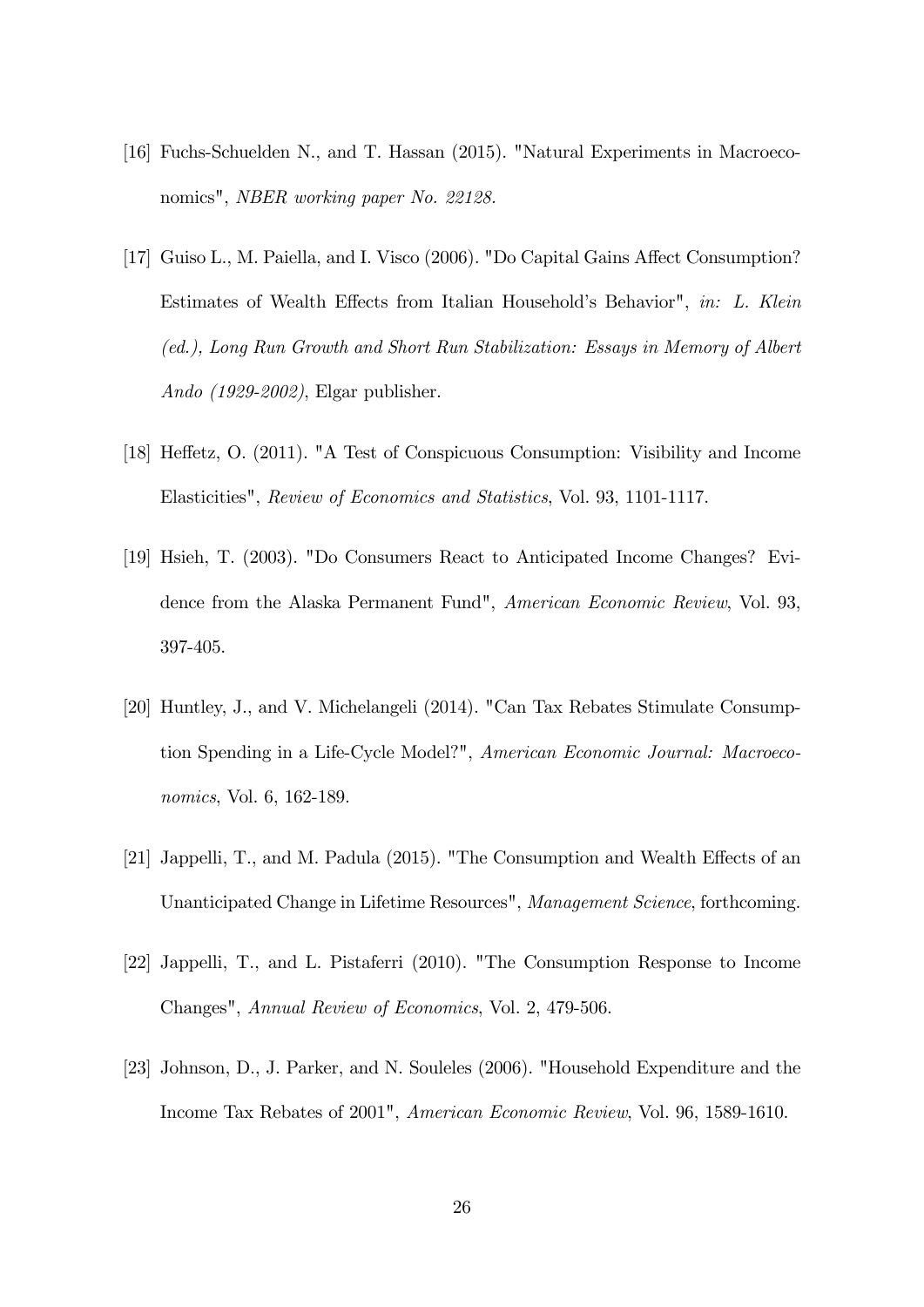- [24] IPSOA (1997-2014). "Diritto & Pratica del Lavoro", IPSOA, Wolters Kluwer, Italy.
- [25] Kaplan, G., and G. Violante (2014). "A Model of the Consumption Response to Fiscal Stimulus", Econometrica, Vol. 82, 1199-1239.
- [26] Manaresi, F. (2012). "The Monthly Cycle of Consumption and the Role of Shopping Costs", Mimeo, Bank of Italy.
- [27] Misra K., and P. Surico (2014). "Consumption, Income Changes, and Heterogeneity: Evidence from Two Fiscal Stimulus Programs", American Economic Journal: Macroeconomics, Vol. 6, 84-106.
- [28] Modigliani, F., and R. Brumberg (1954). "Utility Analysis and the Consumption Function: An Interpretation of Cross-Section Data", in K. Kurihana, ed. Post-Keynesian Economics, New Brunswick, New Jersey: Rutgers University Press, 388-436.
- [29] Ni, S., and Y. Seol (2014). "New Evidence on Excess Sensitivity of Household Consumption", Journal of Monetary Economics, Vol. 63, 80-94.
- [30] O'Cass, A. and H. McEwen (2004). "Exploring Consumer Status and Conspicuous Consumption", Journal of Consumer Behaviour, Vol. 4, 25-39.
- [31] Parker, J. (1999). "The Reaction of Household Consumption to Predictable Changes in Social Security Taxes", Americal Economic Review, Vol. 89, 959-973.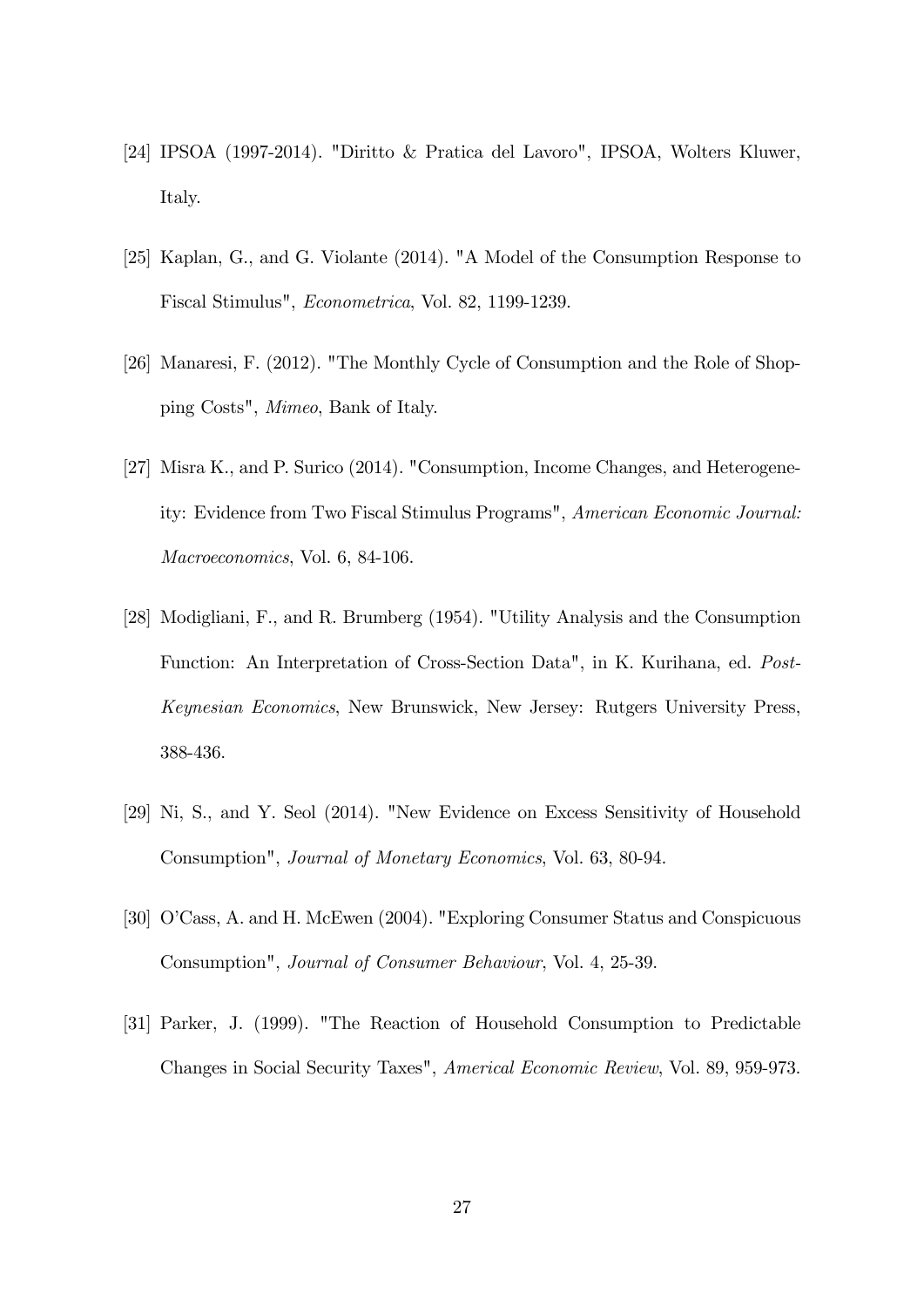- [32] Parker, J., N. Souleles, D., Johnson, and R. McClelland (2013). "Consumer Spending and the Economic Stimulus Payments of 2008", American Economic Review, Vol. 103, 2530-2553.
- [33] Pistaferri, L. (2001). "Superior Information, Income Shocks, and the Permanent Income Hypothesis", Review of Economics and Statistics, Vol. 83, 465-476.
- [34] Poterba, J. (1988). "Are Consumers Forward Looking? Evidence from Fiscal Experiments", Americal Economic Review Papers & Proceedings, Vol. 78, 413- 418.
- [35] Rodano, L., and C. Rondinelli (2014). "The Italian Household Consumption: A Comparison Among Recessions", in Gli Effetti della Crisi sul Potenziale Produttivo e sulla Spesa delle Famigle in Italia, Banca d'Italia, Workshops and conferences, Vol. 18, 158-185.
- [36] Sahm, C., M. Shapiro, and J. Slemrod (2012). "Check in the Mail or More in the Paycheck: Does the Effectiveness of Fiscal Stimulus Depend on How It Is Delivered?", American Economic Journal: Economic Policy, Vol. 4, 216-250.
- [37] Shea, J. (1995). "Union Contracts and the Life-Cycle/Permanent-Income Hypothesis", American Economic Review, Vol. 85, 186-200.
- [38] Souleles, N. (1999). "The Response of Household Consumption to Income Tax Refunds", American Economic Review, Vol. 89, 947-958.
- [39] Stephens, M. (2003). "3rd of tha Month": Do Social Security Recipients Smooth Consumption between Checks? American Economic Review, Vol. 93, 406-422.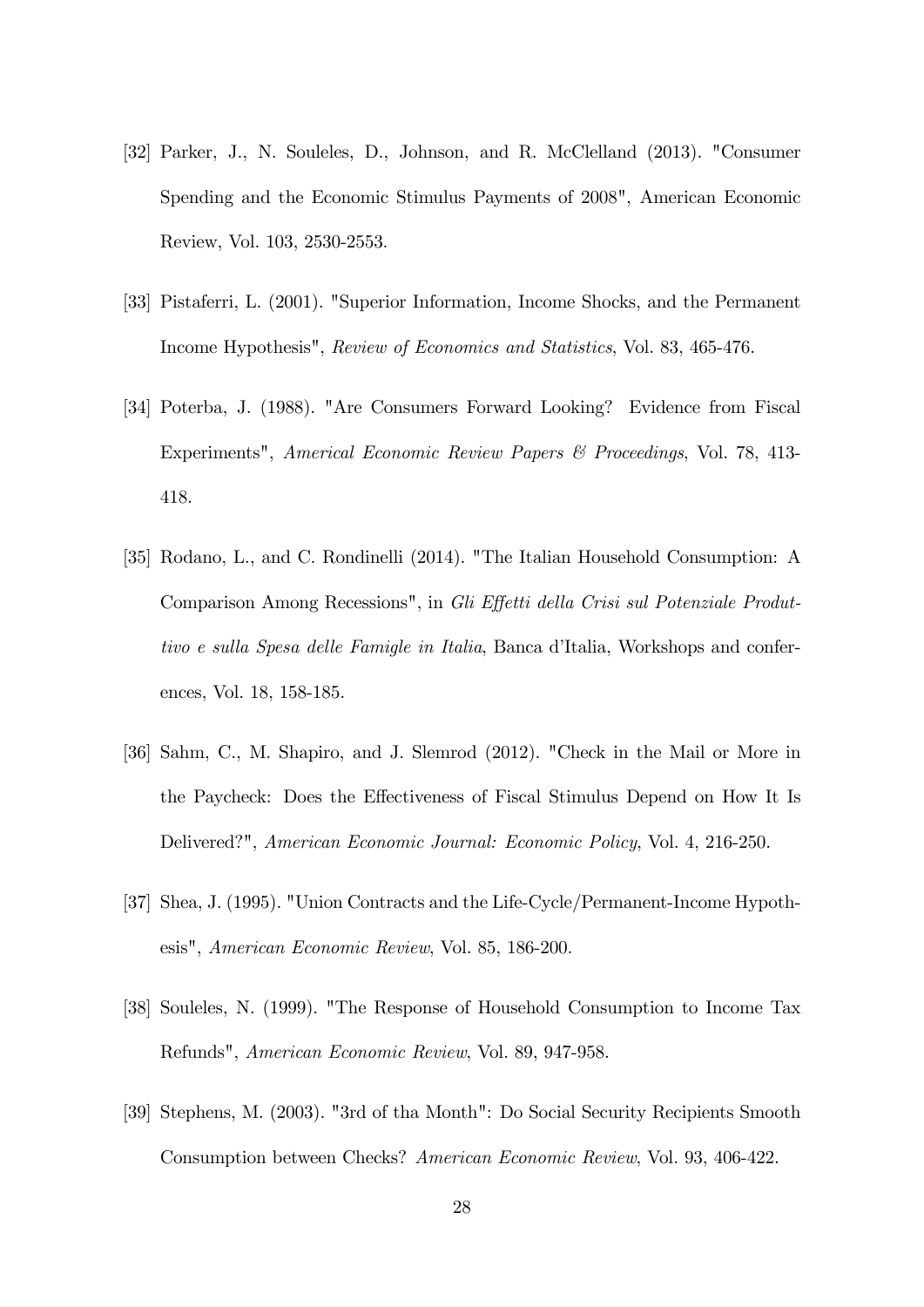- [40] Wilcox, D. (1989). "Social Security Benefits, Consumption Expenditure, and the Life Cycle Hypothesis", Journal of Political Economy, Vol. 97, 288-304.
- [41] Zeldes, S. (1989). "Consumption and Liquidity Constraints: An Empirical Investigation", Journal of Political Economy, Vol. 97, 305-346.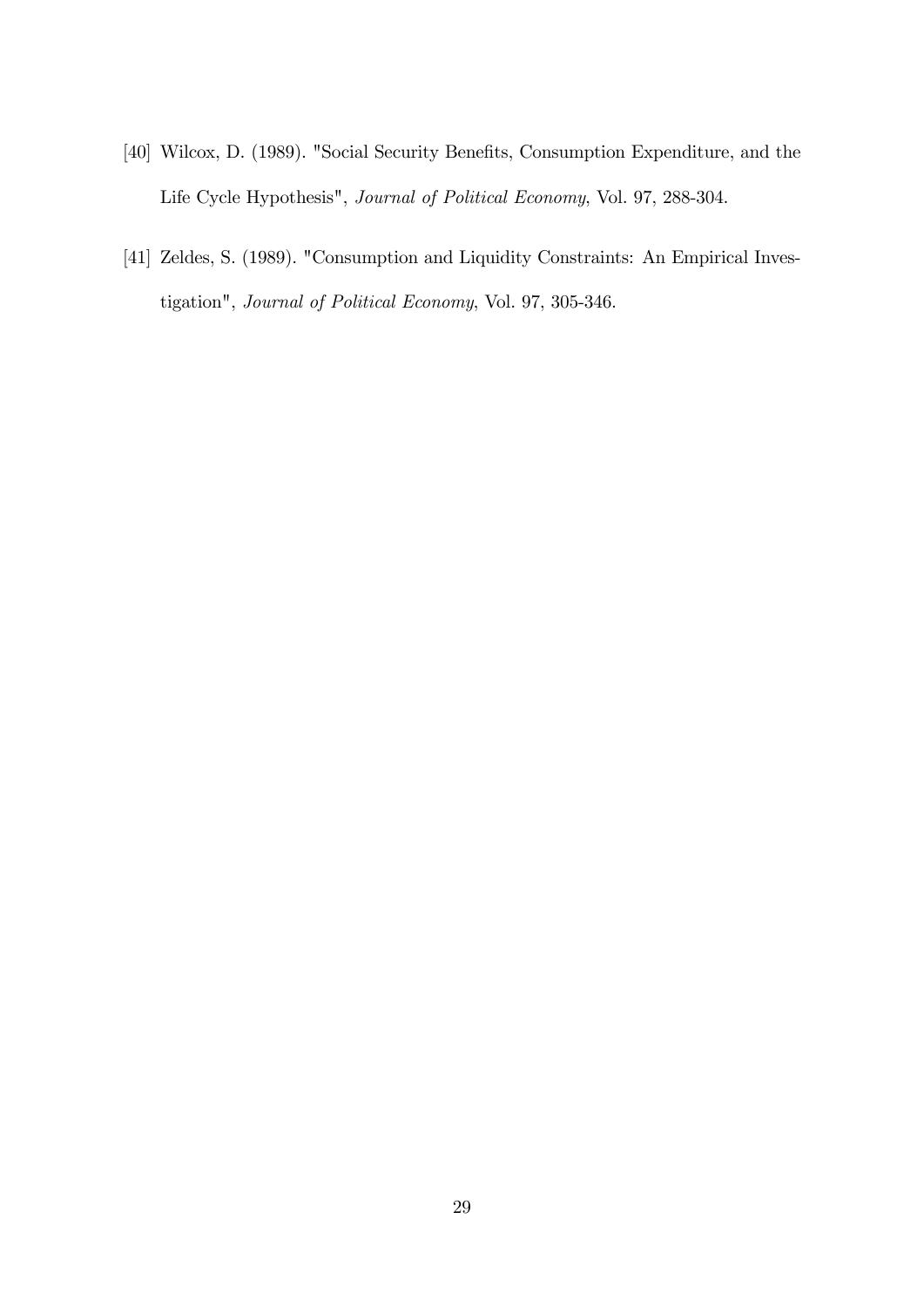|                                          | Number          | $\%$ of renewals with<br>, | Months of delay      |      |
|------------------------------------------|-----------------|----------------------------|----------------------|------|
|                                          | of renewals     | lump-sum payments          | no lump-sum lump-sum |      |
| Manufacturing                            | 83              | 67.5                       | 1.2                  | 5.2  |
| Construction                             | Ņ               | 28.6                       | 3.8                  | 2.1  |
| Wholesale and retail trade               | LC)             | $\overline{40}$            | 0.0                  | 9.4  |
| Accommodation and food services          | 4               | $50\,$                     | 3.8                  | 16.1 |
| Transport, information and communication | 34              | 82.4                       | 8.6                  | 13.5 |
| Financial and insurance activities       | $\overline{10}$ | $\overline{C}$             | 11.3                 | 14.3 |
|                                          |                 |                            |                      |      |

Source: Own calculations on Bank of Italy's archive.

Table 1. Contract renewals by sector, 1997-2013 Table 1. Contract renewals by sector, 1997-2013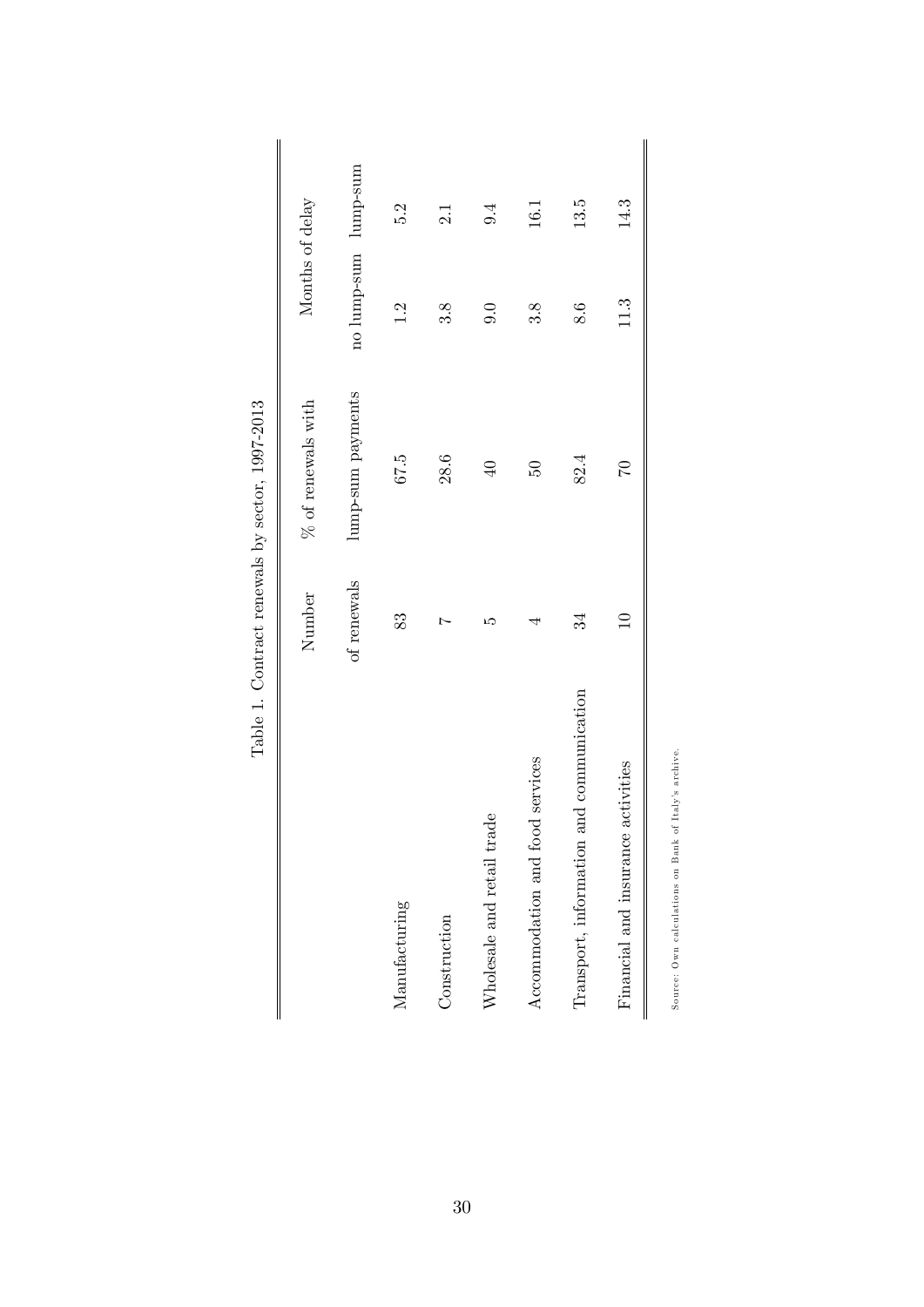| Sector of activity                        | Weight | Contract                       |
|-------------------------------------------|--------|--------------------------------|
|                                           | 0.01   | Gas                            |
|                                           | 0.01   | Ceramic                        |
|                                           | 0.02   | Paper                          |
|                                           | 0.03   | Electrical engineering         |
|                                           | 0.03   | Graphics                       |
| Manufacturing                             | 0.05   | Rubber and plastic             |
|                                           | 0.05   | Wood                           |
|                                           | 0.06   | Food                           |
|                                           | 0.06   | Chemicals                      |
|                                           | 0.11   | <b>Textiles</b>                |
|                                           | 0.57   | Metalworkers                   |
| Construction                              | 1.00   | Construction                   |
| Wholesale and retail trade                | 1.00   | Wholesale and retail trade     |
| Accommodation and food services           | 1.00   | Accomodation and food services |
|                                           | 0.04   | Journalists                    |
|                                           | 0.14   | Telecommunications             |
| Transport, information, and communication | 0.14   | Public transport               |
|                                           | 0.17   | Railways                       |
|                                           | 0.22   | Post                           |
|                                           | 0.29   | Transport of goods             |
| Financial and insurance activities        | 0.13   | Insurance                      |
|                                           | 0.87   | Finance                        |

Table 2. Aggregate sectors of activity, weights, and national union contracts

Aggregation of contracts into sectors of activity is made using the corresponding weights.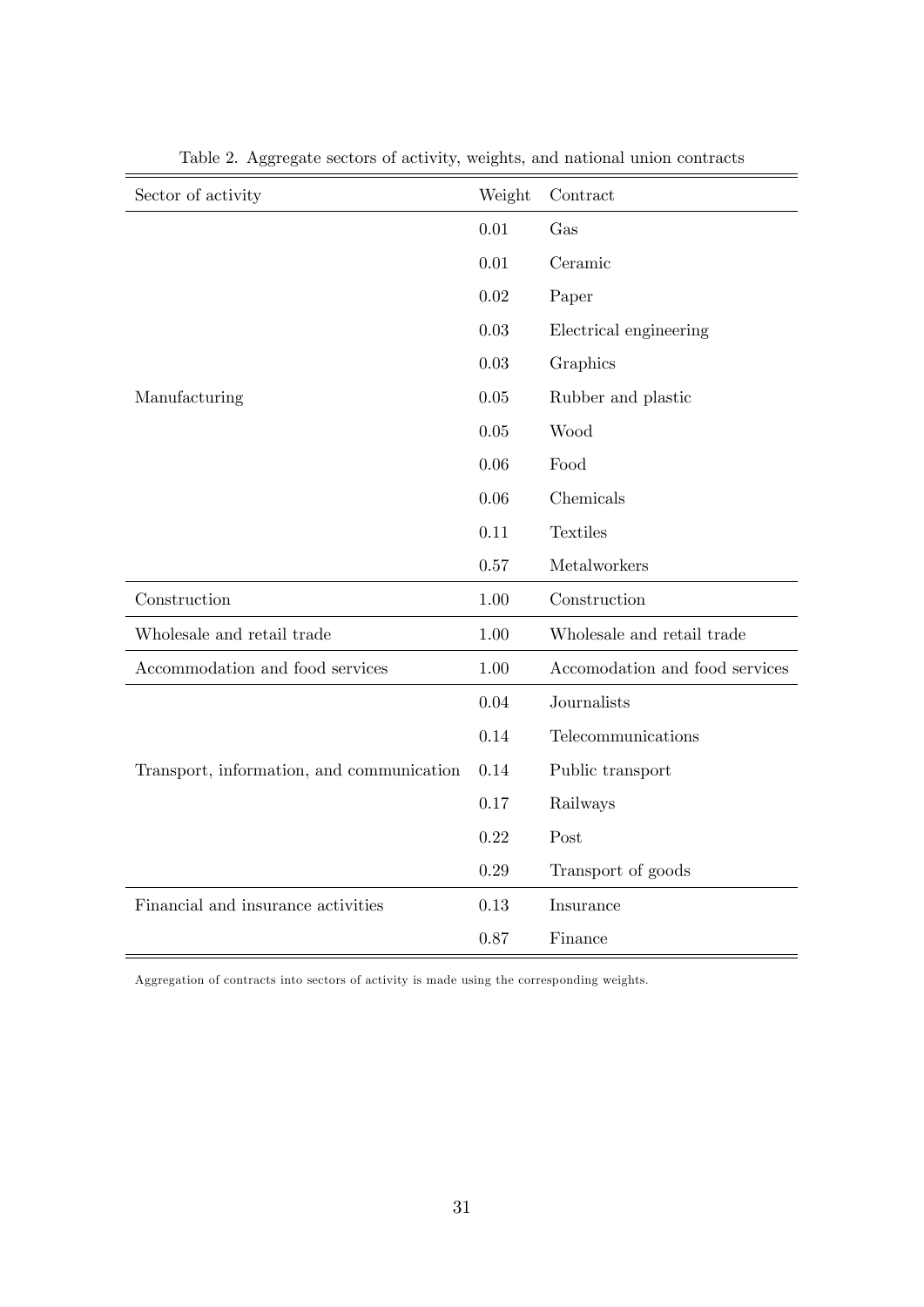|                                | Mean                 | $\%$ in                |
|--------------------------------|----------------------|------------------------|
|                                | (standard deviation) | $\,$ total consumption |
| Total consumption              | $1458.96\,$          | $100\,$                |
|                                | (358.55)             |                        |
| $\operatorname{Food}$          | $373.65\,$           | $26.19\,$              |
|                                | (71.34)              |                        |
| Strictly durables              | 74.23                | $4.94\,$               |
|                                | (80.03)              |                        |
| Clothing $\&$ shoes            | $100.02\,$           | $6.71\,$               |
| $of\ which$                    | (51.79)              |                        |
| $\rm Clothes$                  | $61.69\,$            | 4.14                   |
|                                | (33.84)              |                        |
| Shoes                          | 22.72                | $1.55\,$               |
|                                | (12.32)              |                        |
| Compl. items                   | $8.11\,$             | $0.54\,$               |
|                                | (11.38)              |                        |
| ${\bf Accessories}$            | 7.49                 | $0.49\,$               |
|                                | (11.05)              |                        |
| Housing                        | 452.89               | $30.96\,$              |
|                                | (148.25)             |                        |
| Health                         | $51.75\,$            | $3.52\,$               |
|                                | (32.82)              |                        |
| Transportation & communication | 210.04               | $14.53\,$              |
|                                | (56.66)              |                        |
| Leisure                        | 84.18                | $5.66\,$               |
|                                | (43.19)              |                        |
| Other                          | 112.20               | $8.37\,$               |
|                                | (66.23)              |                        |

Table 3. Summary statistics of monthly household expenditures

All consumption values are deflated with the monthly CPI into 2010 euros

and adjusted for an equivalence scale.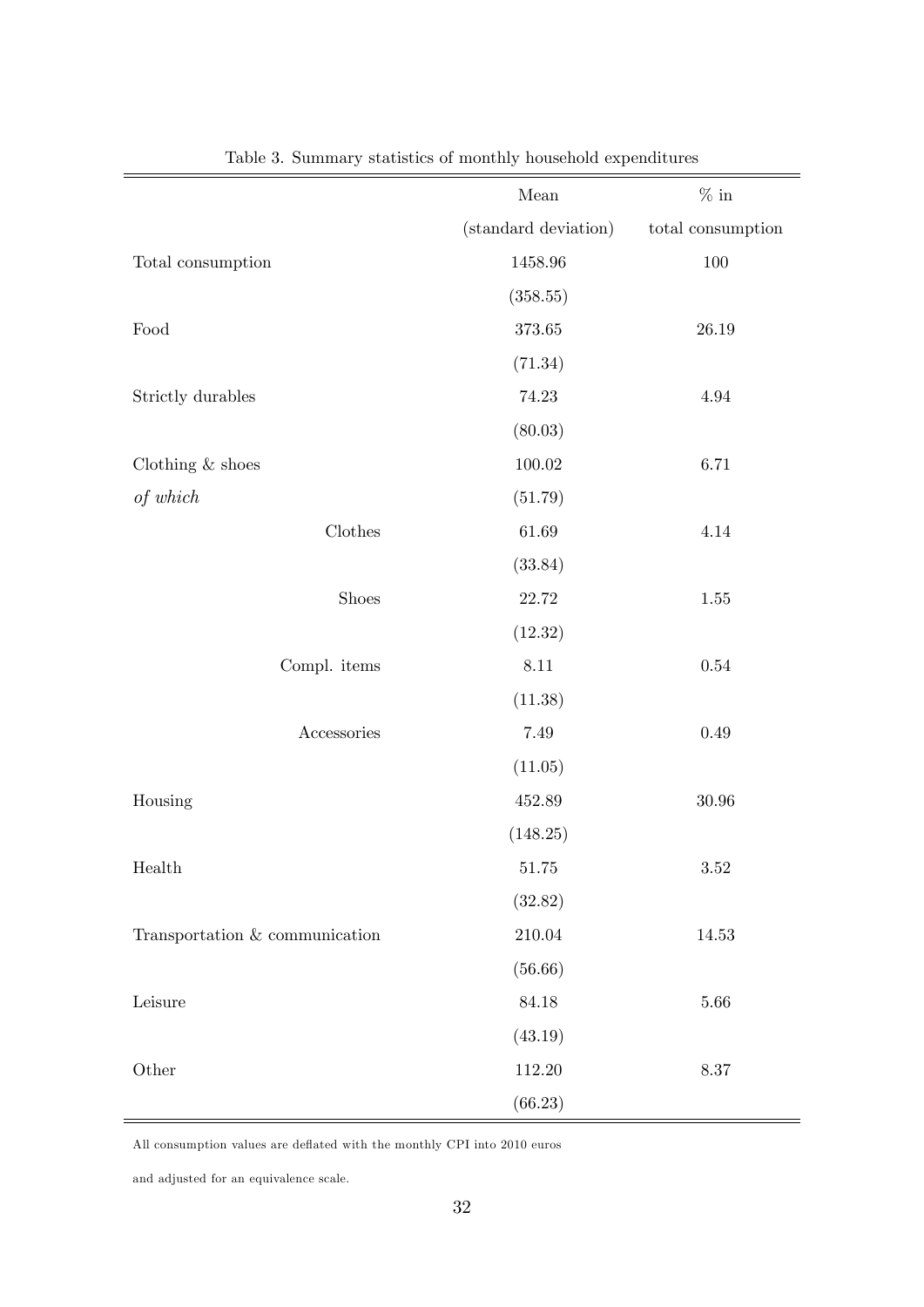|                    | (1)               | (2)       |
|--------------------|-------------------|-----------|
|                    | Total consumption | Food      |
| Lump-sum           | 0.074             | $0.005\,$ |
|                    | (0.162)           | (0.016)   |
| First tranche      | 0.078             | $-0.054$  |
|                    | (0.194)           | (0.073)   |
| Rest of tranches   | $-0.070$          | $-0.050$  |
|                    | (0.239)           | (0.074)   |
| Year dummies       | Yes               | Yes       |
| Monthly dummies    | Yes               | Yes       |
| Household controls | Yes               | Yes       |
| F.E.               | Yes               | Yes       |
| $\boldsymbol{N}$   | 1,222             | 1,222     |

Table 4. The effect of wage increases on total consumption and food expenditures

Household controls: average age of household members , % male, % university graduates,

 $\%$  households living in the south of Italy.

All consumption and wage values are deflated with the monthly CPI into 2010 euros.

Consumption values are adjusted for an equivalence scale.

The category food includes both food at home and food away from home.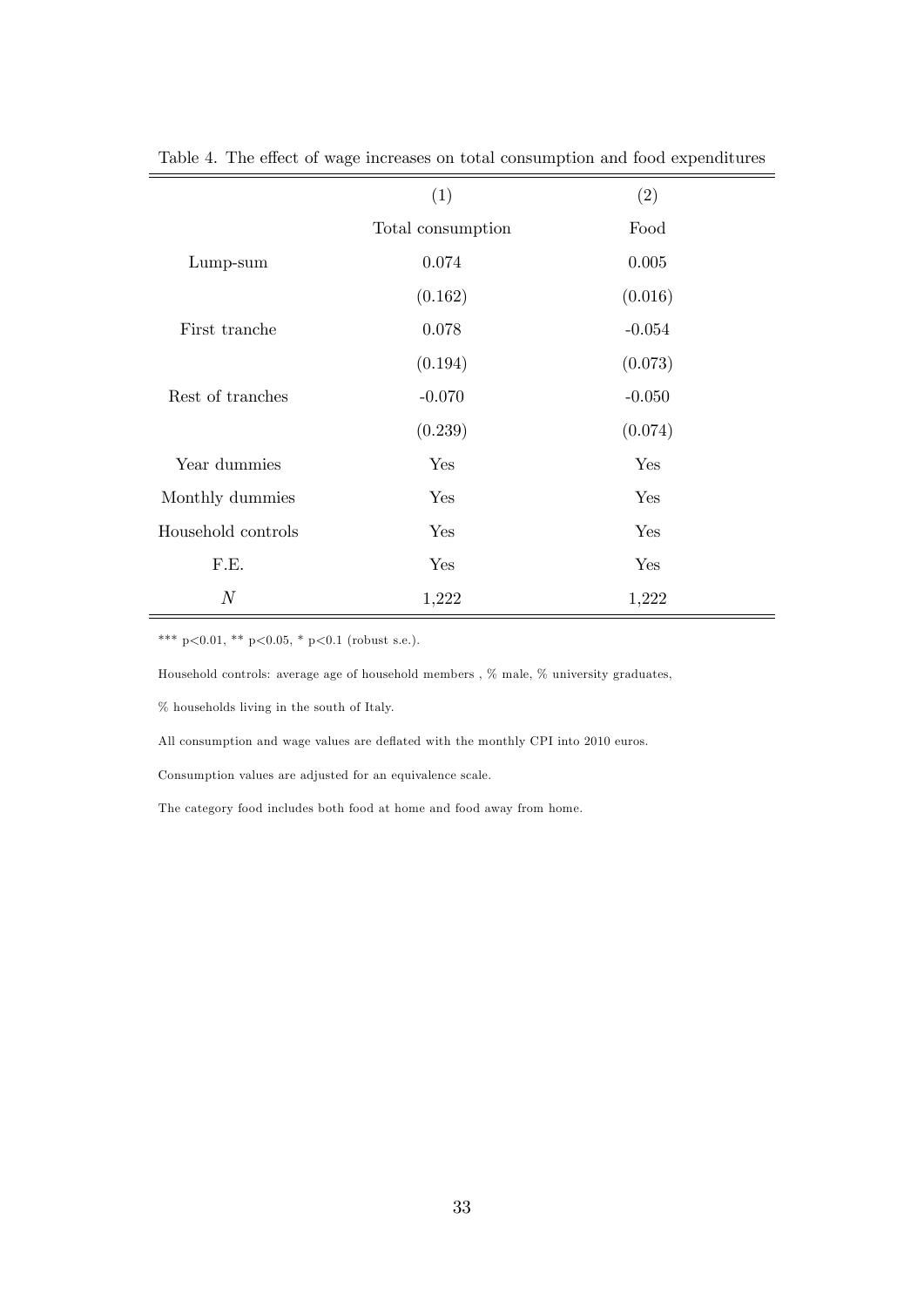|                    | (1)                | (2)               |
|--------------------|--------------------|-------------------|
|                    | Clothing $&$ shoes | Strictly durables |
| $Lump-sum$         | $0.141**$          | $-0.027$          |
|                    | (0.037)            | (0.015)           |
| First tranche      | 0.026              | 0.092             |
|                    | (0.050)            | (0.069)           |
| Rest of tranches   | 0.033              | 0.055             |
|                    | (0.043)            | (0.047)           |
| Year dummies       | Yes                | Yes               |
| Monthly dummies    | Yes                | Yes               |
| Household controls | Yes                | Yes               |
| F.E.               | Yes                | Yes               |
| $\boldsymbol{N}$   | 1,222              | 1,222             |

Table 5. The effect of wage increases on clothing  $\&$  shoes and on durables

\*\*\* p<0.01, \*\* p<0.05, \* p<0.1 (robust s.e.).

Household controls: average age of household members , % male, % university graduates,

 $\%$  households living in the south of Italy.

All consumption and wage values are deflated with the monthly CPI into 2010 euros.

Consumption values are adjusted for an equivalence scale.

The category clothing & shoes includes men's, women's and children's shoes, clothes, complementary items, and accessories; the category durables includes furniture and home appliances.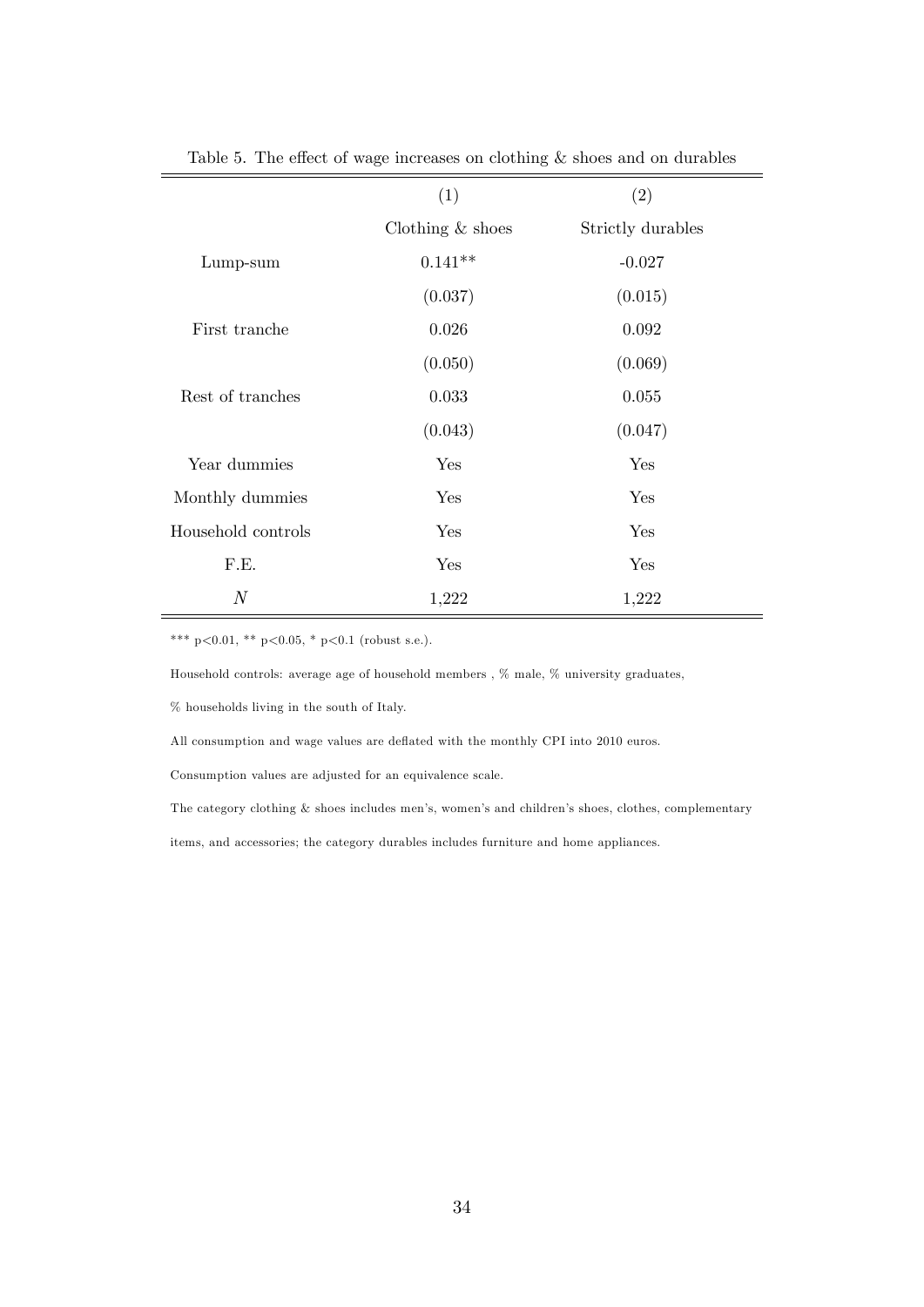|                    | (1)      | (2)          | (3)                 | (4)         |
|--------------------|----------|--------------|---------------------|-------------|
|                    | Clothes  | <b>Shoes</b> | Complementary items | Accessories |
| Lump-sum           | $-0.000$ | $0.033**$    | $0.074**$           | $0.034***$  |
|                    | (0.005)  | (0.009)      | (0.023)             | (0.004)     |
| First tranche      | 0.036    | $-0.004$     | $-0.002$            | $-0.007$    |
|                    | (0.047)  | (0.011)      | (0.007)             | (0.014)     |
| Rest of tranches   | 0.039    | $-0.002$     | 0.003               | $-0.006$    |
|                    | (0.039)  | (0.010)      | (0.006)             | (0.011)     |
| Year dummies       | Yes      | Yes          | Yes                 | Yes         |
| Monthly dummies    | Yes      | Yes          | Yes                 | Yes         |
| Household controls | Yes      | Yes          | Yes                 | Yes         |
| F.E.               | Yes      | Yes          | Yes                 | Yes         |
| $\mathcal N$       | 1,222    | 1,222        | 1,222               | 1,222       |

Table 6. The effect of wage increases on clothing  $&$  shoes subcategories

Household controls: average age of household members , % male, % university graduates, % households living in the south of Italy.

All consumption and wage values are deflated with the monthly CPI into 2010 euros.

Consumption values are adjusted for an equivalence scale.

The category complementary items includes underwear, scarves, hats, ties, gloves, belts, furs, tailoring fabrics, and tailoring costs; the category accessories includes bags, suitcases and other luggage jewelry, watches, personal items in silver/gold, costume jewelry, and sunglasses.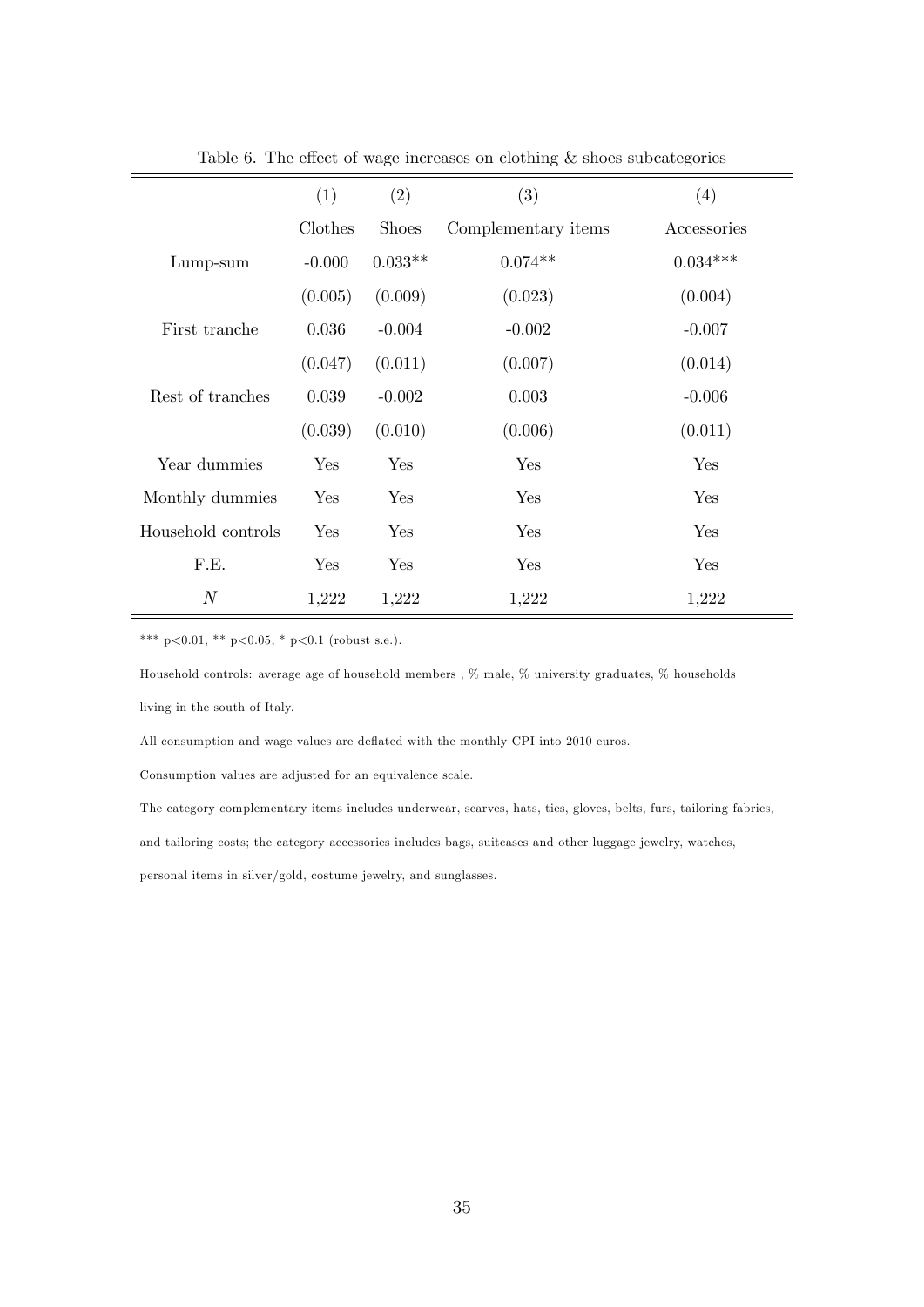| (1)               | (2)       |  |
|-------------------|-----------|--|
| Total consumption | Food      |  |
| $-44.59$          | $0.56\,$  |  |
| (50.71)           | (4.93)    |  |
| 0.086             | $0.005\,$ |  |
| (0.167)           | (0.016)   |  |
| 0.081             | $-0.054$  |  |
| (0.194)           | (0.072)   |  |
| $-0.071$          | $-0.050$  |  |
| (0.240)           | (0.074)   |  |
| Yes               | Yes       |  |
| Yes               | Yes       |  |
| Yes               | Yes       |  |
| Yes               | Yes       |  |
| 1,222             | 1,222     |  |
|                   |           |  |

Table 7. The effect of wage-increases news on total consumption and food expenditures

Household controls: average age of household members , % male, % university graduates,

% households living in the south of Italy.

All consumption and wage values are deflated with the monthly CPI into 2010 euros.

Consumption values are adjusted for an equivalence scale.

The category food includes both food at home and food away from home.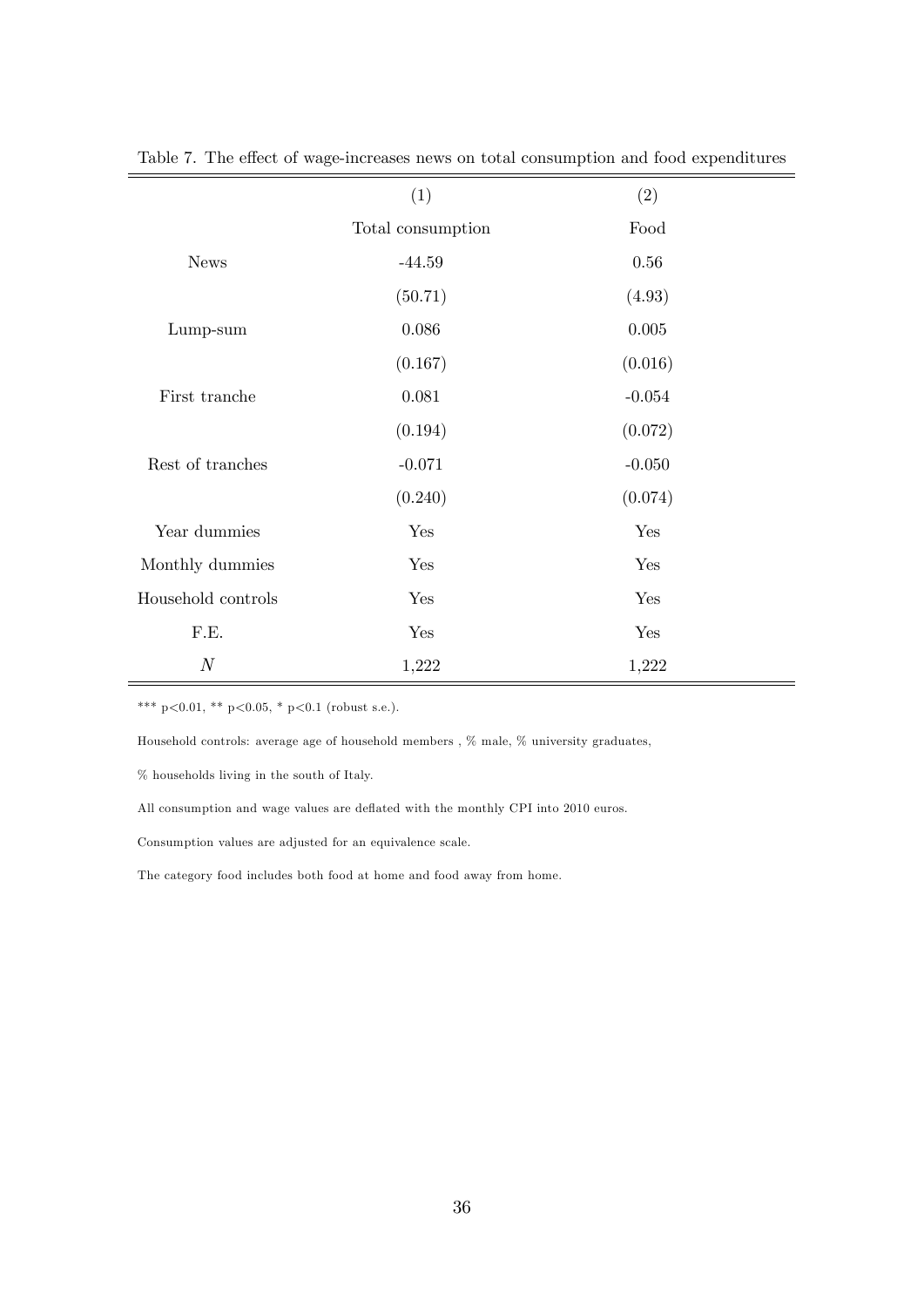|                    | (1)                | (2)               |
|--------------------|--------------------|-------------------|
|                    | Clothing $&$ shoes | Strictly durables |
| <b>News</b>        | $-18.20$           | 6.30              |
|                    | (12.26)            | (9.94)            |
| Lump-sum           | $0.146**$          | $-0.029$          |
|                    | (0.038)            | (0.015)           |
| First tranche      | 0.027              | 0.091             |
|                    | (0.049)            | (0.070)           |
| Rest of tranches   | 0.033              | $0.056\,$         |
|                    | (0.042)            | (0.047)           |
| Year dummies       | Yes                | Yes               |
| Monthly dummies    | Yes                | Yes               |
| Household controls | Yes                | Yes               |
| F.E.               | Yes                | Yes               |
| $\boldsymbol{N}$   | 1,222              | 1,222             |

Table 8. The effect of wage-increases news on clothing  $\&$  shoes and on durables

Household controls: average age of household members , % male, % university graduates,

% households living in the south of Italy.

All consumption and wage values are deflated with the monthly CPI into 2010 euros.

Consumption values are adjusted for an equivalence scale.

The category clothing  $&$  shoes includes men's, women's and children's shoes, clothes, complementary

items, and accessories; the category durables includes furniture and home appliances.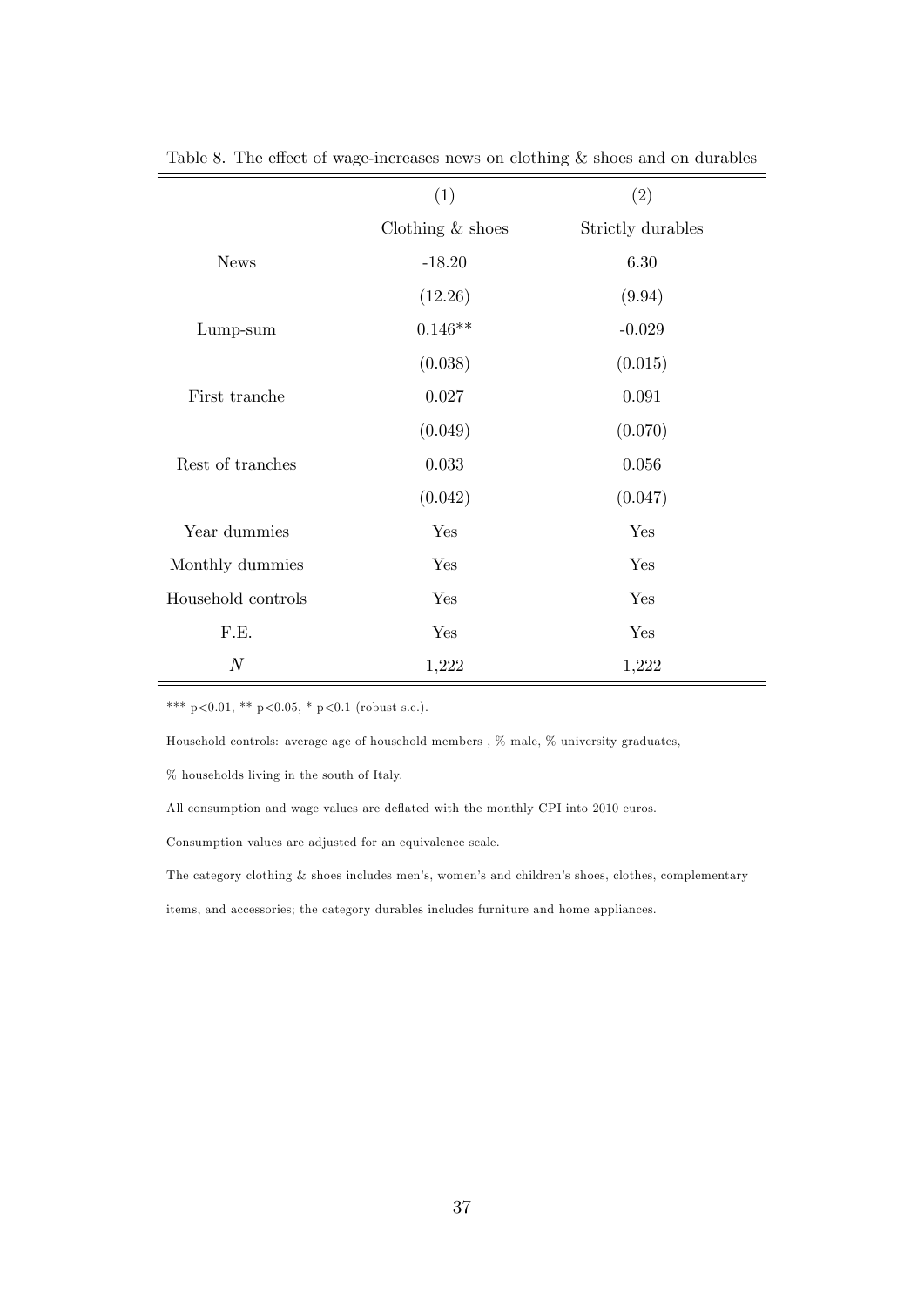|                    | (1)      | (2)                               | (3)        | (4)      | (5)      |
|--------------------|----------|-----------------------------------|------------|----------|----------|
|                    | Housing  | Transportation &<br>communication | Health     | Leisure  | Other    |
| Lump-sum           | 0.030    | 0.003                             | $-0.025**$ | $-0.007$ | $-0.046$ |
|                    | (0.037)  | (0.027)                           | (0.008)    | (0.007)  | (0.031)  |
| First tranche      | $-0.004$ | 0.019                             | 0.035      | $-0.026$ | $-0.009$ |
|                    | (0.113)  | (0.074)                           | (0.018)    | (0.044)  | (0.082)  |
| Rest of tranches   | $-0.065$ | $-0.015$                          | 0.036      | $-0.045$ | $-0.020$ |
|                    | (0.096)  | (0.055)                           | (0.020)    | (0.053)  | (0.069)  |
| Year dummies       | Yes      | Yes                               | Yes        | Yes      | Yes      |
| Monthly dummies    | Yes      | Yes                               | Yes        | Yes      | Yes      |
| Household controls | Yes      | Yes                               | Yes        | Yes      | Yes      |
| F.E.               | Yes      | Yes                               | Yes        | Yes      | Yes      |
| $\boldsymbol{N}$   | 1,222    | 1,222                             | 1,222      | 1,222    | 1,222    |

Table 9. The effect of wage increases on other consumption categories

Household controls: average age of household members , % male, % university graduates, % households

living in the south of Italy.

All consumption and wage values are deflated with the monthly CPI into 2010 euros.

Consumption values are adjusted for an equivalence scale.

The category housing includes the rent (imputed for home-owners), maintenance, bills, and house insurance; the category transportation & communication includes vehicles' maintenance and insurance, gasoline, tickets, fixed and mobile phones; the category health includes health insurance, medical visits and other expenses (e.g., glasses); the category leisure includes newspapers, books, photos, music, plants, pets, toys, cinema, theater, concerts, museums,  $\rm{dancing/pairting}$  courses, sports, and, fitness.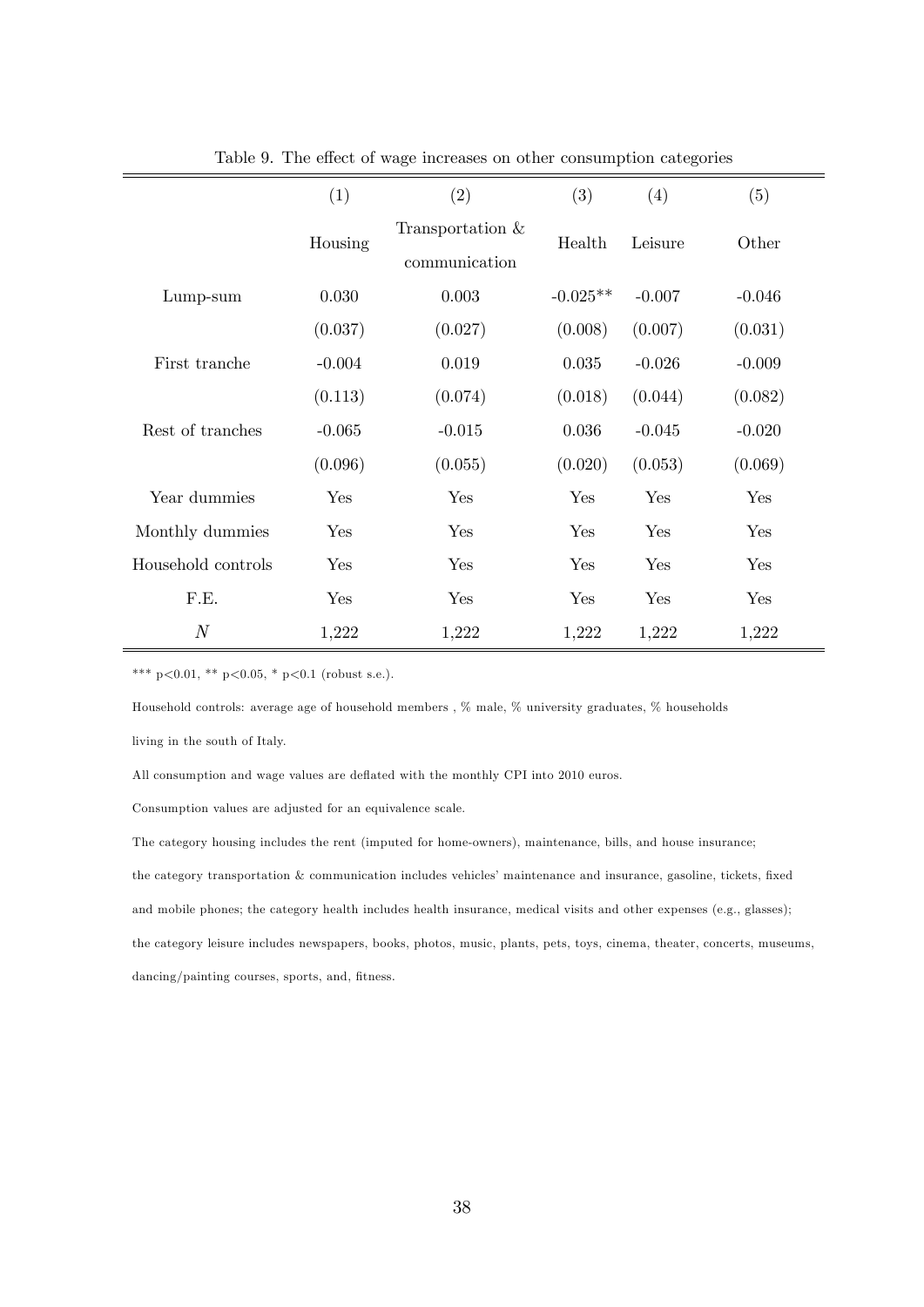|                    | (1)     | (2)       |
|--------------------|---------|-----------|
|                    | Placebo | Benchmark |
| $Lump-sum$         | 0.078   | $0.141**$ |
|                    | (0.098) | (0.037)   |
| First tranche      | 0.053   | 0.026     |
|                    | (0.127) | (0.050)   |
| Rest of tranches   | 0.114   | 0.033     |
|                    | (0.122) | (0.043)   |
| Year dummies       | Yes     | Yes       |
| Monthly dummies    | Yes     | Yes       |
| Household controls | Yes     | Yes       |
| F.E.               | Yes     | Yes       |
| $\boldsymbol{N}$   | 1,189   | 1,222     |

Table 10. The effect of wage increases on clothing  $\&$  shoes, placebo

Household controls: average age of household members , % male, % university graduates,

 $\%$  households living in the south of Italy.

All consumption and wage values are deflated with the monthly CPI into 2010 euros.

Consumption values are adjusted for an equivalence scale.

The category clothing & shoes includes men's, women's and children's shoes, clothes, complementary items, and accessories.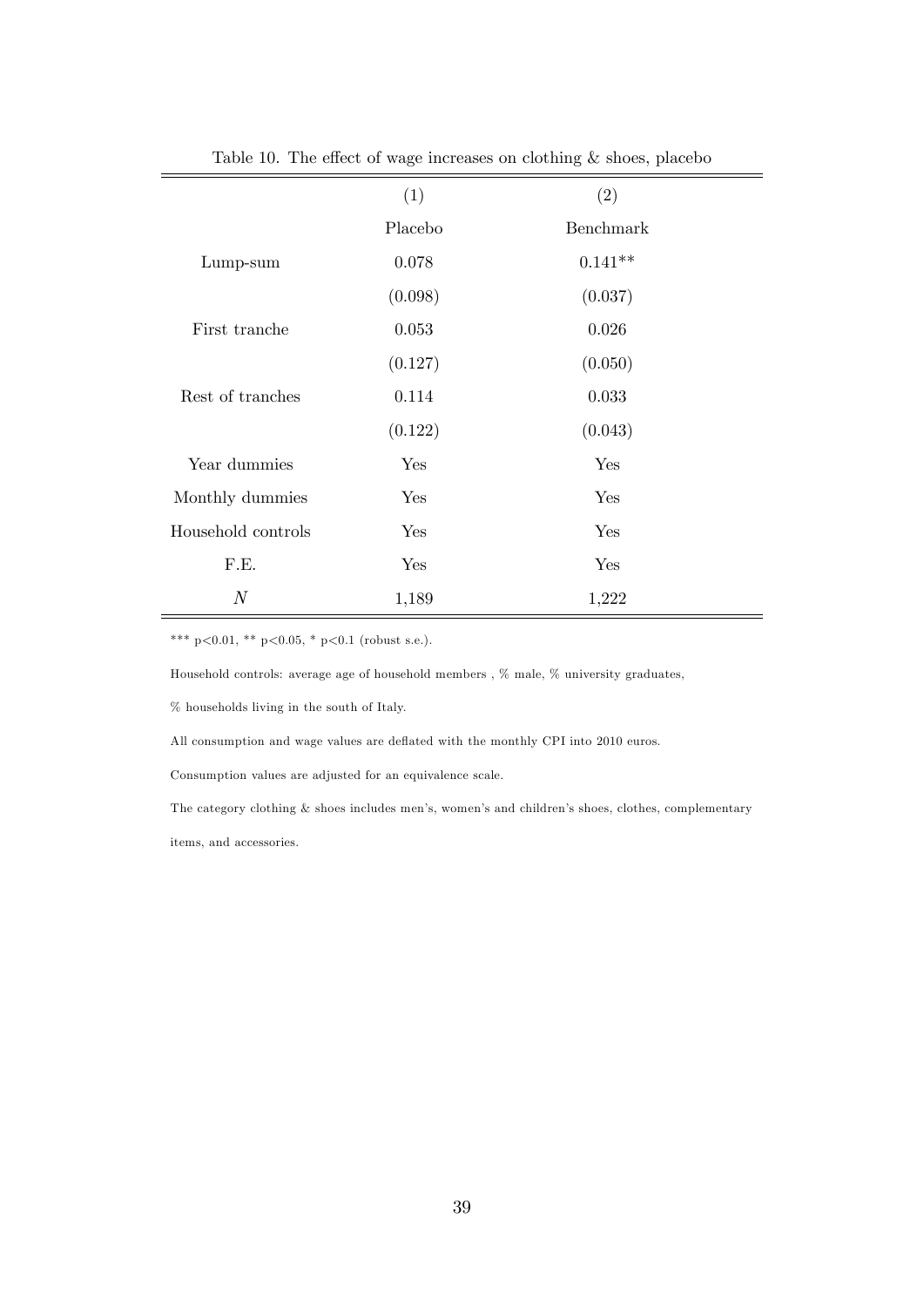|                    | (1)               | (2)               | (3)      | (4)      |
|--------------------|-------------------|-------------------|----------|----------|
|                    | Total consumption | Total consumption | Food     | Food     |
| Lump-sum           | 0.068             | 0.071             | $-0.003$ | 0.001    |
|                    | (0.133)           | (0.137)           | (0.014)  | (0.021)  |
| First tranche      | $-0.242$          | 0.007             | $-0.198$ | $-0.039$ |
|                    | (0.437)           | (0.221)           | (0.179)  | (0.065)  |
| Rest of tranches   | $-0.425$          | $-0.118$          | $-0.193$ | $-0.055$ |
|                    | (0.468)           | (0.223)           | (0.164)  | (0.070)  |
| Contract dummies   | Yes               | $\rm No$          | Yes      | $\rm No$ |
| Year*Month dummies | No.               | Yes               | $\rm No$ | Yes      |
| Year dummies       | Yes               | N <sub>o</sub>    | Yes      | $\rm No$ |
| Monthly dummies    | Yes               | $\rm No$          | Yes      | $\rm No$ |
| Household controls | Yes               | Yes               | Yes      | Yes      |
| F.E.               | Yes               | Yes               | Yes      | Yes      |
| $\boldsymbol{N}$   | 1,222             | 1,222             | 1,222    | 1,222    |

Table 11. The effect of wage increases on total consumption and food expenditures, robustness

Household controls: average age of household members , % male, % university graduates,

% households living in the south of Italy.

All consumption and wage values are deflated with the monthly CPI into 2010 euros.

Consumption values are adjusted for an equivalence scale.

The category food includes both food at home and food away from home.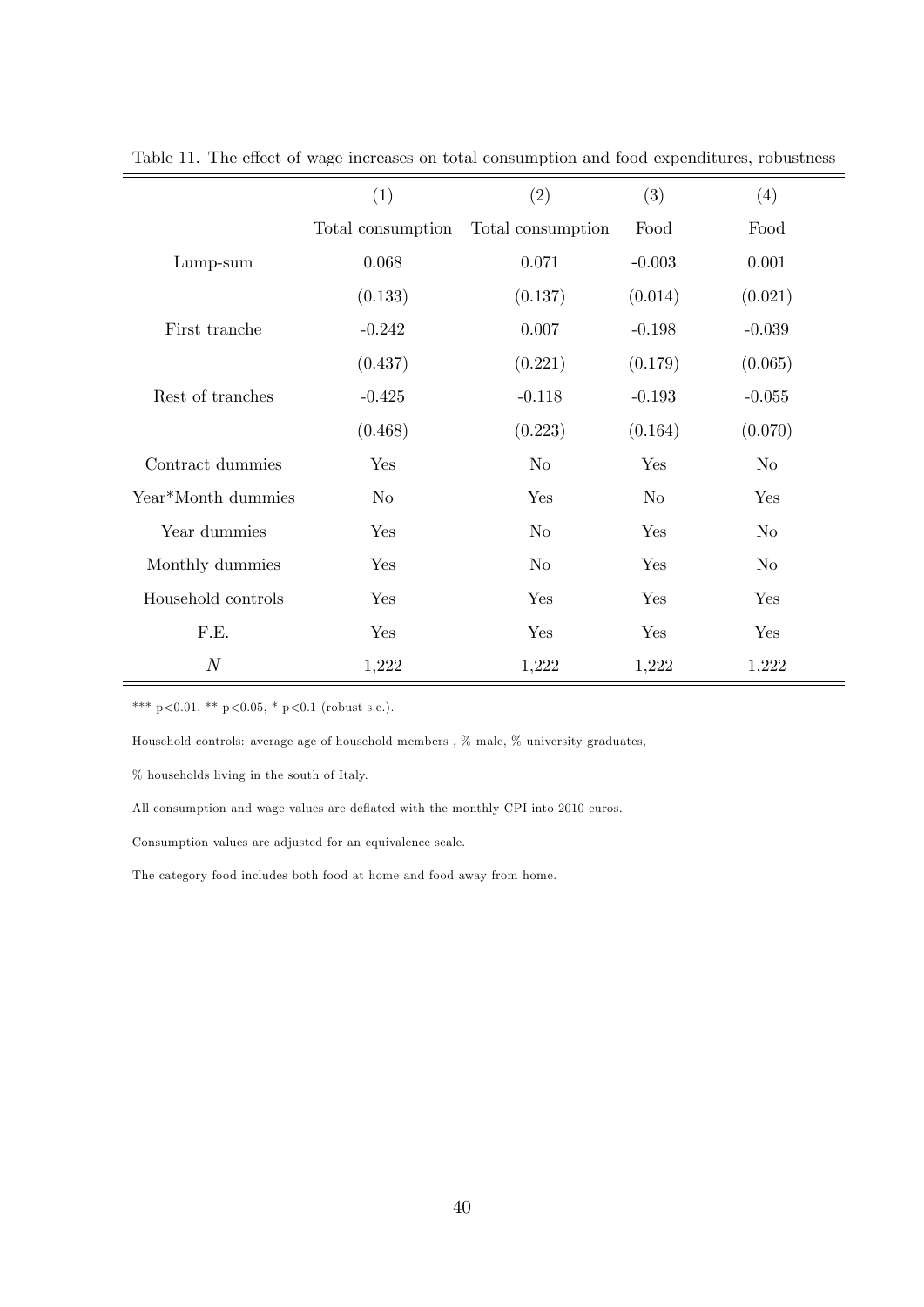|                    | (1)                | (2)                | (3)               | (4)               |
|--------------------|--------------------|--------------------|-------------------|-------------------|
|                    | Clothing $&$ shoes | Clothing $&$ shoes | Strictly durables | Strictly durables |
| Lump-sum           | $0.147***$         | $0.140***$         | $-0.035$          | $-0.012$          |
|                    | (0.031)            | (0.030)            | (0.019)           | (0.008)           |
| First tranche      | 0.036              | 0.025              | 0.037             | 0.068             |
|                    | (0.092)            | (0.068)            | (0.146)           | (0.063)           |
| Rest of tranches   | 0.039              | 0.024              | $-0.006$          | 0.052             |
|                    | (0.091)            | (0.046)            | (0.114)           | (0.053)           |
| Contract dummies   | Yes                | $\rm No$           | Yes               | $\rm No$          |
| Year*Month dummies | $\rm No$           | Yes                | $\rm No$          | Yes               |
| Year dummies       | Yes                | $\rm No$           | Yes               | $\rm No$          |
| Monthly dummies    | Yes                | $\rm No$           | Yes               | $\rm No$          |
| Household controls | Yes                | Yes                | Yes               | Yes               |
| F.E.               | Yes                | Yes                | Yes               | Yes               |
| $\boldsymbol{N}$   | 1,222              | 1,222              | 1,222             | 1,222             |

Table 12. The effect of wage increases on clothing  $&$  shoes and on durables, robustness

Household controls: average age of household members , % male, % university graduates,

% households living in the south of Italy.

All consumption and wage values are deflated with the monthly CPI into 2010 euros.

Consumption values are adjusted for an equivalence scale.

The category clothing  $&$  shoes includes men's, women's and children's shoes, clothes, complementary

items, and accessories; the category durables includes furniture and home appliances.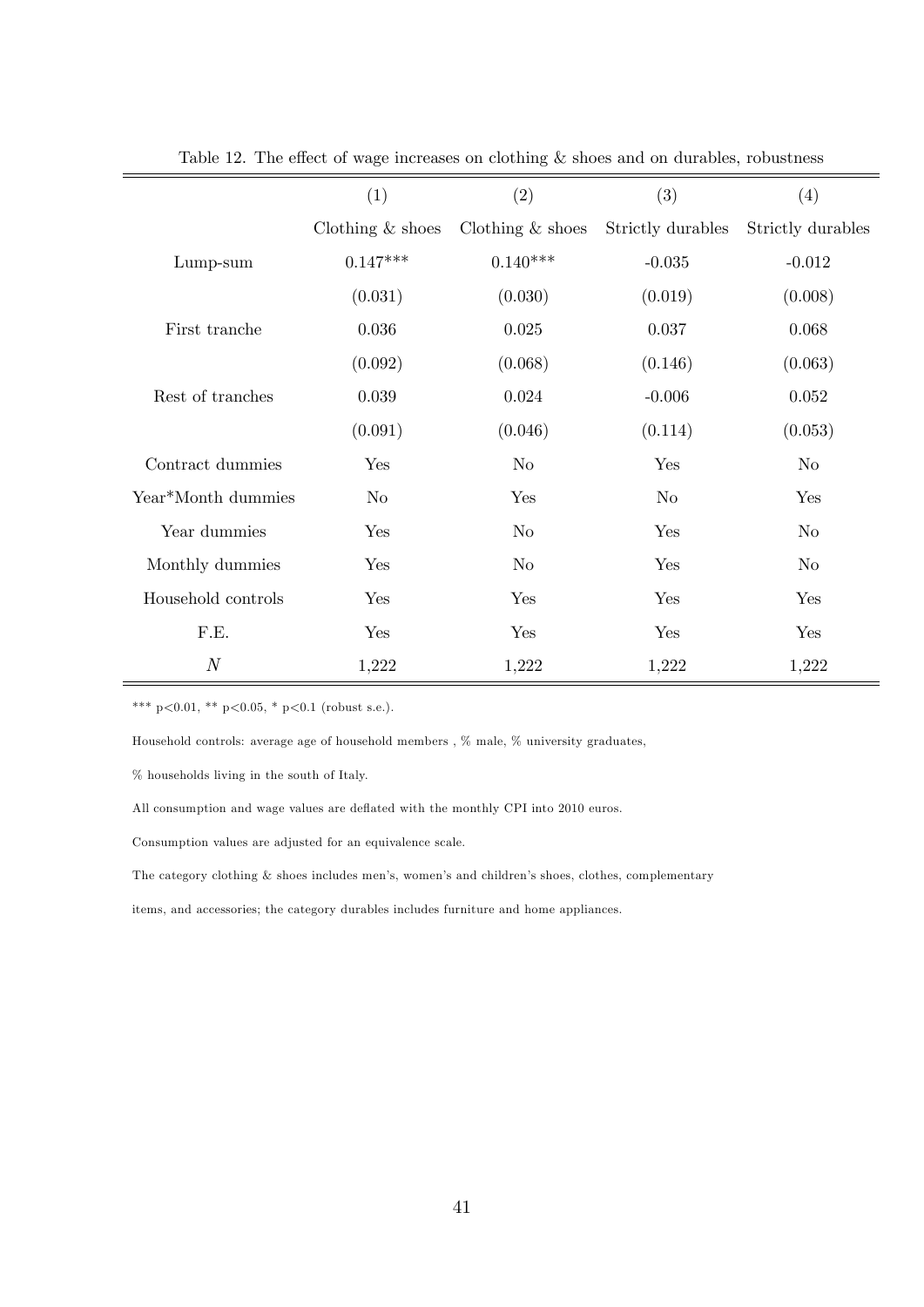|                     | (1)               | (2)       |
|---------------------|-------------------|-----------|
|                     | Total consumption | Food      |
| Lump-sum            | $-0.000$          | $0.003\,$ |
|                     | (0.120)           | (0.029)   |
| First tranche       | 0.106             | $-0.008$  |
|                     | (0.202)           | (0.048)   |
| Rest of tranches    | 0.001             | $-0.028$  |
|                     | (0.187)           | (0.045)   |
| Year dummies        | Yes               | Yes       |
| Monthly dummies     | Yes               | Yes       |
| Sectoral dummies    | Yes               | Yes       |
| Regional dummies    | Yes               | Yes       |
| Household controls  | Yes               | Yes       |
| Individual controls | Yes               | Yes       |
| $\boldsymbol{N}$    | 47,122            | 47,122    |

Table 13. The effect of wage increases on total and food expenditures, pooled cross section

Household controls: average age of household members ,  $\%$  male,  $\%$  university graduates.

Individual controls: house ownership, unskilled worker.

All consumption and wage values are deflated with the monthly CPI into 2010 euros.

Consumption values are adjusted for an equivalence scale.

The category food includes both food at home and food away from home.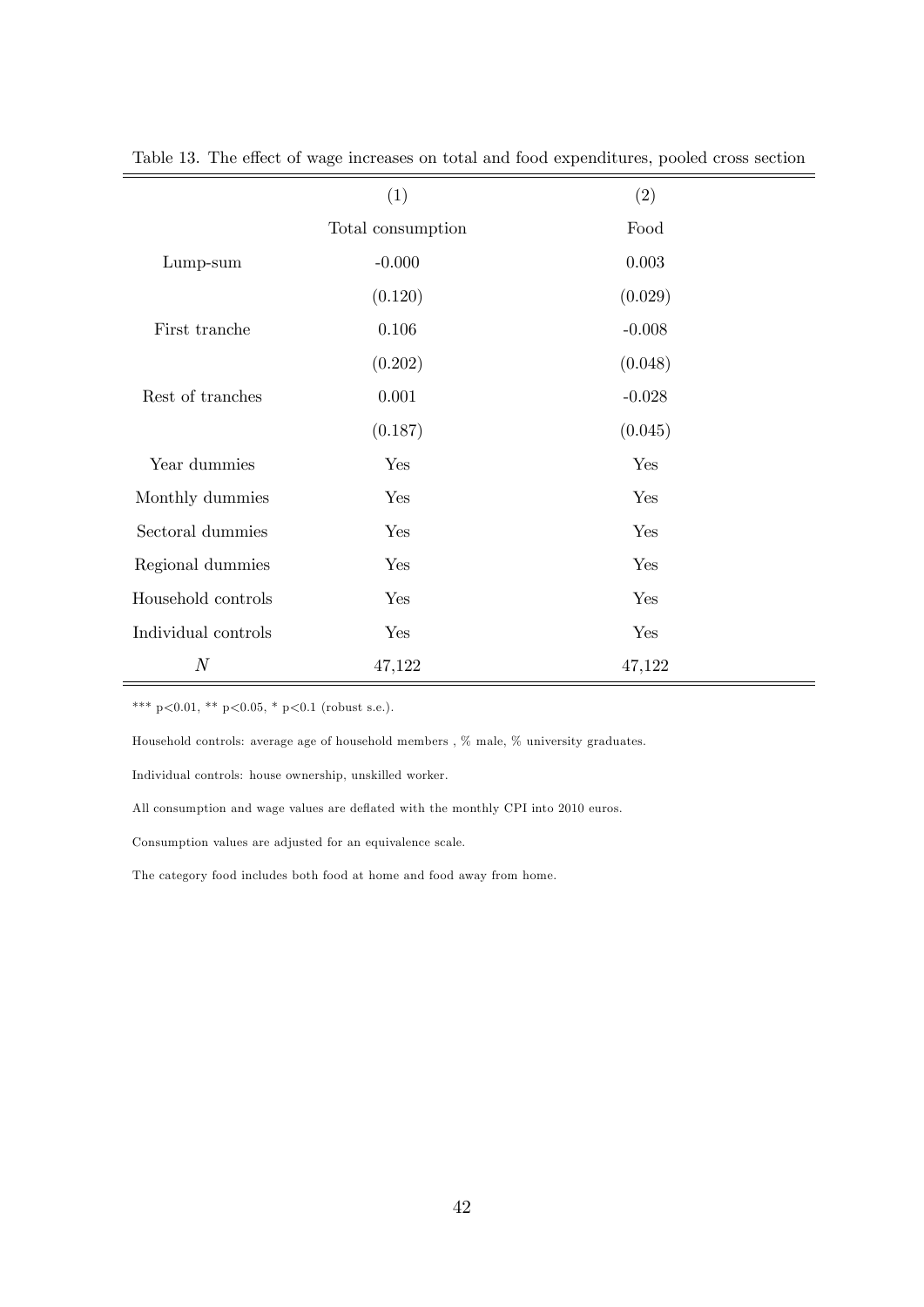|                     | (1)                | (2)               |
|---------------------|--------------------|-------------------|
|                     | Clothing $&$ shoes | Strictly durables |
| $Lump-sum$          | $0.050**$          | 0.063             |
|                     | (0.018)            | (0.059)           |
| First tranche       | $0.022\,$          | 0.070             |
|                     | (0.030)            | (0.098)           |
| Rest of tranches    | 0.030              | 0.038             |
|                     | (0.028)            | (0.091)           |
| Year dummies        | Yes                | Yes               |
| Monthly dummies     | Yes                | Yes               |
| Sectoral dummies    | Yes                | Yes               |
| Regional dummies    | Yes                | Yes               |
| Household controls  | Yes                | Yes               |
| Individual controls | Yes                | Yes               |
| $\boldsymbol{N}$    | 47,122             | 47,122            |

Table 14. The effect of wage-increases on clothing  $\&$  shoes and on durables, pooled cross section

\*\*\* p<0.01, \*\* p<0.05, \* p<0.1 (robust s.e.).

Household controls: average age of household members ,  $\%$  male,  $\%$  university graduates.

Individual controls: house ownership, unskilled worker.

All consumption and wage values are deflated with the monthly CPI into 2010 euros.

Consumption values are adjusted for an equivalence scale.

The category clothing  $&$  shoes includes men's, women's and children's shoes, clothes, complementary

items, and accessories; the category strictly durables includes furniture and home appliances.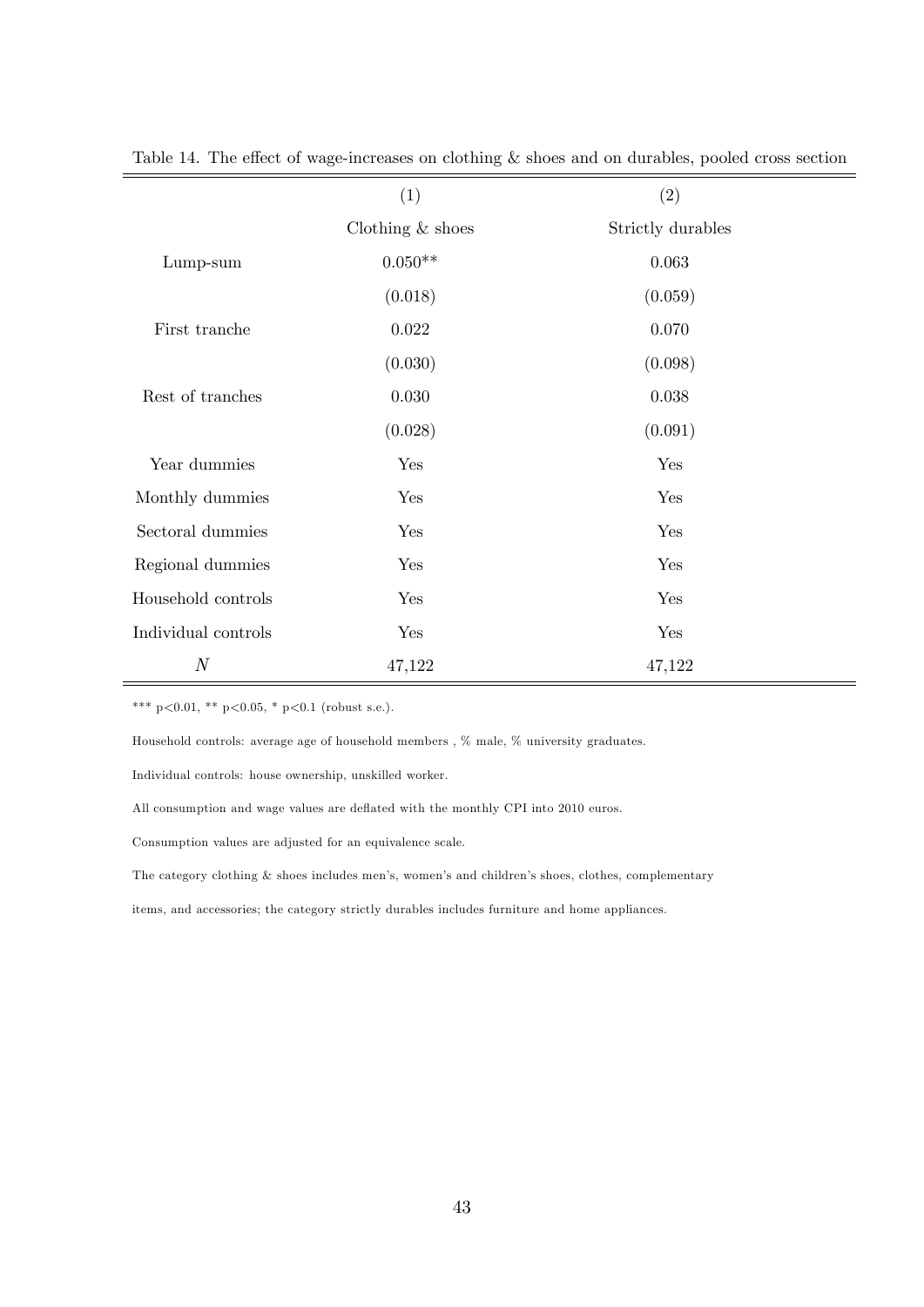|                                   | (1)                | (2)               |  |  |
|-----------------------------------|--------------------|-------------------|--|--|
| Young household head $(N=22,263)$ |                    |                   |  |  |
|                                   | Clothing $&$ shoes | Strictly durables |  |  |
| Lump-sum                          | $-0.005$           | $0.199*$          |  |  |
|                                   | (0.029)            | (0.117)           |  |  |
| First tranche                     | $0.018\,$          | $\,0.031\,$       |  |  |
|                                   | (0.044)            | (0.175)           |  |  |
| Rest of tranches                  | $0.047\,$          | $-0.009$          |  |  |
|                                   | (0.041)            | (0.163)           |  |  |
| Old household head $(N=24,859)$   |                    |                   |  |  |
| Lump-sum                          | $0.083***$         | $-0.018$          |  |  |
|                                   | (0.023)            | (0.056)           |  |  |
| First tranche                     | $0.028\,$          | 0.097             |  |  |
|                                   | (0.042)            | (0.104)           |  |  |
| Rest of tranches                  | $0.017\,$          | 0.074             |  |  |
|                                   | (0.039)            | (0.096)           |  |  |
| Year dummies                      | Yes                | Yes               |  |  |
| Monthly dummies                   | Yes                | Yes               |  |  |
| Sectoral dummies                  | Yes                | Yes               |  |  |
| Regional dummies                  | Yes                | Yes               |  |  |
| Household controls                | Yes                | Yes               |  |  |
| Individual controls               | Yes                | Yes               |  |  |

Table 15. The effect of wage-increases on clothing  $\&$  shoes and on durables, liquidity constraints

\*\*\* p<0.01, \*\* p<0.05, \* p<0.1 (robust s.e.).

Household controls: average age of household members , % male, % university graduates.

Individual controls: house ownership, unskilled worker.

All consumption and wage values are deflated with the monthly CPI into 2010 euros.

Consumption values are adjusted for an equivalence scale.

The category clothing & shoes includes men's, women's and children's shoes, clothes, complementary

items, and accessories; the category strictly durables includes furniture and home appliances.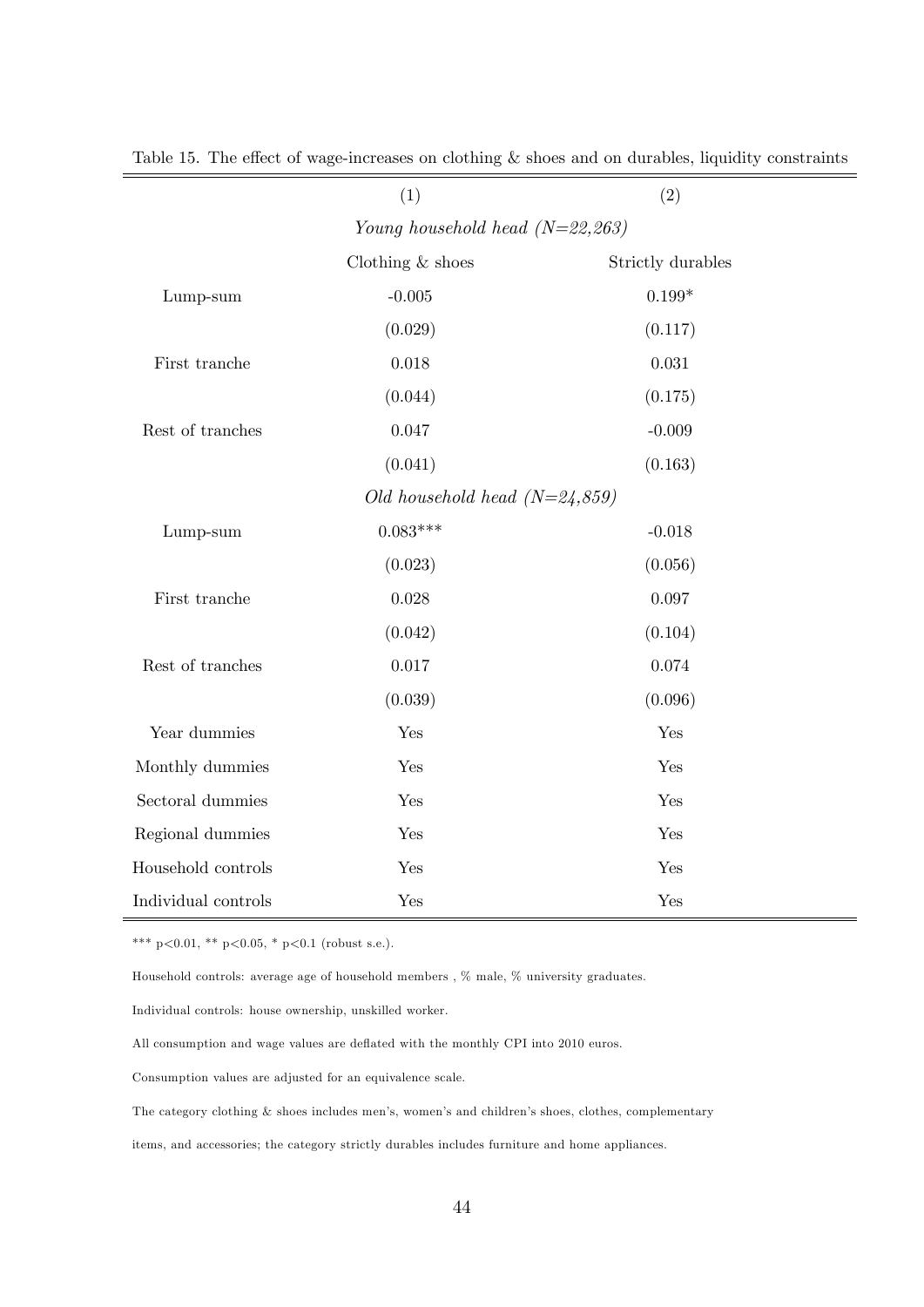|                      | (1)               | (2)      | (3)      |  |
|----------------------|-------------------|----------|----------|--|
| Young household head |                   |          |          |  |
|                      | Total consumption | Food     | Durables |  |
| Wage increase        | 0.361             | $-0.160$ | $0.890*$ |  |
|                      | (0.789)           | (0.144)  | (0.485)  |  |
| Sector dummies       | Yes               | Yes      | Yes      |  |
| F.E.                 | Yes               | Yes      | Yes      |  |
| $\cal N$             | 1,946             | 1,946    | 1,946    |  |
| Old household head   |                   |          |          |  |
|                      | Total consumption | Food     | Durables |  |
| Wage increase        | 0.283             | 0.133    | 0.057    |  |
|                      | (0.600)           | (0.176)  | (0.090)  |  |
| Sector dummies       | Yes               | Yes      | Yes      |  |
| F.E.                 | Yes               | Yes      | Yes      |  |
| $\boldsymbol{N}$     | 1,889             | 1,889    | 1,889    |  |

Table 16a. The effect of wage increases on consumption-SHIW, liquidity constraints  $\overline{\phantom{a}}$ 

\*\*\* p<0.01, \*\* p<0.05, \* p<0.1 (robust s.e.).

Yearly CPI is included as a control.

Consumption values are adjusted for an equivalence scale.

The category food includes food at home and food away from home, the category durables includes

furniture, home appliances, and equipment.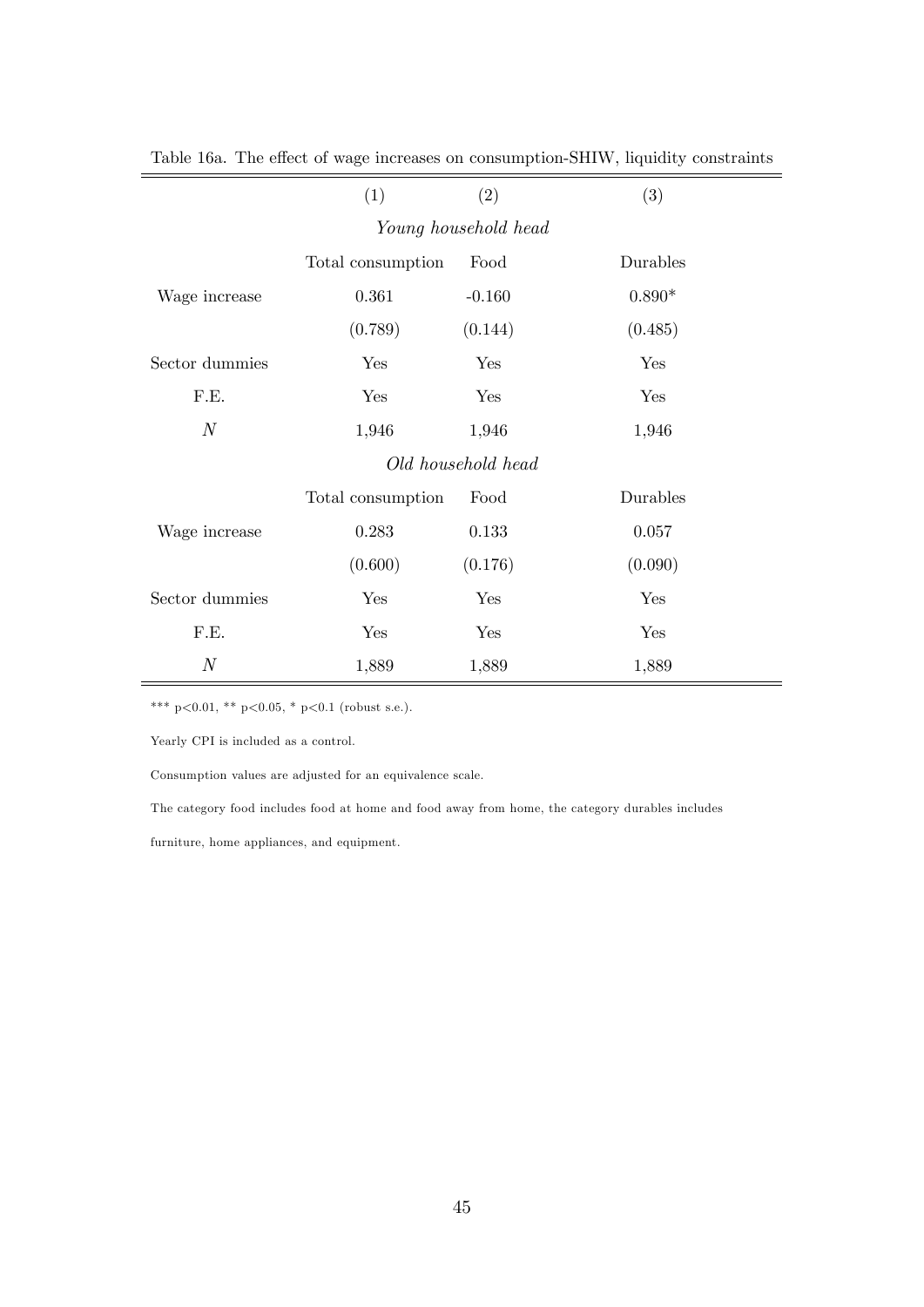|                                          | (1)                                       | (2)      | (3)      |
|------------------------------------------|-------------------------------------------|----------|----------|
| Households with low net financial wealth |                                           |          |          |
|                                          | Total consumption                         | Food     | Durables |
| Wage increase                            | 0.762                                     | $-0.057$ | 0.669    |
|                                          | (0.684)                                   | (0.125)  | (0.441)  |
| Sector dummies                           | Yes                                       | Yes      | Yes      |
| F.E.                                     | Yes                                       | Yes      | Yes      |
| $\boldsymbol{N}$                         | 1,797                                     | 1,797    | 1,797    |
|                                          | Households with high net financial wealth |          |          |
|                                          | Total consumption                         | Food     | Durables |
| Wage increase                            | 0.556                                     | 0.059    | 0.490    |
|                                          | (0.764)                                   | (0.194)  | (0.381)  |
| Sector dummies                           | Yes                                       | Yes      | Yes      |
| F.E.                                     | Yes                                       | Yes      | Yes      |
| $\boldsymbol{N}$                         | 2,038                                     | 2,038    | 2,038    |

Table 16b. The effect of wage increases on consumption-SHIW, liquidity constraints

\*\*\* p<0.01, \*\* p<0.05, \* p<0.1 (robust s.e.).

Yearly CPI is included as a control.

Consumption values are adjusted for an equivalence scale.

The category food includes food at home and food away from home, the category durables includes

furniture, home appliances, and equipment.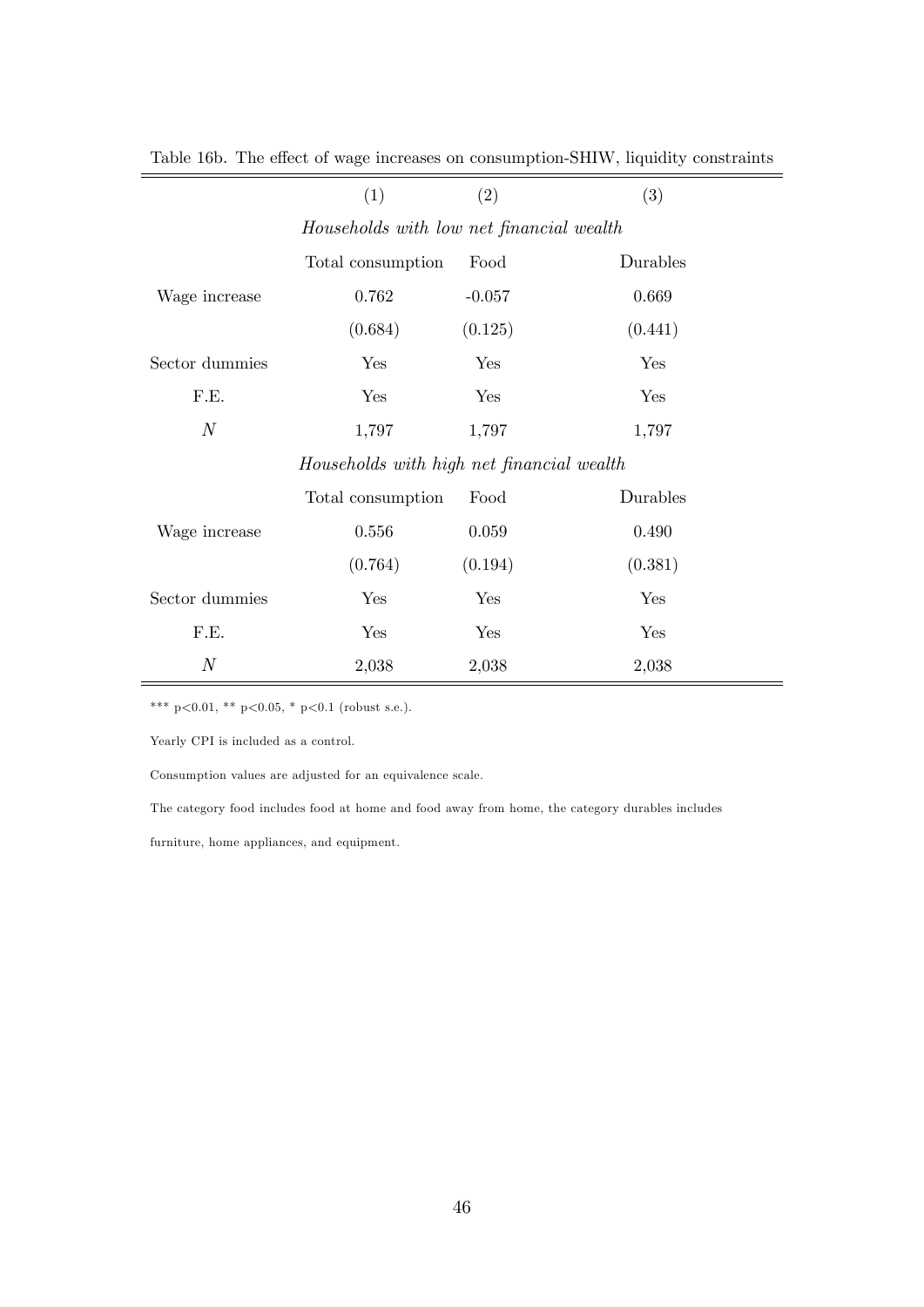

Figure 1. Contract renewals and step-wise nominal wage increases (1997m1=100)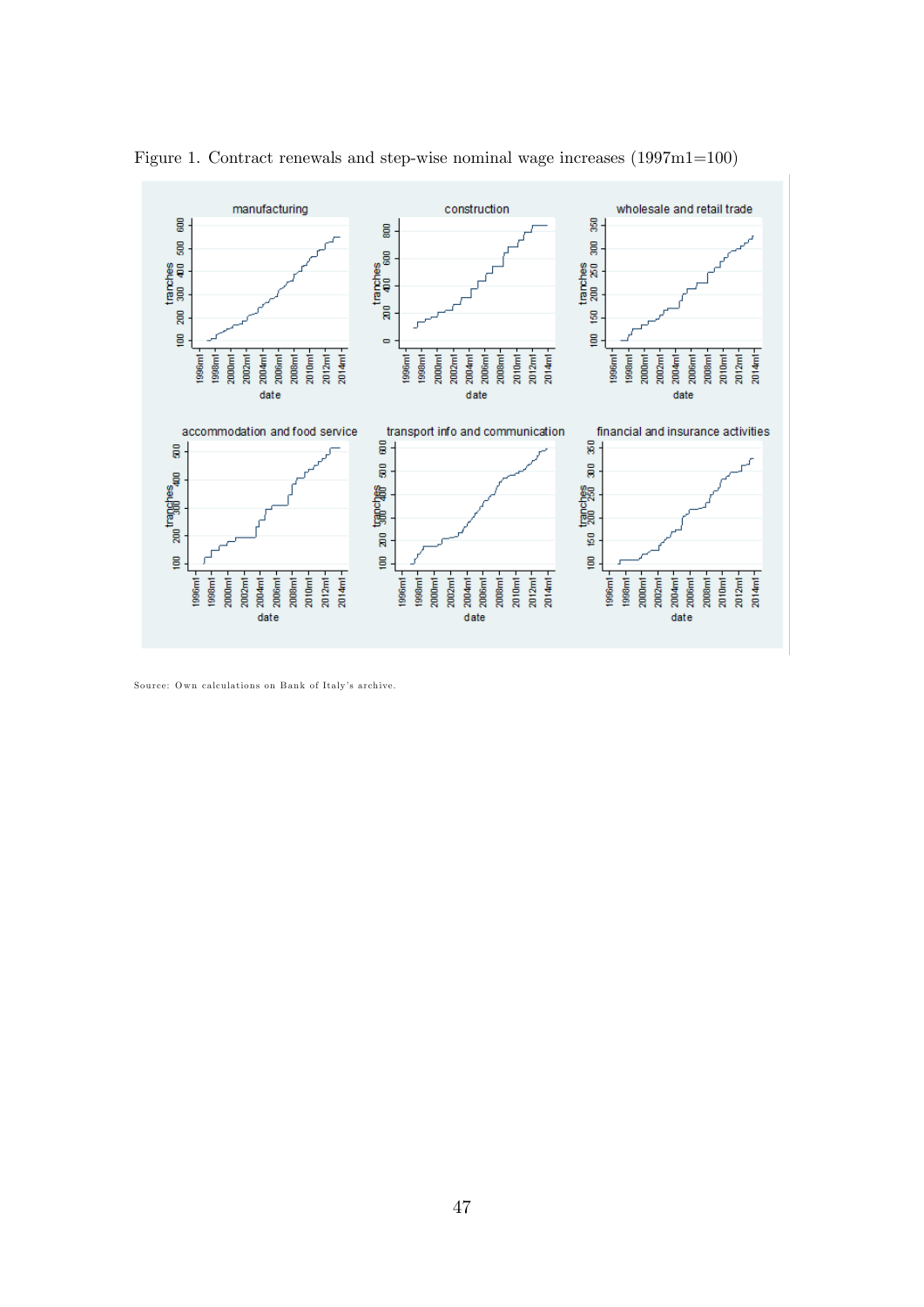

Figure 2. Contract renewals and lump-sum nominal wage increases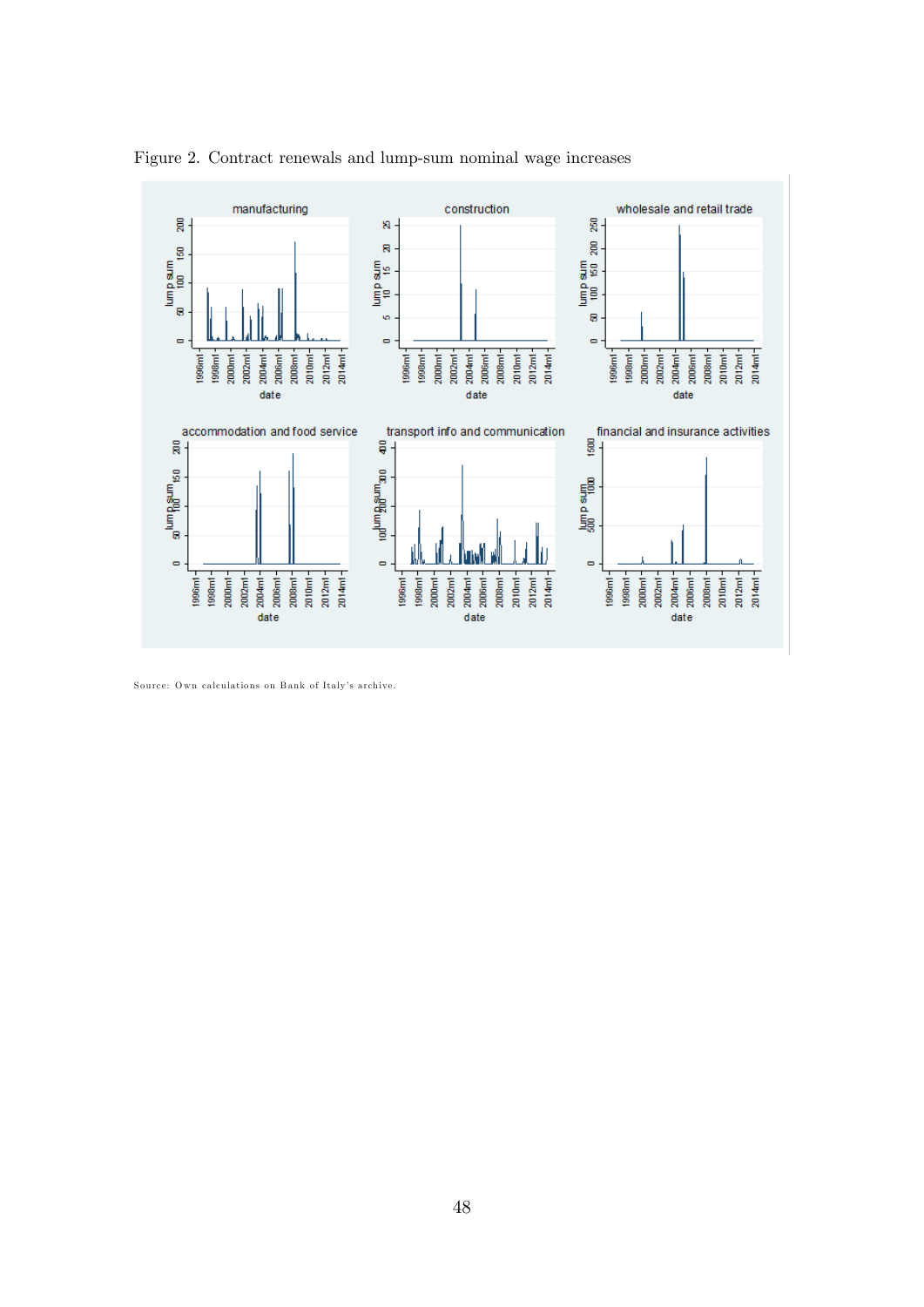

Figure 3. Time span (in months) betweeen contract renewal and receipt of the lump-sum payment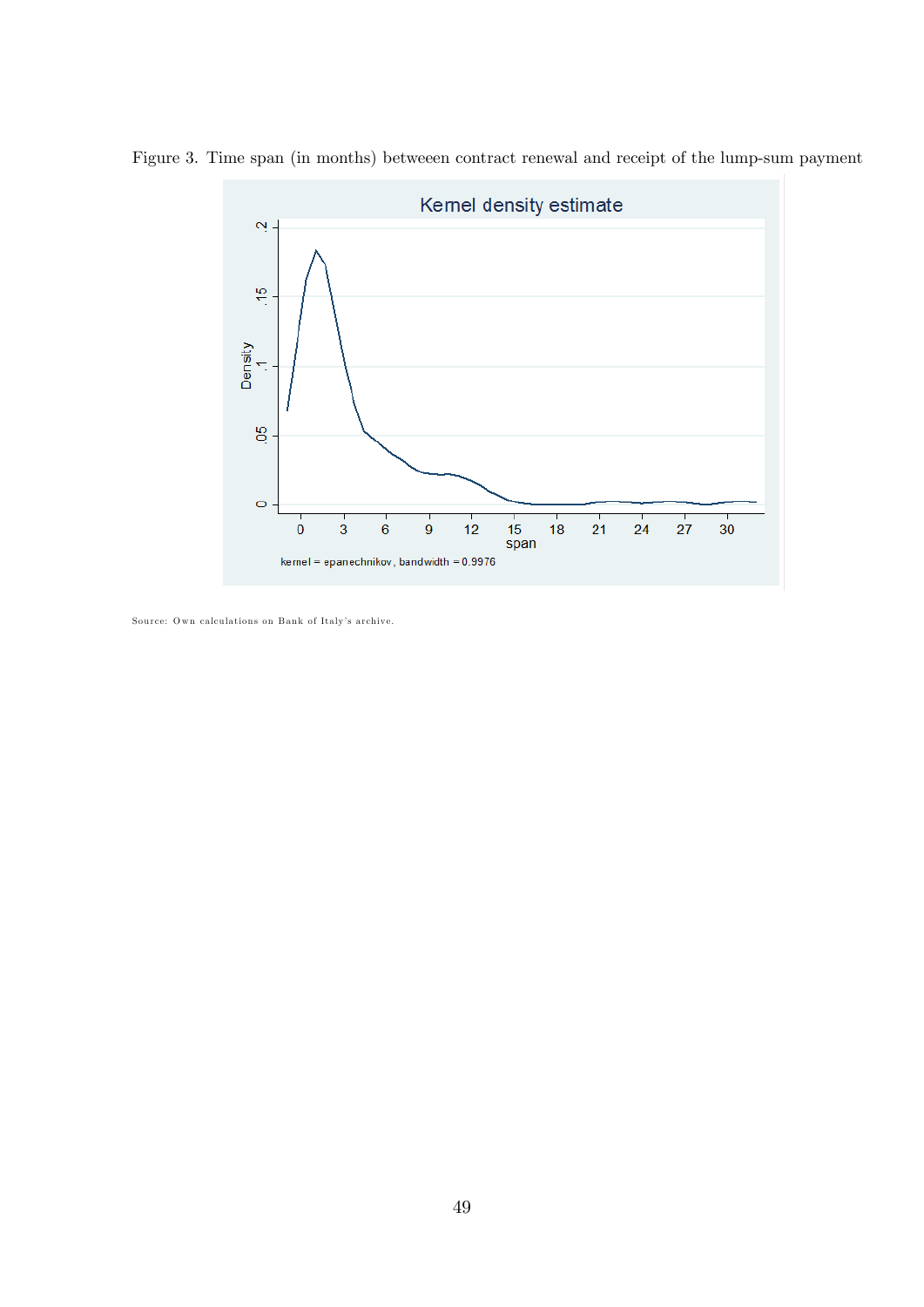

Figure 4. An illustration of a contract renewal